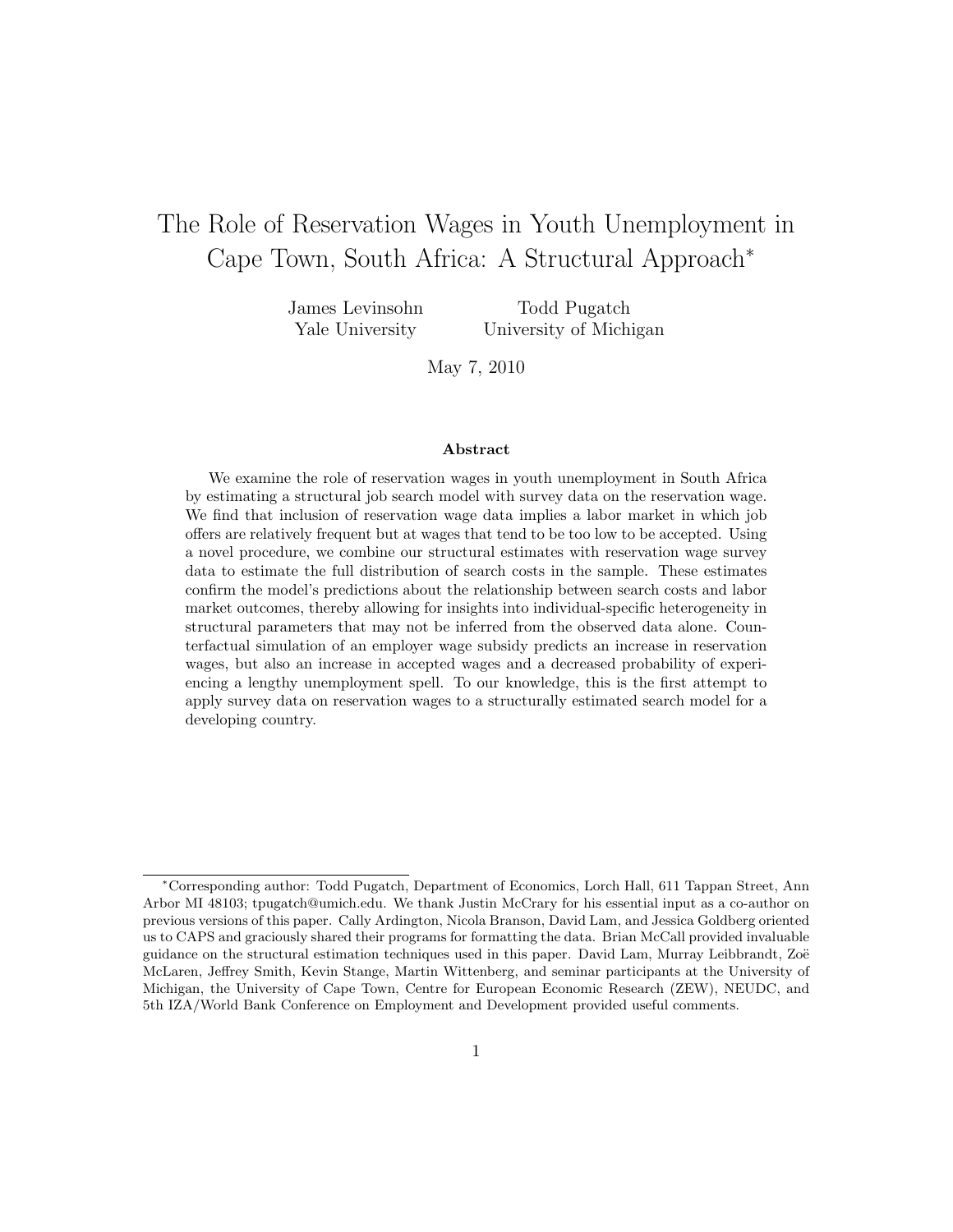### 1 Introduction

Unemployment is persistently high in South Africa, and has increased dramatically since the fall of apartheid. According to the standard International Labor Organization (ILO) definition, national unemployment among 16-64 year olds rose from 15.6 percent in 1995 to 26.7 percent in 2005. Using a broader definition, unemployment rose from 28.2 percent to 41.1 percent over the same period.<sup>1</sup> Youths are particularly likely to be unemployed: using the ILO definition, in 2005 the unemployment rate for 16-19 year olds was 56.6 percent, while for 20-24 year olds it was 52.3 percent. These rates far exceed those in developed countries such as the United States, as shown by the trends in employment/population ratios among 15-24 year olds shown in Figure 1. The immediate causes of such trends in unemployment are found largely in the substantial increases in labor force participation since the fall of apartheid, which has occurred for almost all groups but particularly among African women. The new entrants tended to be less skilled than those already in the labor force. At the same time that labor supply was increasing, labor demand stagnated, particularly for the low-skilled (Banerjee et al, 2007).

Despite broad agreement on these proximate causes of the unemployment increase, its level and persistence remain a puzzle. Standard labor market models would predict that wages should decline to clear the market and reduce unemployment to more reasonable levels than those observed. Although there is evidence that real incomes have fallen since apartheid (Leibbrandt, Levinsohn and McCrary, 2005), the failure of unemployment rates to fall frustrates conventional economic wisdom. The observed patterns suggest that there are substantial frictions in the labor market. One hypothesis regarding such frictions is

<sup>&</sup>lt;sup>1</sup>The ILO definition classifies "working age individuals as being in the labor force if during a week of reference they were employed or wanted to work and were available to start working within a week but also had actively looked for work during the past four weeks...The broader definition...[eliminates] the requirement of having actively searched for a job in order for an individual as to be classified as unemployed." (Banerjee et al, 2007: 6).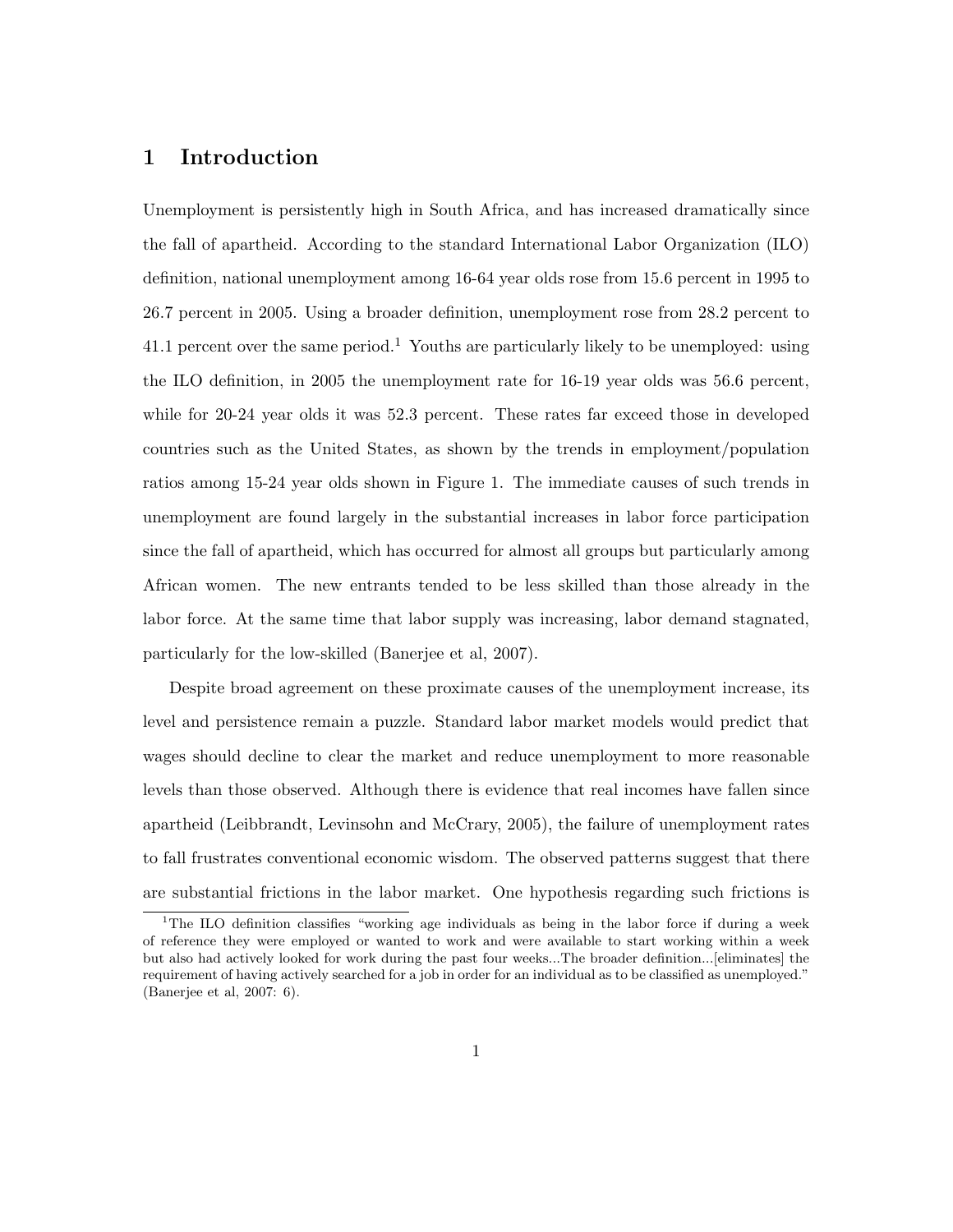that reservation wages among the unemployed are high relative to offered wages, leading job searchers to reject job offers as unacceptable (or leading firms to adapt by failing to make such offers in the first place). According to this reservation wage hypothesis, the fall of apartheid spurred a climate of increased economic expectations among previously disenfranchised groups, particularly blacks and coloureds. Such heightened labor market expectations for disadvantaged groups coincided with increased human capital investments, resulting in reservation wages that tended to exceed employers' willingness to pay. Thus the reservation wage hypothesis holds that the increase in South African unemployment is largely voluntary, resulting from an influx of workers unwilling to work for the prevailing wages offered by firms.

In this paper, we examine the reservation wage hypothesis by estimating a structural job search model applied to the Cape Area Panel Study (CAPS), a panel dataset of youth in Cape Town with detailed histories of education, job search and labor market behavior. The structural search approach is appropriate for the context we study because it explicitly models the labor market frictions that lead to equilibrium unemployment and estimates their magnitude. As is well known, the structural approach also provides a valid framework in which to conduct policy simulations, making our results more useful for policymakers seeking to reduce South African unemployment. Although estimation of a structural search model can not determine whether reservation wages are "too high," as the reservation wage hypothesis contends, it can nonetheless determine what must be true of the model's parameters in order to reconcile the observed data, thereby offering a picture of the labor market consistent with a search model in which agents follow a reservation wage policy.

The data we use are particularly suited to our purpose since they focus on a group (urban youth) with extremely high unemployment rates, and contain survey reports of the reservation wage, which is typically unobserved. We estimate the parameters of a simple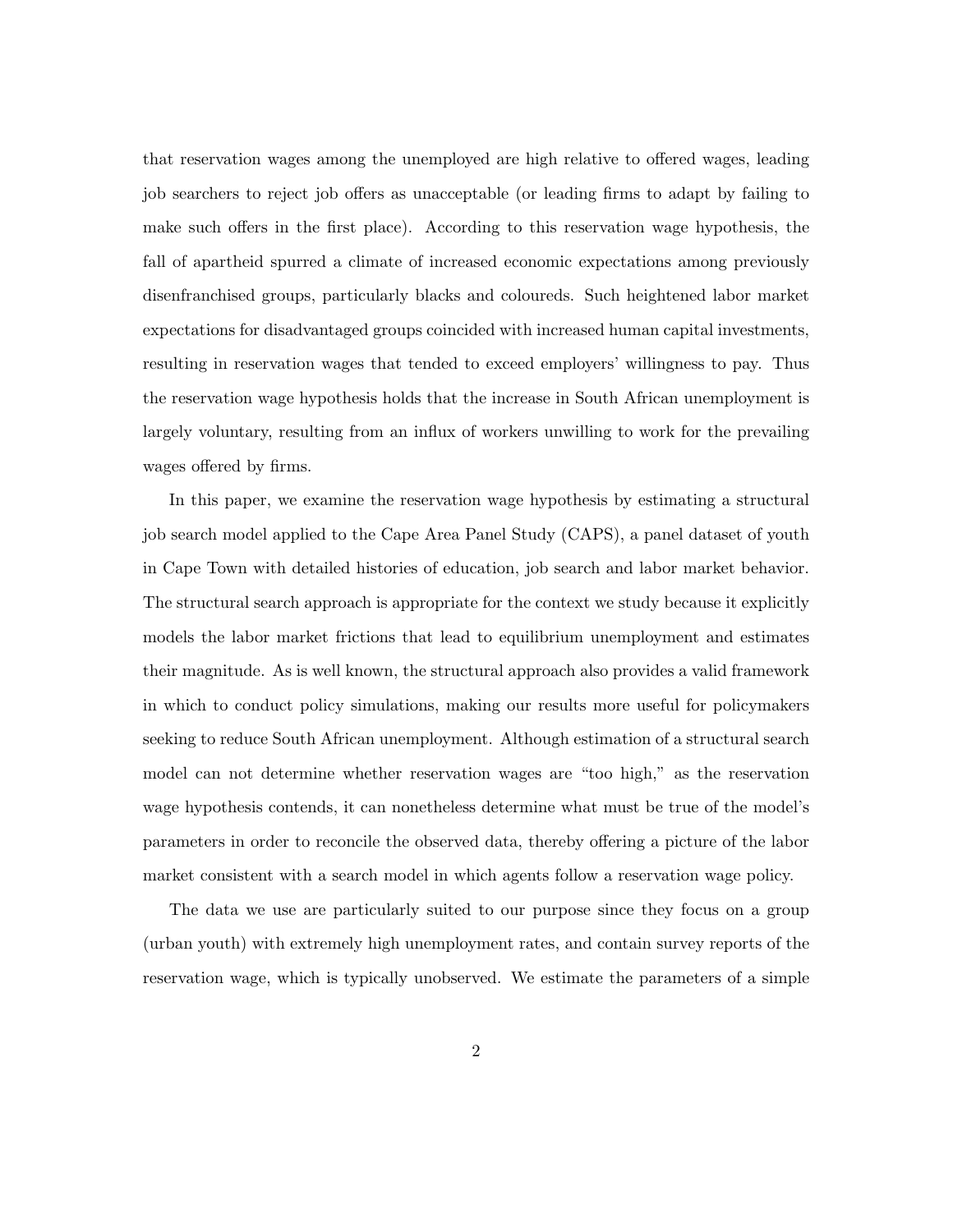search model with survey data on reservation wages, which allows us to assess the role of reservation wages under the restrictions implied by our model. To our knowledge, this is the first attempt to apply data on reservation wages from a developing country to a structurally estimated search model, and among a handful of studies in the broader job search literature that use survey measures of reservation wages. Our model incorporates measurement error in reported wages and observed heterogeneity in the structural parameters, and makes use of survey data on reservation wages in a novel procedure to recover the full distribution of net search costs in the sample. For comparative purposes, we also estimate our model using alternate reservation wage measures that could be obtained in the absence of survey reports.

We find that inclusion of reservation wage data as an input to our model implies a labor market in which job offers are relatively frequent but at wages that tend to be too low to be accepted, in stark contrast to results obtained using the traditional method of estimating reservation wages from the accepted wage distribution or by maximum likelihood, which imply less frequent offers that are accepted with higher probability. Using the model's results to estimate individual-specific net search costs provides insights on individual heterogeneity relevant to search behavior, confirming the model's predictions about the relationship between search costs and labor market outcomes. Counterfactual policy simulation of an employer wage subsidy shows that youths increase their reservation wages in response to the subsidy, but by an amount modest enough for the subsidy to both increase accepted wages and reduce the probability of lengthy unemployment spells.

To use the terminology of Eckstein and van den Berg (2007), our model is a standard "classical job search" model. As such, it is a partial equilibrium model, in that it models only the worker's optimal search policy in a dynamic setting, leaving the firm's behavior as exogenous; and it is a "wage posting" model, in that firms post wages which potential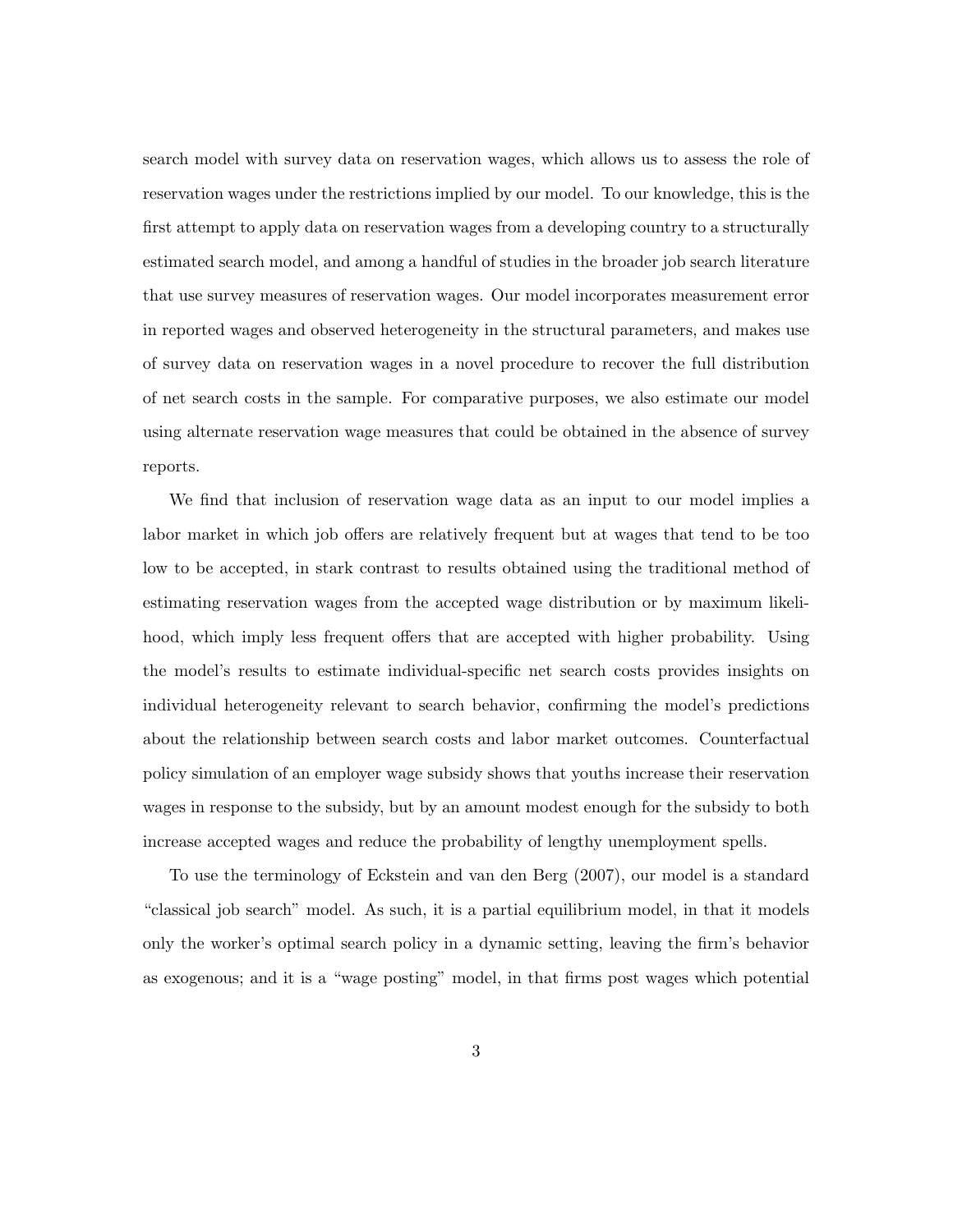workers must either accept or reject (in contrast to "bargaining" models, in which workers and firms bargain over the wage after a match has been made). Flinn and Heckman (1982) provide an extensive discussion of parameter identification in such models. Christensen and Kiefer (1991) present a model of this type that is quite similar to ours, develop its likelihood function, and discuss parameter identification. Our model follows Wolpin (1987) and Eckstein and Wolpin (1995) in its focus on the transition from school to work, and is among the small number of papers (such as Lancaster and Chesher (1983) Lynch (1984), and van den Berg (1990)) to use survey data on the reservation wage in a structurally estimated search model.

This paper also is part of a vast literature on unemployment in South Africa. For our purposes, the most relevant is the recent literature on search and reservation wages in Cape Town. Nattrass and Walker (2005) analyze data from the Khayelitsha/Mitchell's Plain (KMP) survey conducted in 2000-2001, which sampled working-age adults from a Cape Town working-class district. They use a reservation wage report similar to that used in this paper, and find that it is generally consistent with other reports of labor search behavior reported in the survey, with the vast majority reporting reservation wages below their predicted wages. They conclude that elevated reservation wages are not a major contributor to adult unemployment in this Cape Town district. Using the same KMP data, Schoer and Leibbrandt (2006) find that several different search strategies prevail in the data. They classify individuals as "non-searchers," "exclusive active searchers," "exclusive passive searchers" and "mixed strategy searchers," and find that observable characteristics have strong correlations with the choice of search strategy. Their results suggest that in Cape Town, search is not a monolithic activity, as most search models imply. We nonetheless model search as a simple process in this paper, though future work may attempt to differentiate between search strategies.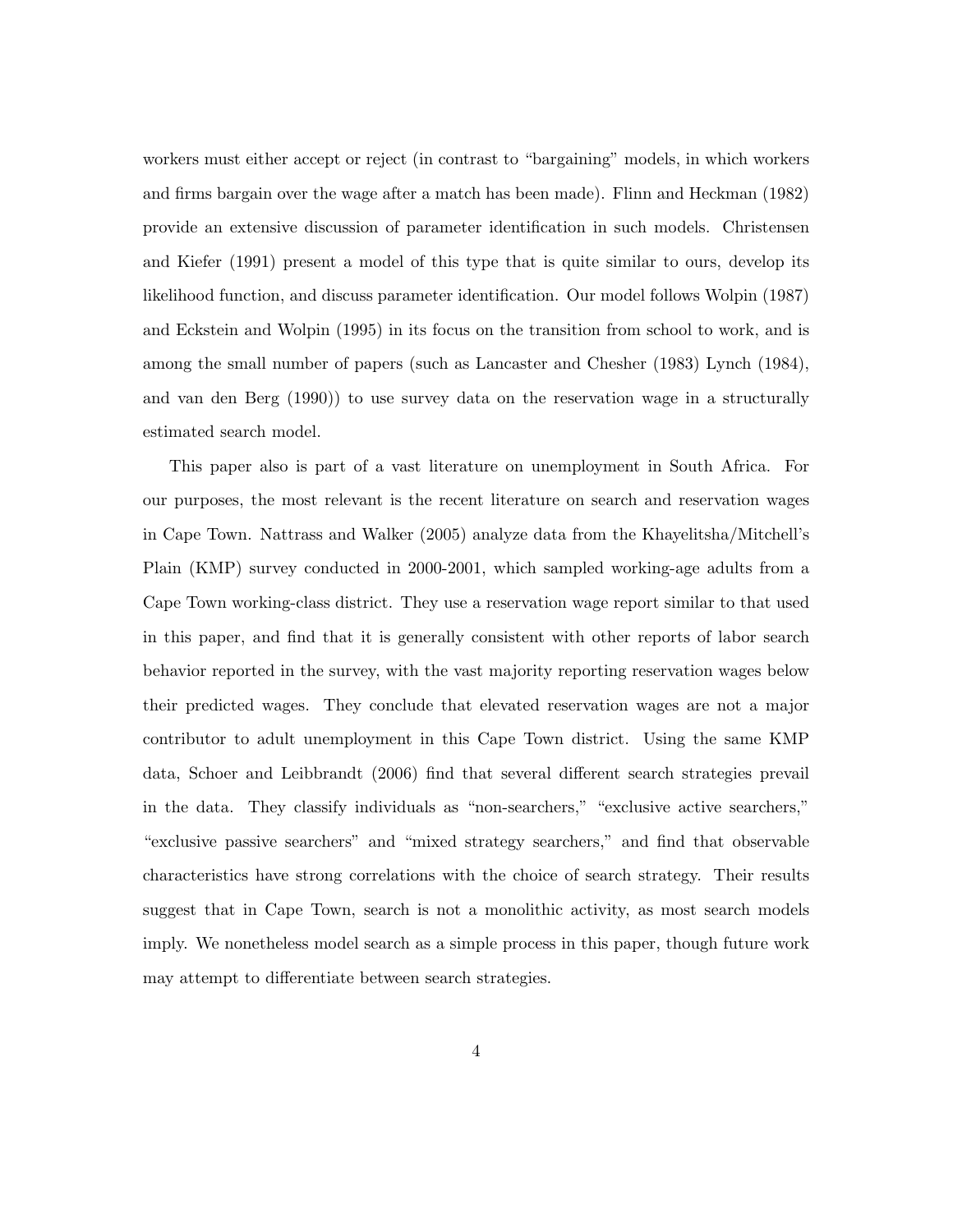The remainder of the paper is structured as follows: the next section presents the model and discusses its estimation and identification. Section 3 describes the data and Section 4 presents results. Section 5 discusses results from estimation of search costs, and Section 6 presents results of the policy simulation of an employer wage subsidy. Section 7 concludes.

### 2 Model, Estimation and Identification

### 2.1 Model and Estimation

We consider the infinite-horizon dynamic programming problem of an unemployed worker searching for a job in continuous time, who faces a known wage offer distribution with cumulative distribution function  $F_W(w)$  and Poisson job offer arrival rate q. When unemployed, the searcher's flow value of leisure<sup>2</sup> is b and she/he discounts the future by discount factor  $\delta$ . If accepted, a job pays constant wage w, but the worker faces an exogenous probability of job separation p. Once rejected, wage offers may not be recalled. The corresponding continuous-time Bellman equations for the value of search and employment  $(V^s)$ and  $V^e$ , respectively) are:

$$
(1 - \delta)V^{s} = b + qE[\max\{0, V^{e}(w') - V^{s}\}]
$$
\n(1)

$$
(1 - \delta)V^{e}(w) = w + p[V^{s} - V^{e}(w)]
$$
\n(2)

where  $w'$  denotes a future draw from  $F_W$ . The reservation wage  $w^*$  makes the agent indifferent between accepting the job offer and continued search, i.e., it solves:  $V^e(w^*)$  =  $V^s$ . Manipulation of the above Bellman equations lead to the following standard expression

<sup>&</sup>lt;sup>2</sup>The flow value of leisure may also be viewed as the net search cost. In this paper, I will use the terms "flow value of leisure," "net search cost," and "search cost" interchangeably. All refer to the model parameter b.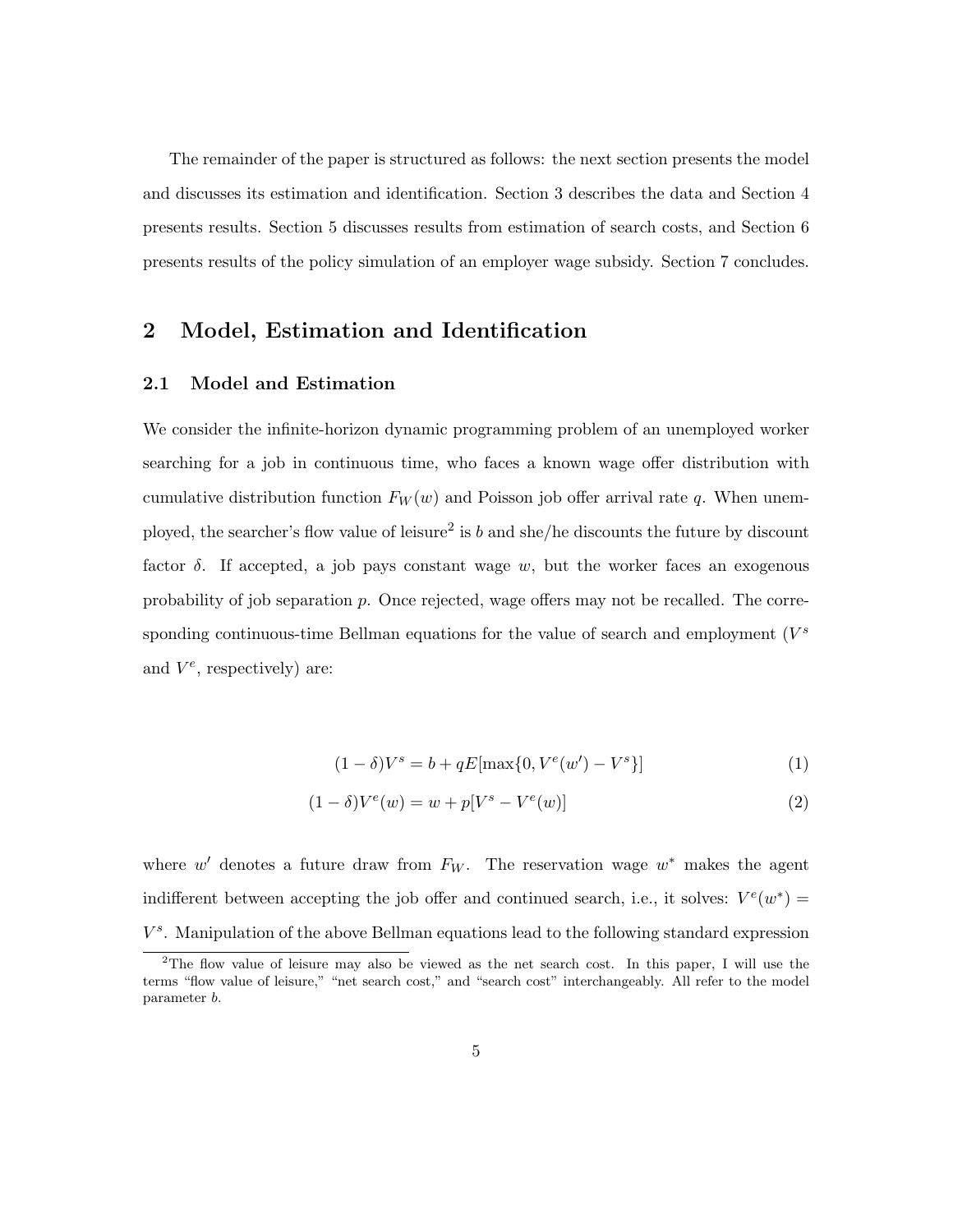for the reservation wage  $w^*$ :

$$
w^* = b + \frac{q\delta}{(1-\delta) + p} \int_{w^*}^{\infty} (w - w^*) dF_W(w)
$$
 (3)

Policy function iteration for  $w^*$  may be conducted using the above.<sup>3,4</sup>

The model implies a joint distribution of accepted wages and unemployment durations,  $f(w, d|w \geq w^*)$ , which will form the basis of the likelihood function and whose parameters we seek to recover. Since the model assumes that offer arrivals are independent of wage draws, this joint distribution may be factored as the product of the marginal distributions of accepted wages and unemployment durations, leaving us with  $f(w, d|w \geq w^*) = f_W(w|w \geq w^*)$  $w^* \times f_D(d|w \geq w^*)$ . We consider estimation of each in turn.

According to the model, no agent accepts a wage below the reservation wage, allowing us to use the truncation of the wage distribution from below at  $w^*$  to recover the parameters of the wage offer distribution, since  $f_W(w|w \geq w^*) = \frac{f_W(w)}{1 - F_W(w)}$ . In practice, however, wages are measured with error, so that some reported wages may fall below the reservation wage. Suppose classical measurement error, such that  $w<sub>o</sub> = w + \epsilon$ , where  $w<sub>o</sub>$  denotes observed wages and  $\epsilon \sim N(0, \sigma_{\epsilon}^2)$  is independent of w. Although the support of the measurement error distribution is unbounded, we may bound realized draws of  $\epsilon$  by noting that no true accepted wage may fall below  $w^*$ , i.e.,  $Pr(w < w^*) = 0.5$  Therefore we have:

<sup>&</sup>lt;sup>3</sup>Note that as a partial equilibrium model, we do not model how firm behavior helps to determine  $F_W$ in equilibrium. Although this restricts the realism of the model, it allows us to maintain our focus on youth labor supply. Moreover, the leading method for structurally estimating a search model in general equilibrium, the Burdett-Mortensen model (as exemplified by Van Den Berg and Ridder, 1998) assumes wage offer and accepted wage densities that are increasing in the wage, which is squarely contradicted by our data.

<sup>&</sup>lt;sup>4</sup>We also do not account for institutional features of the labor market such as minimum wages or union wage-setting. We feel this is justified because several studies have found low enforcement rates of minimum wages in South Africa (Hertz 2005, Yamada 2007, Dinkleman and Ranchhod 2010), and in the CAPS data, only 2% of employed respondents reported being union members (Wave 2). Youths facing these constraints in particular occupations should be able to switch sectors with relative ease.

 ${}^{5}$ This approach to bounding the measurement error distribution follows Christensen and Kiefer (1994), although they do not assume that the measurement error is normally distributed, as we do.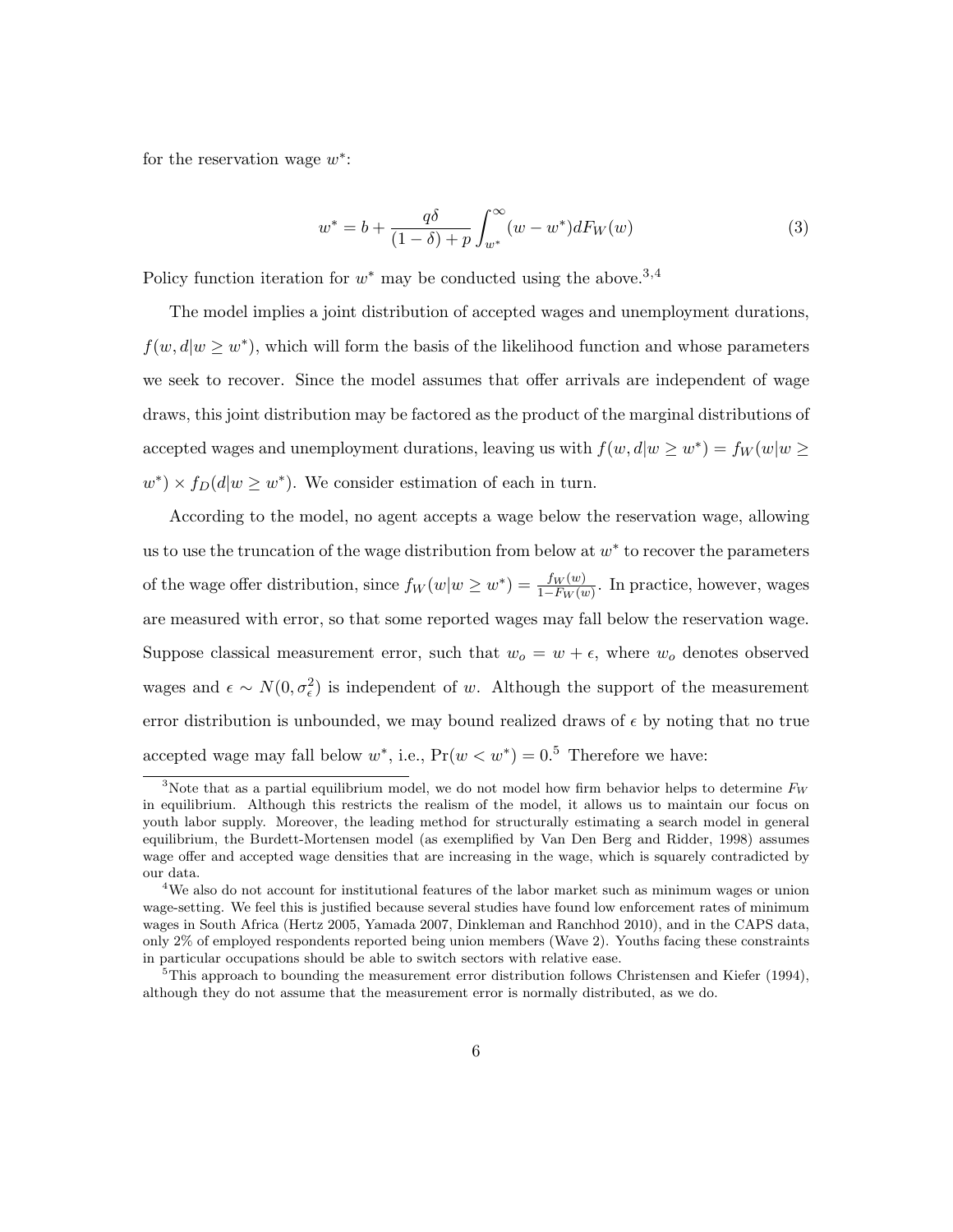$$
w = w_o - \epsilon \ge w^* \Leftrightarrow
$$
  

$$
\epsilon \le w_o - w^* \equiv \bar{\epsilon}
$$
 (4)

The corresponding density of observed wages is:

$$
f_W(w_o|w \ge w^*) = \int_{-\infty}^{\bar{\epsilon}} f_W(w_o|w \ge w^*, \epsilon) \phi\left(\frac{\epsilon}{\sigma_{\epsilon}}\right) d\epsilon \tag{5}
$$

where  $\phi(\cdot)$  is the standard normal density.<sup>6</sup>

Now consider the density of unemployment durations,  $f_D(d)$ . Under the assumption of Poisson offer arrivals, the hazard rate of unemployment exit,  $h$ , is a (constant) product of the offer arrival rate and the probability that a wage draw exceeds the reservation wage, i.e.,  $h = q(1 - F_W(w^*))$ . Accordingly, unemployment durations are distributed exponentially with parameter h, so that  $f_D(d) = h \exp(-hd)$ . In practice, however, some unemployment spells will be right-censored, so that observed duration  $d = \min\{d^*, d_c\}$ , where  $d^*$  is the true duration and  $d_c$  is the duration observed when the spell was censored. Let  $c = \mathbb{I}{d = d_c}$ be an indicator for censored spells. Then the density of observed unemployment durations,  $g_D(d)$ , is:

$$
w \ge w^* = w_o^* + \epsilon \Leftrightarrow
$$
  

$$
w - w_o^* \equiv \bar{\epsilon} \ge \epsilon
$$

<sup>6</sup>Allowing instead for measurement error in reservation wages rather than accepted wages would not change the results of our model. To see this, suppose (without loss of generality) that reservation wages are measured with error, such that  $w_o^* = w^* - \epsilon$ , where  $w_o^*$  is the observed reservation wage and  $\epsilon$  is distributed  $N(0, \sigma_{\epsilon}^2)$ , as above. Then we would have:

This leads to the same upper bound on  $\epsilon$ , and thus the same accepted wage density as the case with measurement error in wages. The only difference would arise in the interpretation of the placement of the measurement error, but estimation results would be identical.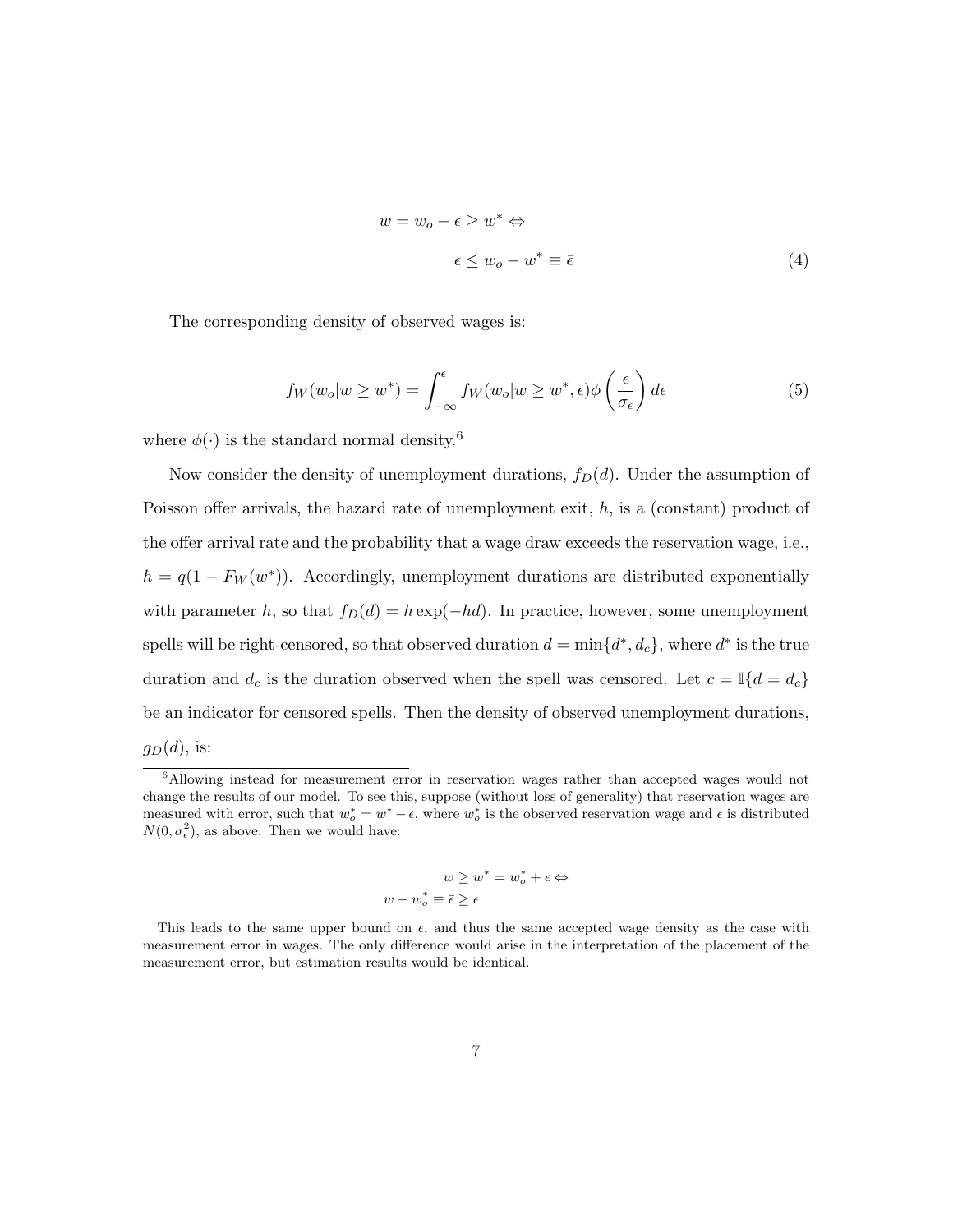$$
g_D(d) = f_D(d)^{1-c} [1 - F_D(d)]^c
$$
\n(6)

We observe a sample of accepted wages and (possibly right-censored) unemployment durations. By definition, we do not observe accepted wages for those with right-censored durations, and an additional subset of observations with completed unemployment spells may also have missing wage data. Let  $m = \{0, 1\}$  be an indicator for missing wage data. Therefore, the vector of observed data for each observation is  $Y = (w, d, c, m)$ , and the corresponding log likelihood function is:<sup>7</sup>

$$
L(\theta|Y) = \sum_{i=1}^{N} (1 - m_i) \ln f_W(w_{o_i}|w_i \ge w^*; \theta) + \ln g_D(d_i; \theta)
$$
 (7)

We estimate (7) using quasi-Newton techniques, with starting values chosen from initial estimates obtained from separate, preliminary estimation of the observed wage and unemployment duration distributions. We parameterize the wage offer distribution as exponential with parameter  $\lambda$ , so that the model parameters estimated by the likelihood function are  $\theta = (q, \lambda, \sigma_{\epsilon})^8$ . We describe estimation of the reservation wage  $w^*$  in the following section.

### 2.2 Identification

Identification of the model parameters depends crucially on the reservation wage. In addition to determining the policy function of the theoretical search model, the reservation wage plays a key role in empirical parameter identification in the likelihood function. By providing the truncation point of the accepted wage distribution, the reservation wage,

<sup>7</sup>Appendix A describes the derivation and form of the likelihood function in greater detail.

<sup>&</sup>lt;sup>8</sup>To restrict our estimated parameters to the positive domain, as implied by theory, we actually estimate each parameter as exponentiated functions of observable characteristics, e.g.,  $q = \exp(\phi' X)$ . Note that the parameters  $(b, \delta, p)$  of the theoretical model are not identified by the likelihood function.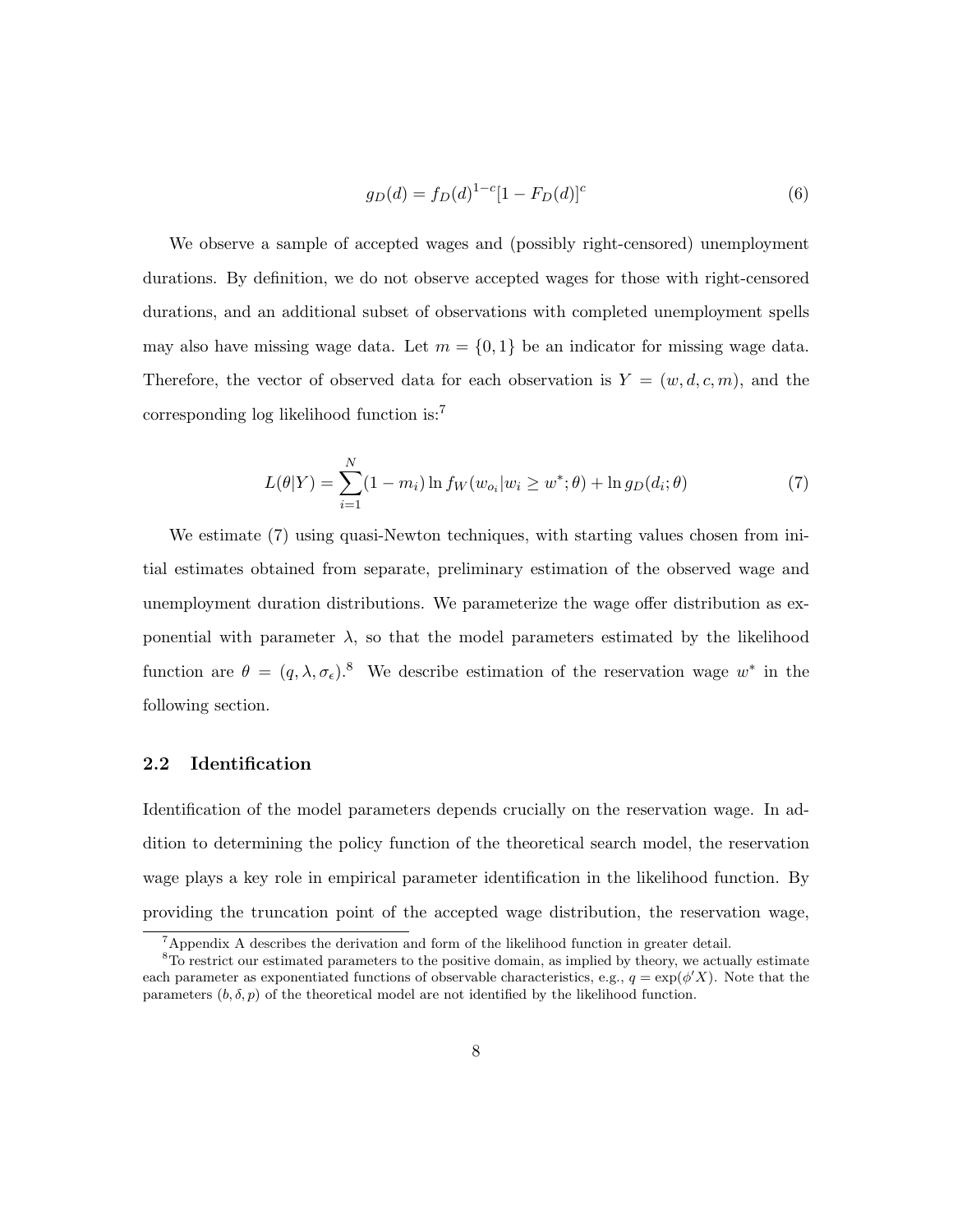in conjunction with the dispersion of accepted wages around it, serves to identify the underlying wage offer distribution. Additionally, its role in truncating the accepted wage distribution helps to identify the measurement error variance by placing an upper bound on the measurement error for all observed wages. Moreover, by entering into the expression for the hazard rate of unemployment exit, the reservation wage helps to identify the offer arrival rate by reconciling variation in observed unemployment durations with the probability of offer acceptance.

We estimate the preferred version of the model using survey data on the reservation wage, since the main purpose of this paper is to describe the South African youth labor market as implied by the reservation wage reports. Because the CAPS data we use in this paper has the rare advantage of survey reports of the reservation wage, we use the median reservation wage (within cells defined by included covariates) as model inputs. The median reservation wage, rather than individual reservation wage reports, is used because under the model all agents face identical structural parameters and therefore must have an identical reservation wage.<sup>9</sup>

However, for comparative purposes, we also estimate the model under alternative measures of the reservation wage, and report how results change under each. Under the model assumptions, the minimum accepted wage in the data is a consistent estimator of the reservation wage (Flinn and Heckman 1982). However, under the assumption that wages are measured with error, this estimator will be susceptible to outliers in the left tail of the observed wage distribution, so instead we use the 5th percentile of observed wages, which is also a consistent estimator of the reservation wage (Flinn and Heckman 1982, Eckstein and Van Den Berg 2007).<sup>10</sup>

<sup>&</sup>lt;sup>9</sup>We could also choose the mean reservation wage or other measure of central tendency, but chose the median because it is less sensitive to outliers. Parameter estimates obtained using mean reservation wages are qualitatively similar to those obtained under the median.

<sup>&</sup>lt;sup>10</sup>Flinn and Heckman (1982) and Eckstein and Van Den Berg (2007) note that any fixed order statistic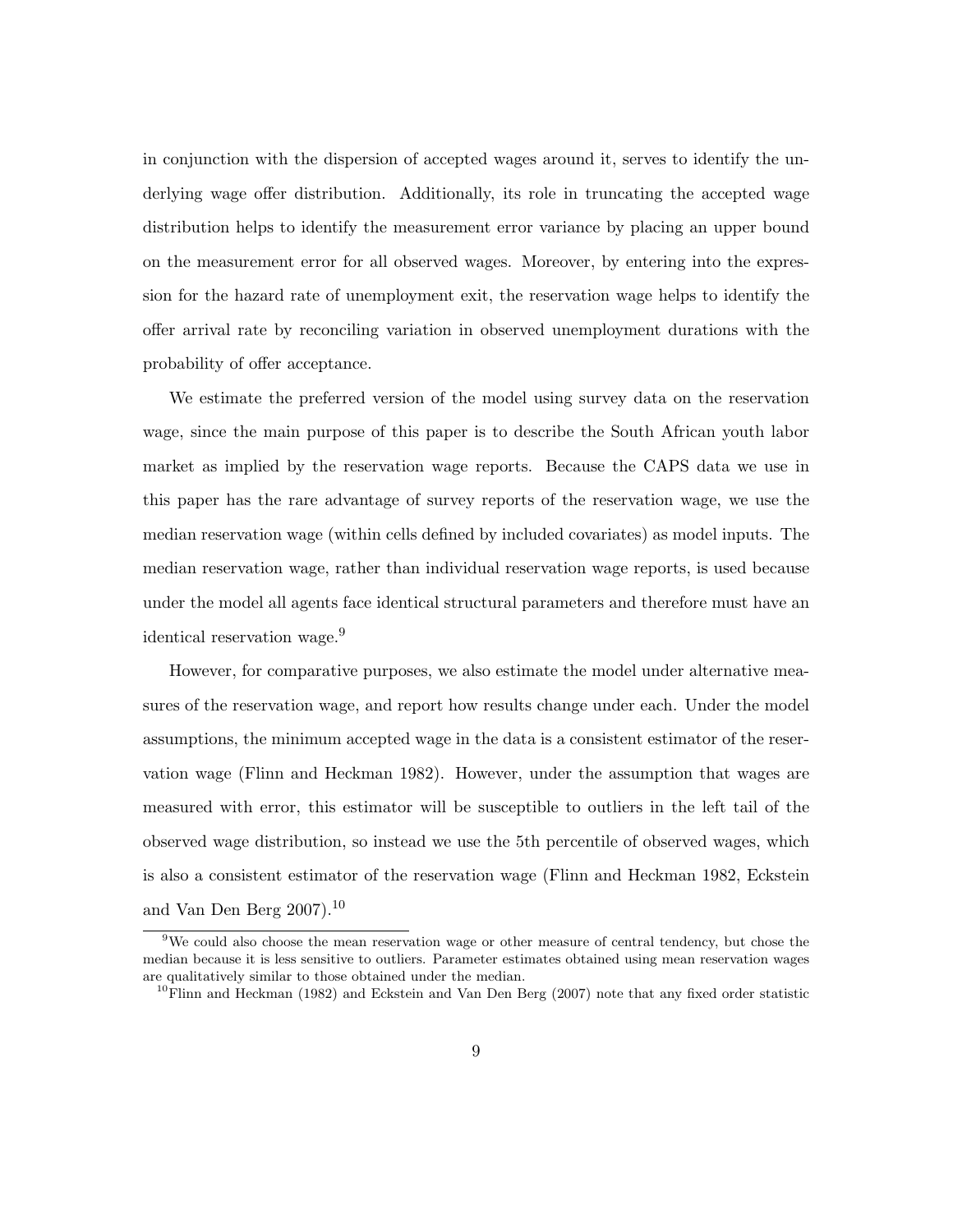The theoretical model also provides a means to identify the reservation wage in a manner that is fully structural. However, in doing so, several problems arise. The first is the reliance of the reservation wage estimate on the calibration of several model parameters (in particular, b,  $\delta$ , and p) which are not identified by the likelihood function alone. Moreover, as the truncation point of the accepted wage distribution, the reservation wage may not be estimated by maximum likelihood, because it is a boundary value. However, because our model assumes that measurement error in the reservation wage may lead some observed wages to fall below the reservation wage, the boundary value problem is eliminated, and the reservation wage may indeed be estimated as an additional model parameter in a conventional maximum likelihood framework.

### 3 Data

We use data from the Cape Area Panel Study (CAPS), a longitudinal study of youth in metropolitan Cape Town, South Africa. CAPS sampled about 4,800 youths aged 14- 22 in Wave 1 (August-December 2002) and currently contains four waves, the most recent conducted in 2006. For our purposes, the most relevant features of the data are its monthly histories (for a period of 52 months from 2002-2006) of education, search and employment activity, as well as its questions on reservation wages. We focus only on those youths who have permanently left school,<sup>11</sup> are observed for at least 12 months in the calendar sample, and have a valid response to the reservation wage question. Additionally, those outside the 1st and 99th percentiles of the accepted wage distribution are dropped to limit the

of the accepted wage distribution consistently estimates  $w^*$ .

<sup>&</sup>lt;sup>11</sup>We define school exit as being out of school for at least 3 consecutive months. In our sample,  $6\%$  report returning to school in at least one month after leaving school permanently according to our definition, but none of these have returned to school full-time (i.e., they always report searching or working concurrently with re-enrollment in school).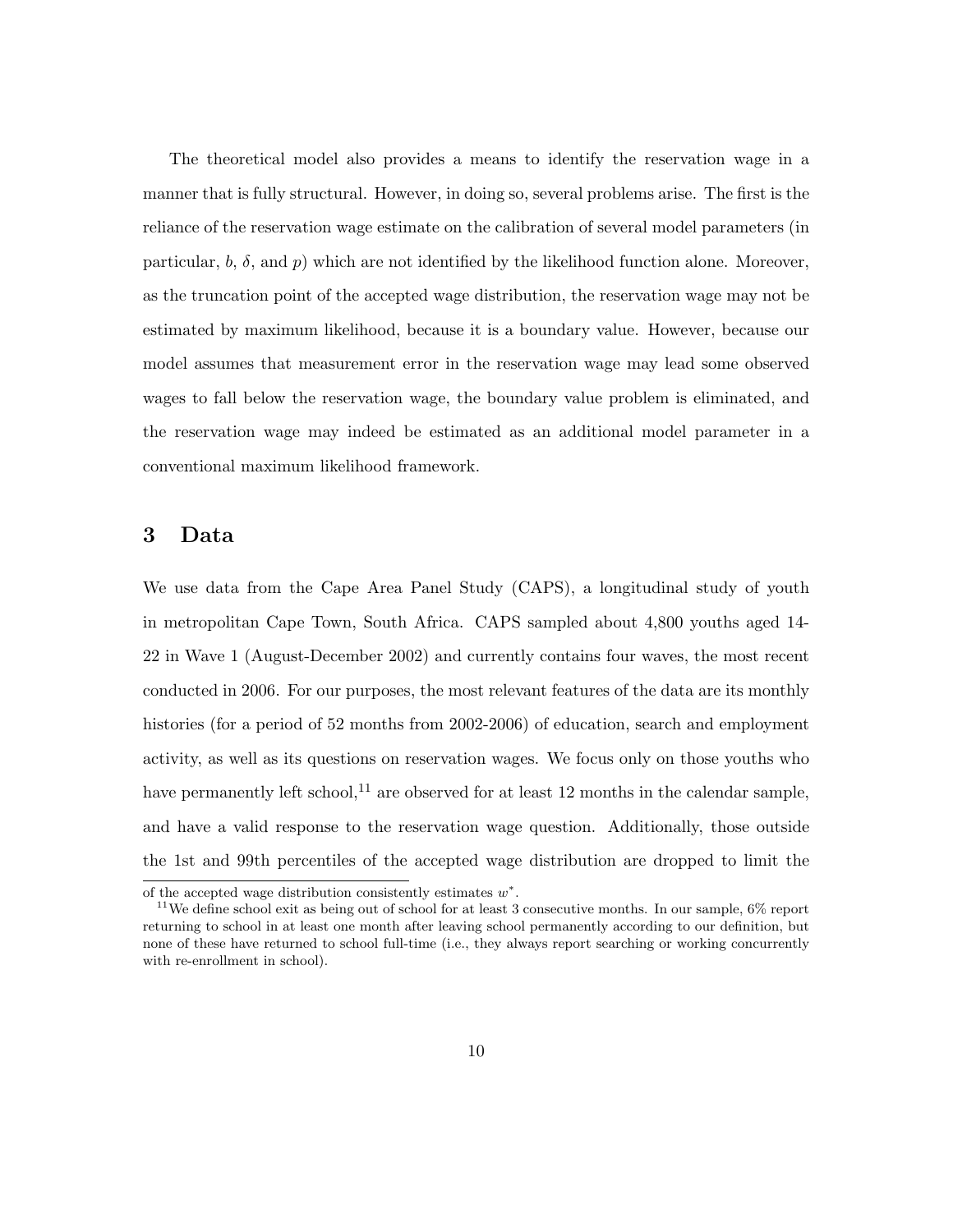influence of outliers in the estimation.<sup>12</sup> This leaves  $N = 1,430$  individuals in the sample. Key variables are described in Appendix B.

Table 1 presents summary statistics for the full sample. Among the notable features are the high durations and rates of unemployment: mean duration to first job since school exit is nearly 12 months, while 42% of the sample is unemployed for at least one year. Observed search behavior appears low: only 19% of the the time till first job (or censoring) is spent in search, and 35% report never searching since leaving school. Nonetheless, few youths are returning to school: only 6% report returning to school before obtaining their first job (or censoring), and none returned to school full-time (i.e., all report searching or working concurrently with re-enrollment in school). Of those who find work, most (77%) are employed full-time.<sup>13</sup>

Table 2 breaks down unemployment durations and rates by observable characteristics. The trends follow the expected patterns: unemployment is more prevalent and prolonged for coloureds and blacks, females, the young, and the low-skilled (both in terms of low schooling and low ability). The levels can be quite striking, however, even for the most advantaged groups: 21% of whites and 15% of those with at least some post-secondary education are unemployed for at least one year since school exit, for instance. Another surprising result is the post-school labor market experience of those who report never searching: of this group, only 36% are censored, meaning that the remaining 64% obtain a job, despite reporting to never have searched. This suggests that "search," at least as understood by the survey respondents, is not necessary to obtain employment, and thus many youths who may appear to be non-participants in the labor market may in fact be

<sup>&</sup>lt;sup>12</sup>Estimation results using the untrimmed sample are qualitatively similar to those with trimming for most variants of the model. However, the model using maximum likelihood estimation of the reservation wage produces several coefficients with inconsistent sign using the untrimmed sample.

 $^{13}$ Our model results are qualitatively similar when excluding part-time workers from the sample.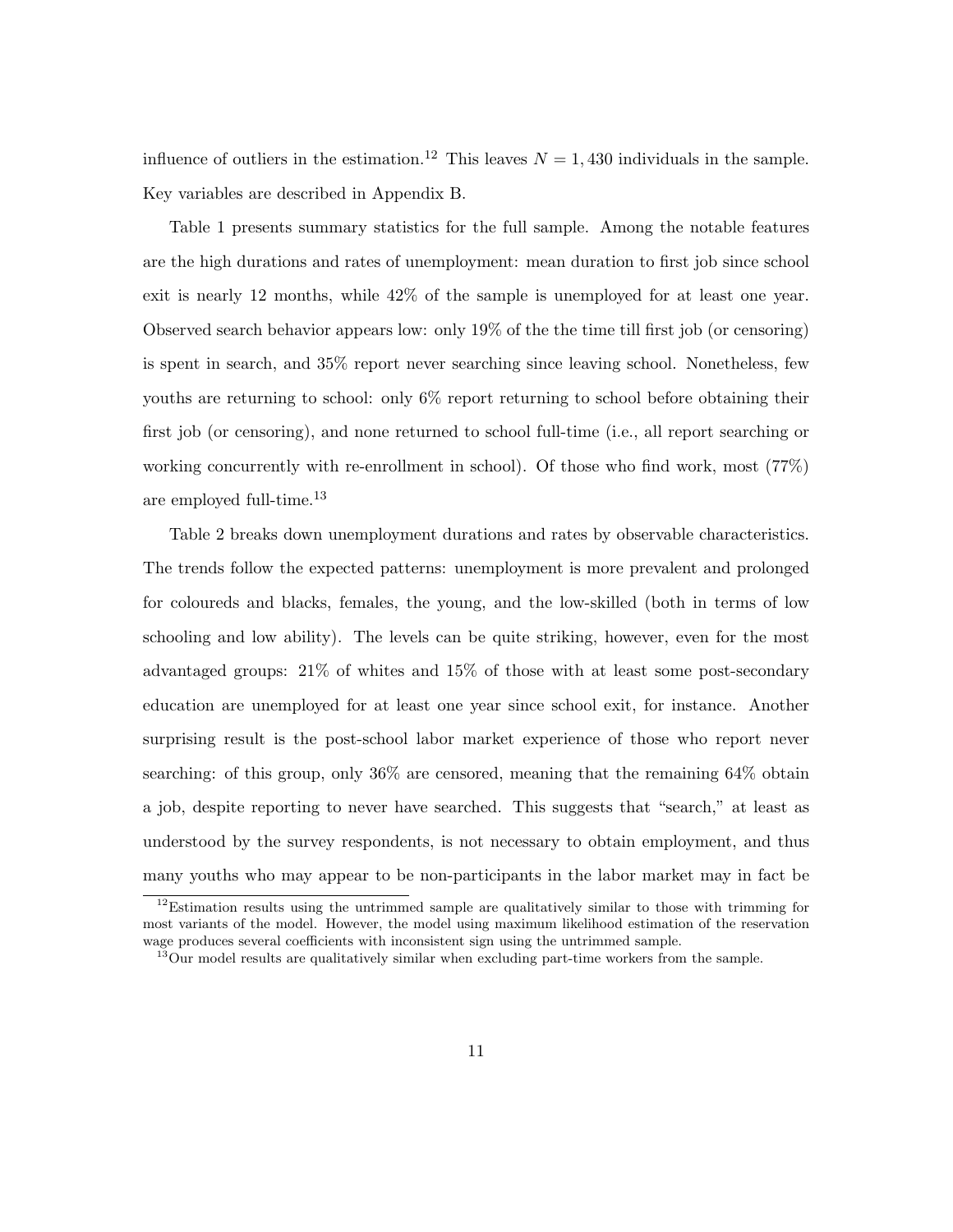searching passively, or at least prepared to accept a job should an acceptable offer arrive.<sup>14</sup> Table 3, which shows how youths obtained their first job since school exit, provides more supporting evidence for the prevalence of passive search: more than 60% of the sample obtained their first job through informal networks.

Given the high prevalence and duration of unemployment in the sample, the question of what youths are doing with their time after leaving school naturally arises. Table 4 seeks to answer this question with data from more recent waves, for which the most postschool observations are available. Less than  $1\%$  are dead, suggesting fatal illnesses such as AIDS are not immediately afflicting this age group, although 7% do report serious illness. Although only 6% are married and 4% currently pregnant (including males who report their partners as pregnant), 18% are caring for their own children. A large percentage, 78%, remain co-resident with at least one parent, with 18% living in a household with a pensioner, suggesting that many youths may still have access to intra-household resource transfers. Less than 10% engage in unpaid work, suggesting that informal or underground employment does not explain the lack of wage employment in the sample.

Because reservation wage reports will be used in the main version of the model, it is worth pausing to consider the quality of the reservation wage data. Our reservation wage measure is the minimum monthly wage for which the youth reported to be willing to accept full-time work, measured at the latest wave prior to obtaining a job after permanent school exit (or censoring).<sup>15</sup> Table 1 shows that  $24\%$  of those with completed spells and non-missing wage data report reservation wages that exceed their reported wage; Figure 2 is a graphical depiction of the same, with points below the 45-degree line indicating

 $14$ Our definition of "never searched" excludes those who report obtaining employment immediately after leaving school. Although such youths do not report searching between school exit and employment, we expect that many in fact did actively search for work prior to obtaining work, and therefore exclude them from the "never searched" group so as not to bias results.

<sup>15</sup>Appendix B contains additional details on the construction of the reservation wage measure.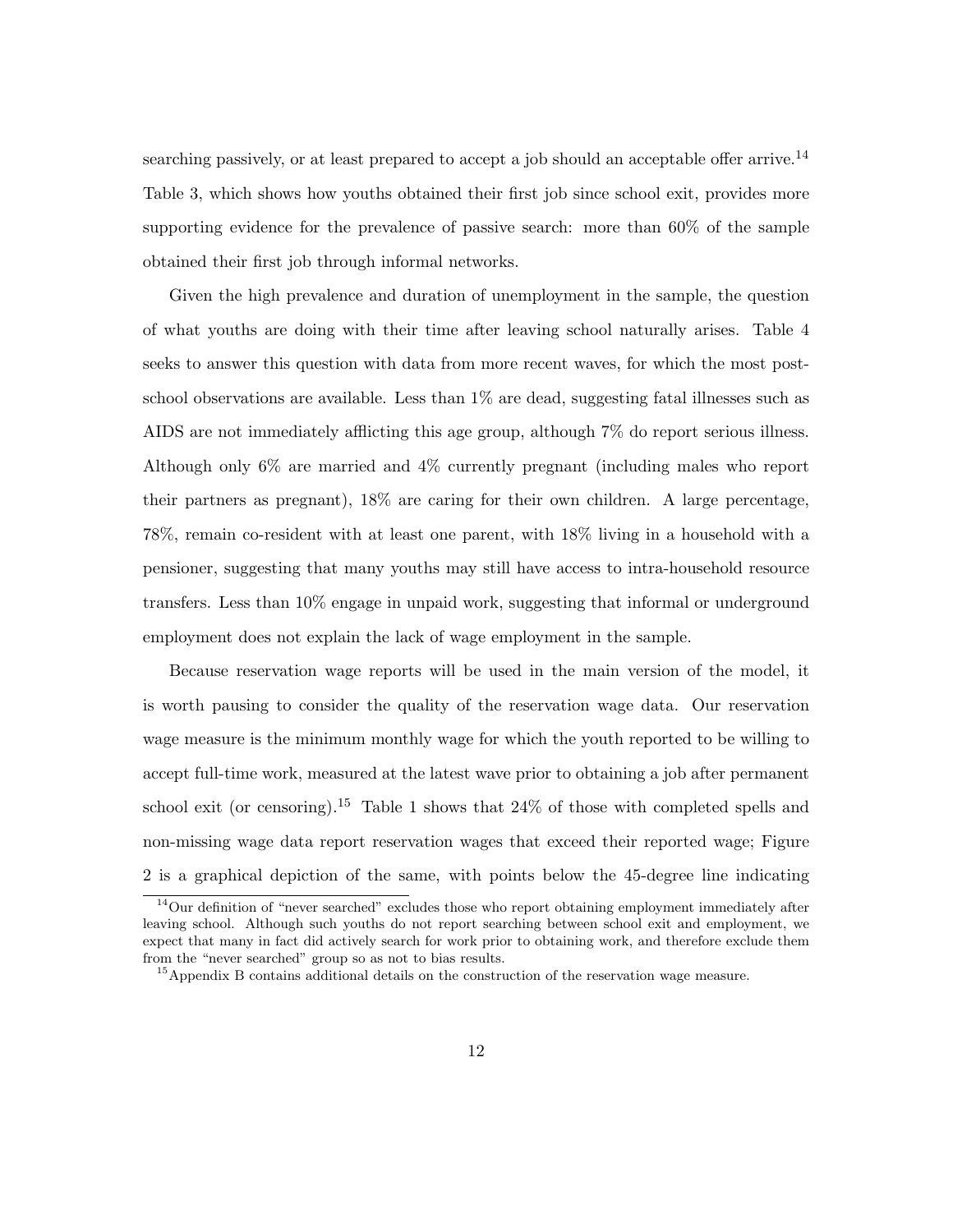observations for which  $w^* > w$ . While this is troubling, the model can account for such discrepancies through its estimates of the distribution of measurement error in wages. Table 5 presents regressions of the reservation wage on a set of observable characteristics. Although few coefficients are statistically significant, they generally enter with the expected sign: reservation wages are lower among females, blacks and coloureds, who likely face more labor market disadvantages than similarly-skilled males and whites; lower (convexly) as a function of age, suggesting that older youths are less patient in their search; higher for the more skilled, as proxied by schooling and ability; higher for those with employed fathers or with co-resident parents, likely due to the greater availability of intra-household transfers; lower for those whose parents want them more strongly to work; and lower for those with their own children in the household, who have greater need to accept paid work. A notable exception is the negative coefficient on pension receipt by a household member, which contradicts the conventional wisdom that availability of pension-related resources increases reservation wages, although the coefficient is significant only at the 10% level. The regression results suggest that, despite some discrepancies between observed wages and reservation wages, the reservation wage data from the survey are generally internally consistent when considering correlations with observable attributes.

A major assumption of our model is the constant arrival rate of wage offers, which (in combination with the assumption that all other structural parameters are time-invariant) implies that the reservation wage is also constant. Given the high prevalence of observations for which the reservation wage report is inconsistent with search theory (i.e., for which  $w^* > w$ , it is reasonable to wonder whether the reservation wage declines over time. Because CAPS asks about reservation wages in each wave of the panel, we can test this hypothesis by regressing the reported reservation wage on unemployment duration. By including individual fixed effects, we can separate (time-invariant) unobserved heterogeneity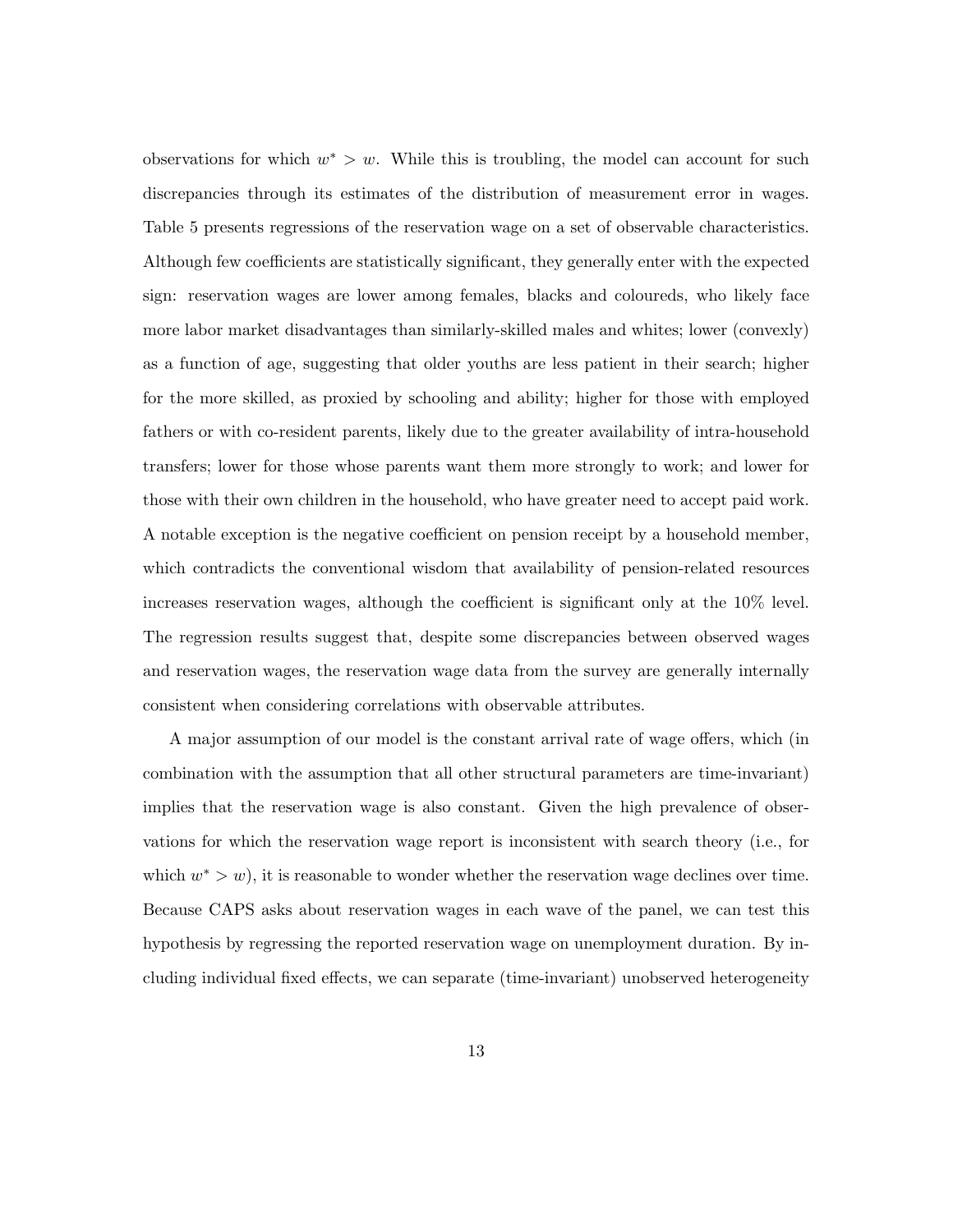from duration dependence; evidence of the latter, in the form of a negative coefficient on unemployment duration, would be evidence against our assumption of constant reservation wages. Table 7 presents results. Column (1), which restricts the sample to the first unemployment spell (following permanent school exit) only, has a positive but statistically insignificant coefficient on unemployment duration. Column (2) extends the sample to multiple spells, and finds a positive (and marginally significant) coefficient on unemployment duration. Thus we find no evidence that the reservation wage declines over the course of an unemployment spell, giving us confidence that our assumption of constant reservation wages is plausible.<sup>16</sup>

Finally, we consider the adequacy of our distributional assumptions used to form the likelihood function. Figures 3 and 4 show kernel density estimates of accepted wages and first unemployment spells, respectively; recall that both distributions are assumed exponential for purposes of estimation.<sup>17</sup> Although the empirical distributions from the full sample may mask considerable heterogeneity and thus can not show that our distributional assumptions are correct, observable patterns consistent with the exponential distribution (e.g., monotonically decreasing with a long right tail) will at least suggest that our estimates may fit the data well. The accepted wage distribution (Figure 3) does exhibit the left tail mode and long right tail that is characteristic of the exponential distribution; in our model, measurement error may account for the increasing density in the far left tail. The unemployment duration density (for completed spells; Figure 4) also exhibits these patterns, and appears to be consistent with our assumption of a constant hazard rate of

 $16$ Moreover, the leading methods for incorporating time-varying reservation wages in structurally estimated search models make unpalatable assumptions: assuming a finite search horizon (as in Wolpin (1987)) seems unsuited to youth seeking their first job following school exit, and allowing structural parameters (typically the unemployment benefit, as in Van Den Berg (1990)) to evolve over time in a known fashion does not seems at odds with the South African context.

<sup>&</sup>lt;sup>17</sup>Under exponential wage offers, the density of accepted wages will also be exponential, with a rightward shift of the offer distribution by the amount of the reservation wage.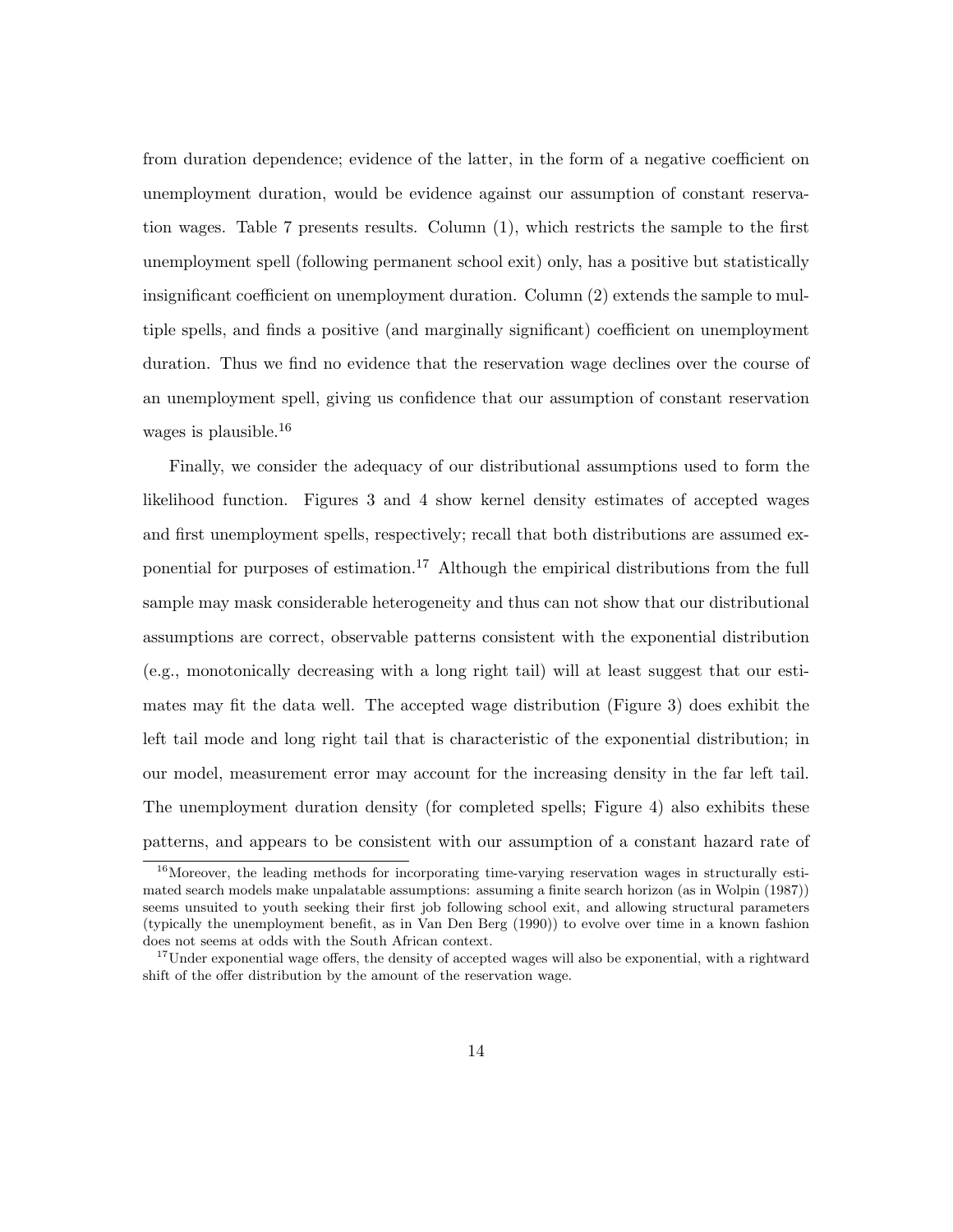unemployment exit, in the aggregate.<sup>18</sup>

## 4 Results

#### 4.1 Parameter Estimates

Table 8 presents estimates of our model, using the median reservation wage (within included covariate cell) from survey reports as the measure of  $w^*$ . Observed heterogeneity is incorporated by modeling (the natural log of) each parameter as a linear function of a parsimonious set of covariates: dummies for black, coloured, high school graduate, at least some college, high ability,  $19$  and previous work experience; the omitted group is low-ability whites with less than a high school education and no previous work experience. The reservation wage is calculated within groups defined by these covariates; for reference, Table 5 reports regressions of  $w^*$  and  $w_{q_5}$  on the covariates. The measurement error variance is estimated as a single parameter for the entire sample, however.<sup>20</sup>

Consider first the results for  $q$ , the job offer arrival rate: the "baseline level" reported in the first row is the exponentiated value of the constant term, and may be interpreted as the monthly probability of receiving a job offer for the omitted group.<sup>21</sup> The baseline monthly probability of a job offer is  $27\%$ . The reported coefficients on  $\ln q$  represent the marginal effect, in log points, on the offer arrival rate. We see that blacks and coloureds face offer arrival rates that are .8 and .4 log points (or 80% and 40%) lower, respectively, than those for whites. High school graduation and post-secondary schooling generate large

<sup>&</sup>lt;sup>18</sup>Although the kernel density is increasing in the far left tail, the empirical mode is 1 month (the minimum allowed, by assumption), so the empirical density does have its mode at the left tail of the distribution.

<sup>&</sup>lt;sup>19</sup>We define "high ability" as above the median literacy and numeracy evaluation score within the estimation sample.

 $^{20}$ Although in principle we could have treated the measurement error as heteroskedastic by allowing its variance to vary according to observable characteristics, in practice the measurement error coefficients were rarely significant in such models, and frequently led to numerical instability in the parameter estimates.

<sup>&</sup>lt;sup>21</sup>When the estimate exceeds unity, the parameter may also be interpreted as the predicted number of job offers per month.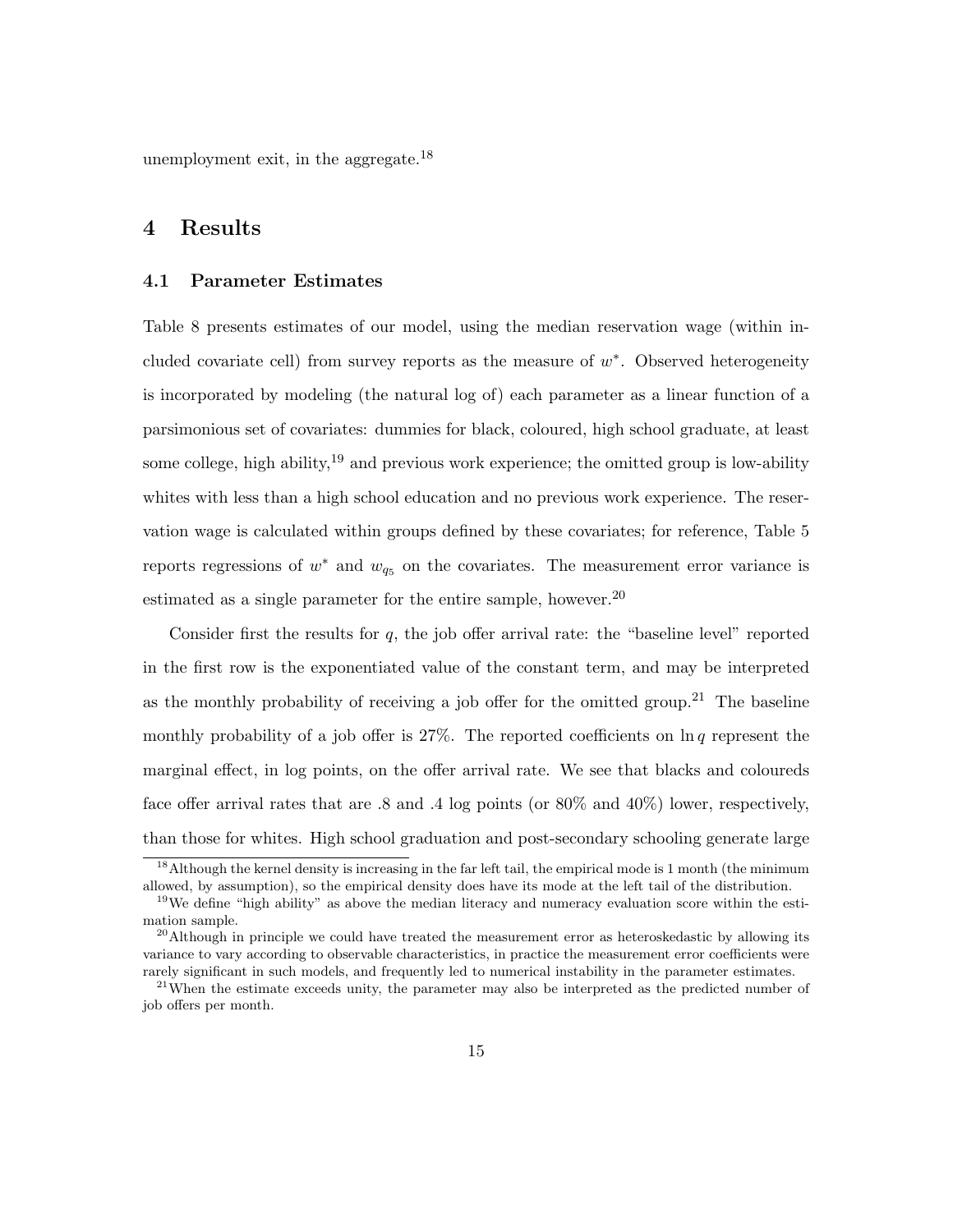returns on offer arrivals (coefficients of .48 and .69, respectively), while high ability and previous work experience also increase the offer arrival rate considerably (coefficients of .27 and .37, respectively). The estimates imply that a black, low-ability high school dropout with no previous work experience has a monthly offer probability of just 12%, but that high ability, previous work experience and some college education nearly quadruple this probability, to 46%.

Now consider the results for  $\lambda$ , the wage offer distribution parameter, whose baseline represents the mean (and standard deviation) of the wage offer distribution; coefficients are marginal effects in log points, as before. The estimated baseline wage offer, at 710 rand, is quite low relative to the mean accepted wage of  $2,486$  rand.<sup>22</sup> Not surprisingly, the model predicts that only  $29\%$  of wage offers are accepted.<sup>23</sup> As with the offer arrival rate, the model estimates considerable labor market disadvantages for black and coloured youth (coefficients -.32 and -.13, respectively). Schooling, ability and previous work experience generate large returns, however, with the coefficient of .73 on previous work experience particularly notable (although this coefficient may be picking up a number of omitted factors that are correlated with experience, such as motivation or access to employment networks). Comparing model estimates again for black, low-ability high school dropouts with no previous work experience to their high ability, college-educated and experienced counterparts, we find that the former face a mean wage offer of 513 rand, while the latter receives offers more than four times as large, at 2,113 rand. The estimated measurement error standard deviation,  $\sigma_{\epsilon}$ , implies that measurement error accounts for 27% of the standard deviation in accepted wages.<sup>24</sup>

<sup>&</sup>lt;sup>22</sup>Such a comparison must be interpreted with caution, however, as the baseline wage offer is for the omitted category of white, low ability high school dropouts without previous work experience, while the mean accepted wage is for the full sample.

<sup>&</sup>lt;sup>23</sup>We calculate the probability of offer acceptance,  $Pr(w \geq w^*)$ , as the mean over the distribution of the full sample, i.e.,  $Pr(w \geq w^*) = \int Pr(w \geq w^*|x) f(x) dx$ .

 $^{24}$ Bound and Krueger (1991) found that measurement error accounts for 18% of the variance in reported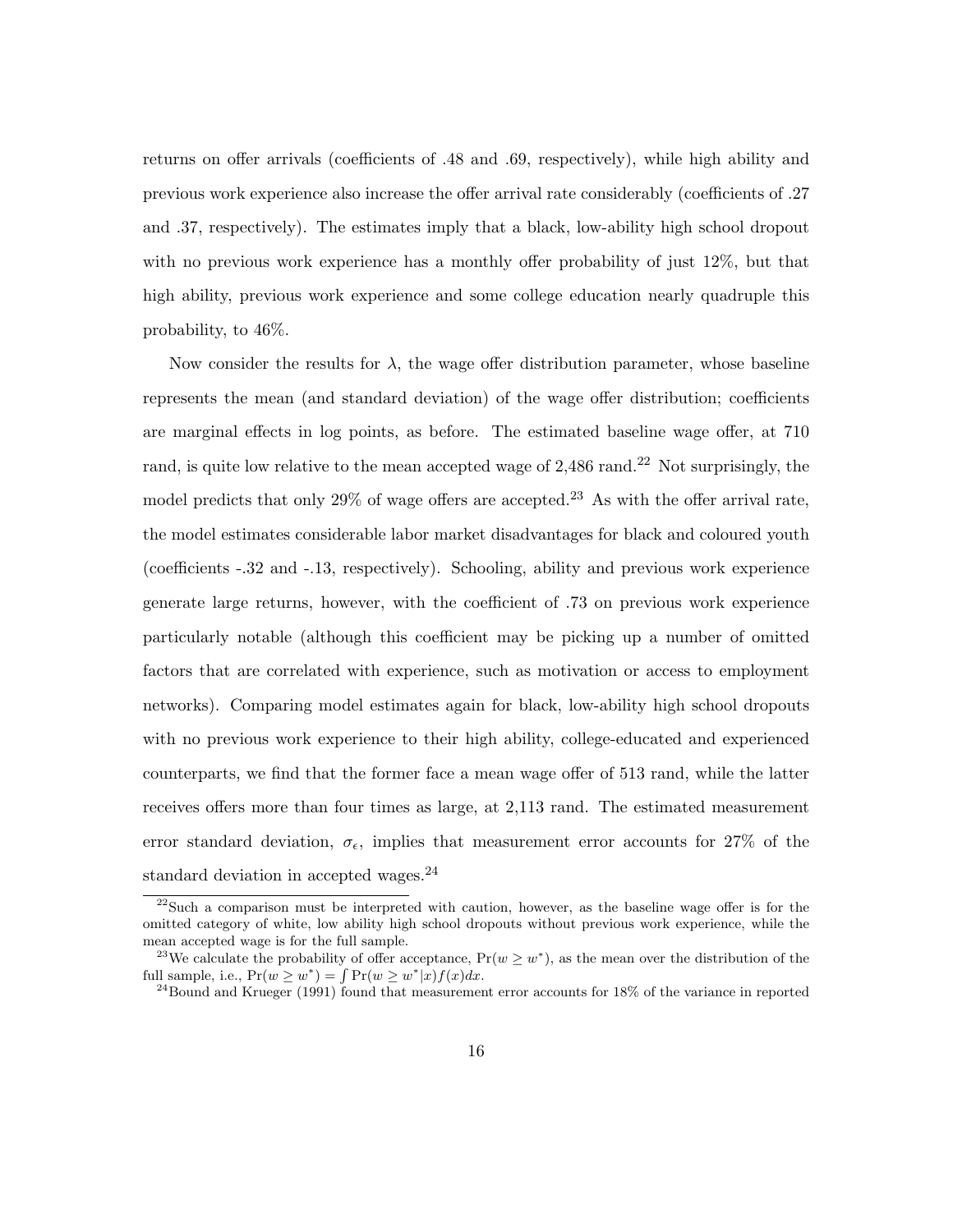Table 9 repeats the estimates of Table 8, and presents parameter estimates for two additional models that vary by the reservation wage used in estimation (as indicated at the top of each column):  $w^*$  is the median reservation wage from survey reports;  $w_{q_5}$  is the 5th percentile of accepted wages; and  $w_{MLE}^*$  leaves the reservation wage as a parameter to be estimated.<sup>25</sup> As in Table 7, the reported baseline represents the estimated level for each parameter for the omitted group, while the coefficients represent marginal effects, in log points. Results are qualitatively consistent regardless of the reservation wage used in estimation, with expected signs on all coefficients.

Turning first to results for q, the job offer arrival rate, we see that baseline offer arrivals are estimated to be more frequent under  $w^*$  than the other models: a monthly job offer probability of .27, versus .07 and .15 under  $w_{q_5}$  and  $w_{MLE}^*$ , respectively. Although the differences between the models shrinks for some groups when coefficients are factored in, the generally higher offer arrival rates of column (1) are consistent with higher reservation wages under  $w^*$ : youth who face more frequent offers will be more choosy about which to accept.

Differences between the models' estimates of  $\lambda$ , the wage offer distribution parameter, are also quite striking. The baseline mean wage offer of 1,445 rand in the model with  $w_{q_5}$ (Table 9, column 2) is more than double that of the model with  $w^*$ . The baseline offer of 899 rand in the model with  $w_{MLE}^*$  (column 3), while not nearly as high, still exceeds the baseline under  $w^*$  by more than 20%. Again, certain coefficients mitigate these differences somewhat, but the generally lower level of wage offers in the model with  $w^*$  comes through clearly in the estimated probabilities of offer acceptance:  $29\%$  under  $w^*$ , versus  $59\%$  and 44% under  $w_{q_5}$  and  $w_{MLE}^*$ , respectively. Considered in conjunction with the offer arrival

annual earnings for men in the US.

<sup>&</sup>lt;sup>25</sup>In the estimation,  $w_{MLE}^*$  is restricted to be  $w^* = \bar{w} - \lambda$ , corresponding to the truncation of the exponential accepted wage distribution at  $w^*$ .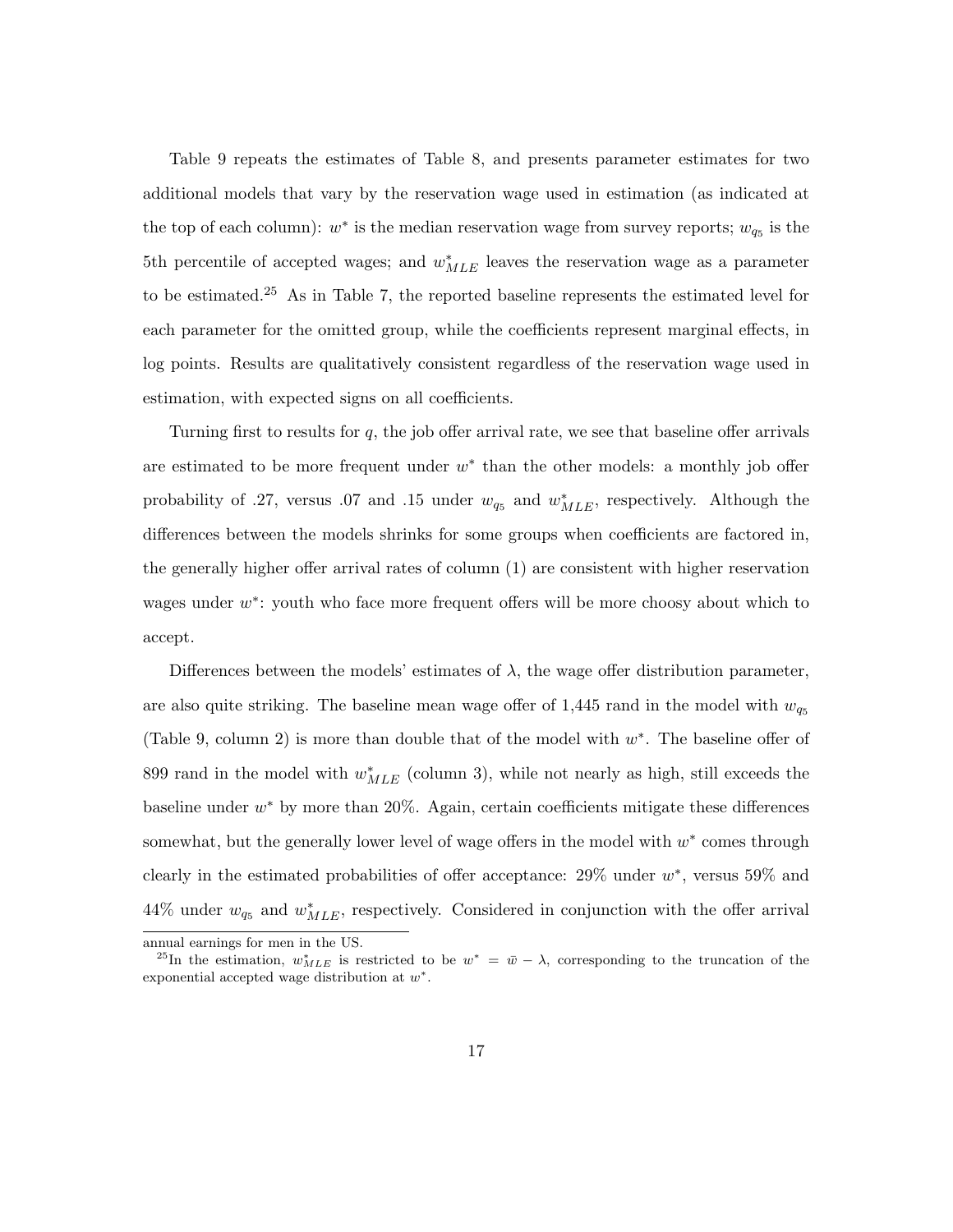rate results, the estimates offer a contrasting picture of the labor market: under  $w^*$ , wage offers are relatively frequent but low, while under  $w_{q_5}$  offers are infrequent but high.

This arrival/wage offer tradeoff is how the model reconciles different reservation wages using the same data on unemployment durations and accepted wages. Accordingly, the probability of offer acceptance  $(\Pr(w \geq w^*))$  implied by the models suggest that if youths behave according to their reservation wage reports, they are less than half as likely to accept a wage offer than under  $w_{q_5}$ ; we will return to this discrepancy and suggest possible explanations shortly. Results for the model with  $w^*_{MLE}$  fall somewhere in between the other two, with intermediate offer arrivals and wage offers for most subgroups, as may be expected when we "let the data speak" to find the best fit.

The estimated measurement error standard deviation,  $\sigma_{\epsilon}$ , is greatest in the model with  $w^*$  and smallest in the model with  $w_{q_5}$ . This is unsurprising: recall that the measurement error parameter serves to reconcile the density of observed wages below the reservation wage, and hence should be largest in the model with  $w^*$ , since reservation wages are highest (on average) in that case. Finally, the coefficients on  $w^*_{MLE}$  in column (3) follow a qualitatively similar pattern to those on the alternative reservation wage measures presented in Table 5. As expected, black and coloured youth have lower reservation wages relative to whites, while reservation wages are increasing in schooling and ability. Interestingly, the negative coefficient on previous work experience suggests that youths who have already engaged in paid work are willing to work for less than their inexperienced peers, although this coefficient is imprecisely estimated.

The relatively frequent offer arrivals and low job acceptance probability in the model with  $w^*$  begs the question, "If the South African youth labor market is so bad, why are youths turning down so many jobs?" Our answer is that it is quite unlikely that youths are actually receiving, and refusing, job offers with the frequency implied by our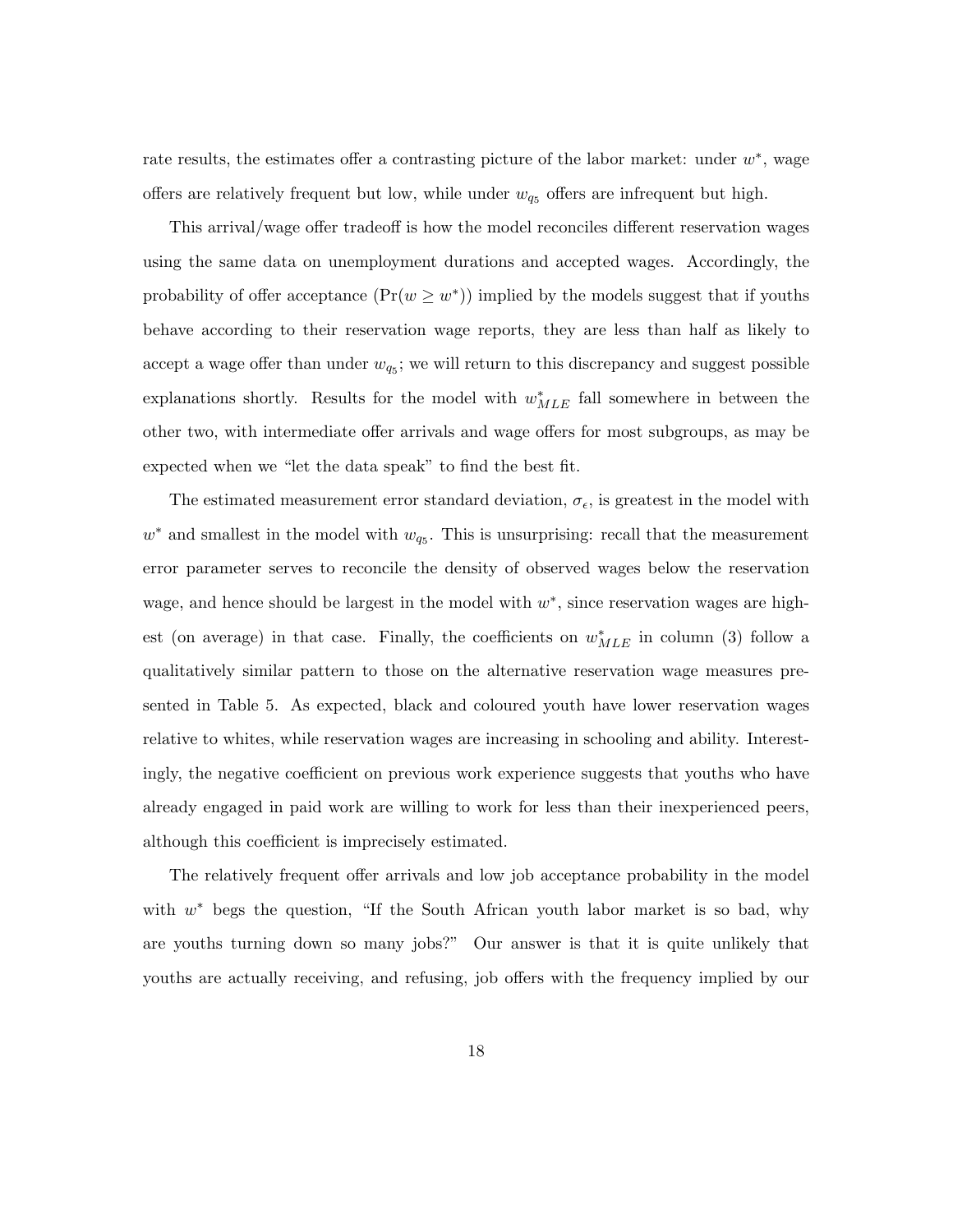estimates. Instead, we consider it more likely that low-wage jobs are more abundant than the unemployment data may suggest, but such low-wage matches are made infrequently. "Search" is not necessarily an active process for this group, as the 64% of our sample who obtained employment without ever reporting search activity suggests. Thus the high frequency of offer arrivals and refusals we estimate are more likely to represent "implicit refusals" of offers that youths know to be available, but are not literally made by a particular employer.

#### 4.2 Model Fit

The structural search model generates predictions for the distributions of unemployment durations and accepted wages, and estimates of these distributions may be compared to their empirical counterparts to assess model fit. Before considering formal tests of model fit, we first offer a more qualitative assessment of how well our estimates account for some features of the data.

Consider first the distribution of unemployment durations till obtaining the first job. Because some durations are right-censored, it will be convenient to work with the survivor function for unemployment, or the probability that an unemployment spell d exceeds some value  $d_0$  (i.e.,  $S(d_0) = \Pr(d \geq d_0)$ ). Table 10 shows, in column (1), the empirical survivor function at various monthly durations, along with model estimates according to the reservation wage value in columns  $(2)-(4)$ . Perhaps the most noteworthy aspect of the results is that, beginning at a duration of 24 months, the predicted survivor function weakly exceeds its empirical counterpart for all estimated models. This means that youths are experiencing shorter unemployment spells than our model predicts at the right tail of the distribution.

Now consider the distribution of accepted wages. Recall that by incorporating measurement error in the reported wage, our model estimates the distribution of observed accepted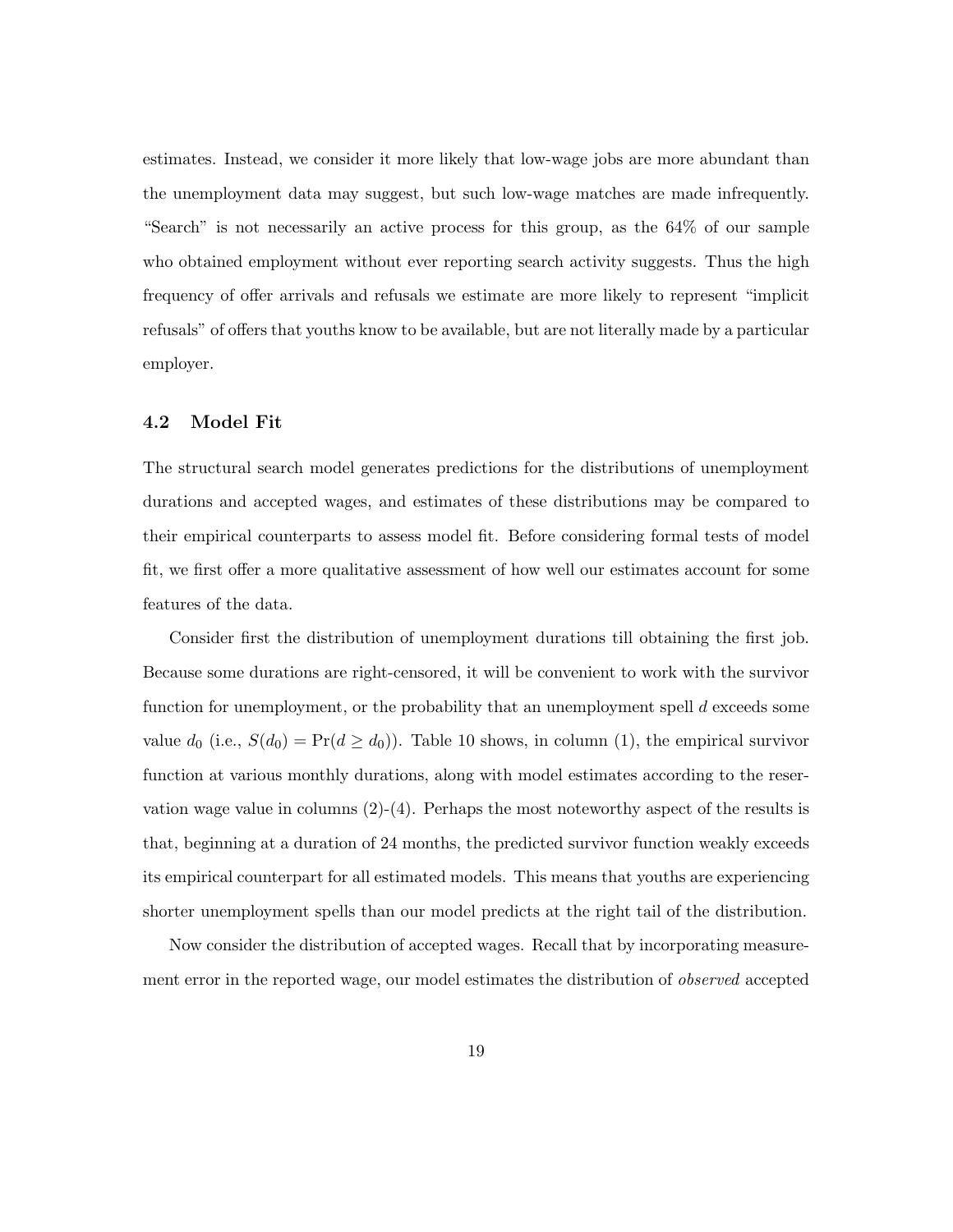wages, which is therefore directly comparable to empirically observed accepted wages. In Table 10, we compare this empirical distribution with its estimated counterparts at their respective means, standard deviations, and selected quantiles. All estimated models have mean and standard deviation that fall somewhat below those of the empirical distribution. The reported quantiles suggest that the reason may be the longer right tail of the empirical distribution: the 75th and 90th quantiles of all estimated models are below those of the empirical distribution, and such a longer right tail in the empirical distribution will increase its mean and standard deviation relative to the estimated models.

To test the model formally, we conduct both Pearson and LM tests separately for the unemployment duration and accepted wage distributions of each model. $^{26}$  We reject the null hypothesis that the model is correctly specified in all cases. Moreover, no model appears to offer an unambiguously better fit than the others, leaving no clear reason to favor one method of measuring reservation wages over another.

### 5 Search Cost Estimation

The model estimation described in preceding sections used values for the reservation wage defined within each covariate cell; thus, all coloured high school graduates with low ability and previous work experience were assumed to have identical reservation wages, for instance. This is consistent with our structural model, under which agents facing identical structural parameters must have identical reservation wages.<sup>27</sup> However, our data includes survey reports of each individual's reservation wage, which in general do not coincide with the reservation wages used in estimation. One way to reconcile these individual reserva-

<sup>26</sup>Appendix C describes details of these tests.

 $27$ If we used individual reservation wage reports directly in the estimation, we would essentially be estimating the parameters of individual-specific accepted wage and unemployment duration distributions using just one observation for each, which is intractable.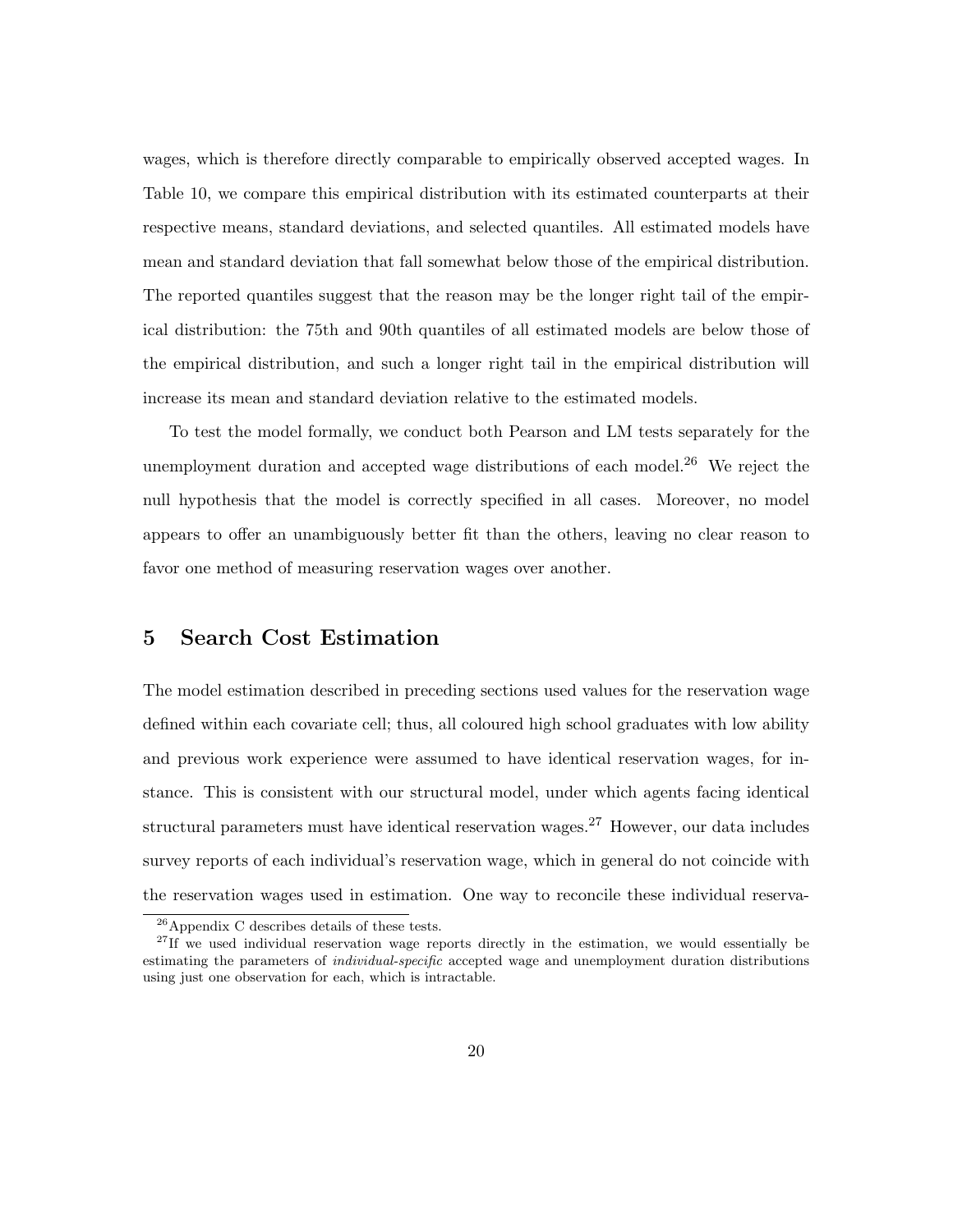tion wages with the underlying structural model is to assume that one or more structural parameters faced by the individual, but not included in the likelihood function used for estimation, generated the reported reservation wage. In our model, the agent's flow value of leisure or net search cost (b), discount factor ( $\delta$ ), and probability of job separation (p) determine behavior but do not explicitly enter estimation. We use individual reservation wage reports to shed light on one of these parameters, the net search cost  $(b)$ .<sup>28</sup> The results allow us to learn about individual heterogeneity in our sample in ways that are (arguably) richer than the standard approach of estimating a mixture distribution (Heckman and Singer, 1984), which requires a finite number of types (typically two or three) for tractable estimation.<sup>29</sup>

We estimate  $b$  as follows: for each individual, we use our maximum likelihood estimates of  $(\lambda, q)$ ; calibrate p according to observed job separations in the data (a monthly rate of approximately .04); choose  $\delta = .95$  annually; and then choose  $\hat{b}$  to match  $w^*$  to the individual's reservation wage report (through a unidimensional method of moments estimation). This generates the distribution of  $\hat{b}$  in our sample in a way that makes use of numerous sources of information, including the restrictions of our structural model, the distributions of accepted wages and unemployment durations on which our maximum likelihood estimates are based, and the individual heterogeneity incorporated in each agent's reported reservation wage. To our knowledge, this is the first use of reservation wage data to shed light on individual-specific search costs in this manner in the literature.<sup>30</sup>

<sup>&</sup>lt;sup>28</sup>We choose b rather than  $\delta$  or p because we think it the most likely source of individual-specific heterogeneity: reasonable priors allow us to calibrate  $\delta$ , and p may be calibrated to match data on job separations within our sample.

 $29$ Note that our approach is possible due only to the availability of reservation wage reports; structurally estimated search models lacking such data would still have to use the Heckman and Singer approach, or some variant, to incorporate unobserved heterogeneity.

 $30E$ ckstein and Wolpin (1995) conduct a conceptually similar exercise, using their structural model to recover search costs after estimating the remaining parameters. However, since they lack individual data on reservation wages, they are limited to using their reservation wage estimates defined within the cells of their model.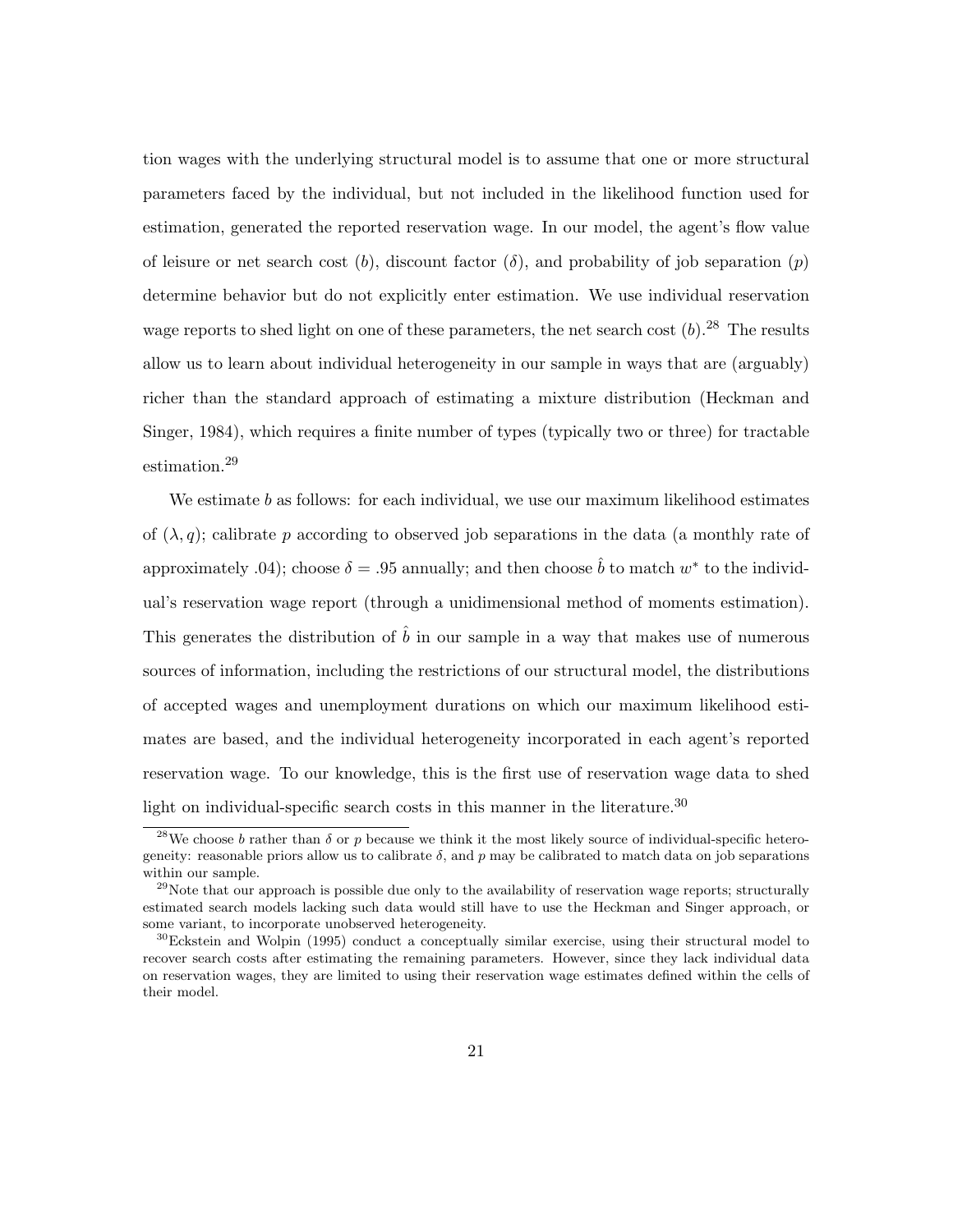We find the distribution of  $\hat{b}$  under each variation of reservation wages used in estimation of the model  $(w^*, w_{q_5}$  and  $w^*_{MLE}$ ). We then use these estimates of individual-specific search costs to test the predictions of our model. Specifically, our model predicts that those with lower net search costs (i.e., higher b) will have higher reservation wages, and therefore experience longer unemployment durations and receive higher accepted wages, all else equal. We can test these predictions by regressing these labor market outcomes on our estimates of search costs, while also controlling for the covariates included in our structural estimation. If our estimates of search costs accurately capture aspects of individual heterogeneity relevant to search behavior, then we should see a positive correlation between unemployment durations, the probability of a censored unemployment spell (i.e., the probability of failing to obtain a job by the end of the sample), accepted wages and search costs.

This is (partially) confirmed in Table 12, which presents results of regressions of unemployment durations, the censoring indicator and accepted wages on  $\hat{b}$ , our search cost estimate for each individual (standard errors are bootstrapped to account for sampling variation in  $\hat{b}$ ). We find that the coefficient on  $\hat{b}$  is positive in all regressions, as predicted, regardless of the variant of the reservation wage used in the underlying structural estimation (although statistically significant coefficients are obtained only for accepted wages). The results are not very large in magnitude, however: for example, for accepted wages (columns  $(7)-(9)$ ), an increase of 100 rand in the value of leisure implies just a 5 rand increase in accepted wages. This suggests that search costs play a relatively unimportant role in labor market outcomes in our sample when compared with job arrival rates and wage offers. Nonetheless, our procedure to recover individual-specific search costs coincides with our theoretical model, and illustrates the value of using survey data on reservation wages to reveal information on heterogeneity in search behavior that would otherwise remain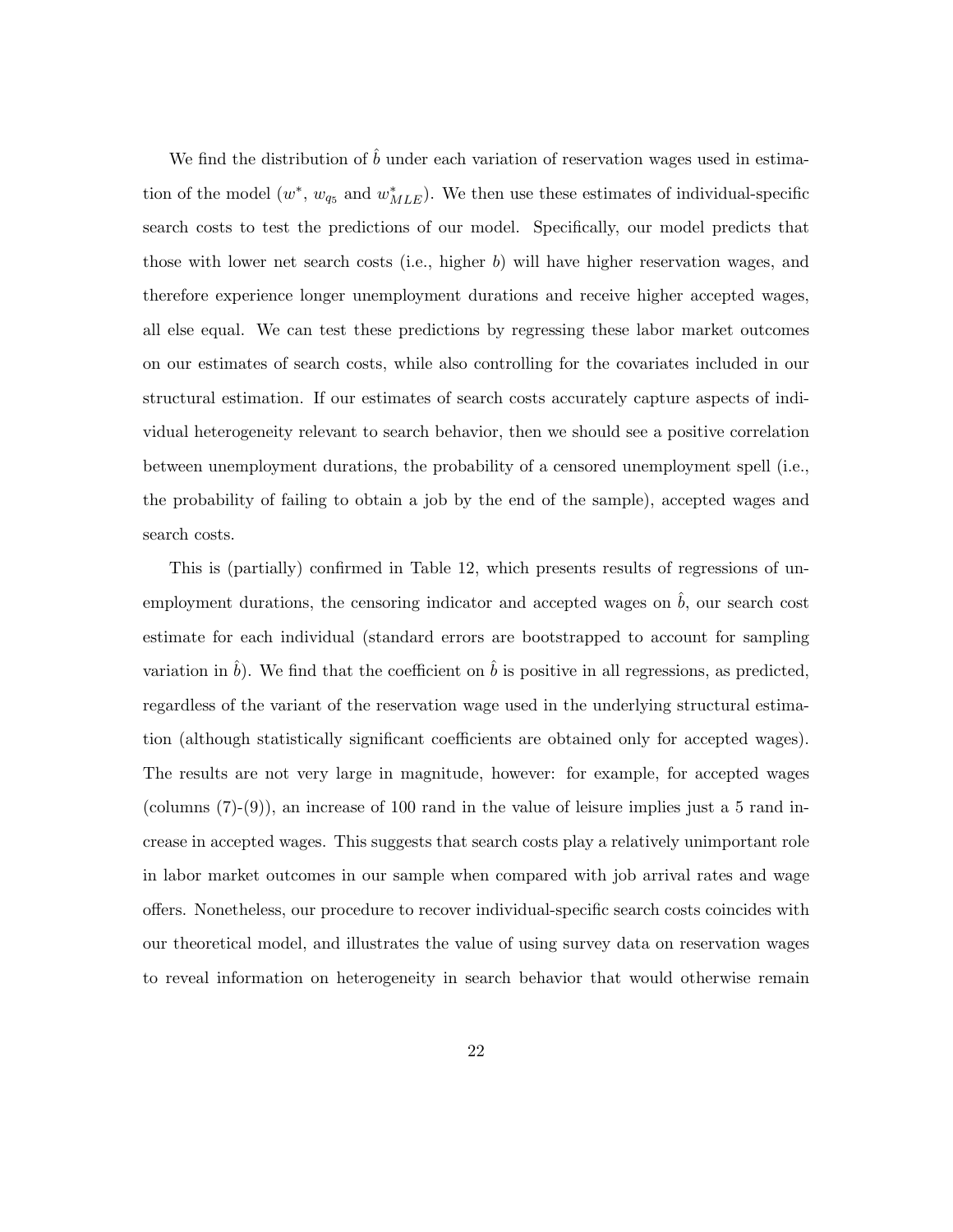unobserved.<sup>31</sup>

# 6 Policy Simulation: Employer Wage Subsidy

Because the parameters of the structural model represent the primitives of the search model and are therefore invariant to policy, our model may be used to simulate counterfactual outcomes of various policies. One such policy to consider is an employer wage subsidy, which we may model as an exogenous increase in the mean wage offer. Therefore, a subsidy s to hiring unemployed youth would truncate the wage offer distribution from below at s, leaving all other structural parameters unchanged.<sup>32</sup> One may think of the subsidy as a voucher, with nominal value s, that employers may apply towards a youth's wage. We may then calculate how various features of the model, such as the quantiles of the accepted wage and unemployment duration distributions and the proportion of offers accepted, change from the baseline case to that under the subsidy.

One complication that arises, however, in such simulation is calculation of  $w^*$ . Under the search model, a change in the wage offer mean (or any structural parameter) will change w<sup>\*</sup>, and hence the simulation results will depend crucially on how the model accounts for the agent's updated  $w^*$  in response to the policy change. When  $w^*$  is estimated structurally, the approach is straightforward: merely update the structural estimate of  $w^*$  under the new wage offer distribution. However, when  $w^*$  is estimated from the data, we must update

<sup>&</sup>lt;sup>31</sup>Note that such an exercise would not be possible using the Heckman-Singer approach to unobserved heterogeneity, which recovers type-specific structural parameters and type proportions, but can map heterogeneity in parameters to particular observations only in a probabilistic sense. Our procedure, by contrast, uses survey data on reservation wages to map heterogeneity in search costs to individuals in the sample, and thus allow for more severe tests of our model predictions.

 $32\text{Note that in our partial equilibrium framework, we do not model any effect the wage subsidy may.}$ have on the frequency of offers or on the destruction of jobs. Moreover, by assuming that the wage offer distribution becomes truncated below by s, we implicitly assume that the subsidy is fully passed through to job seekers in the form of wage offers, which would generally not be the case if employers have market power in the youth labor market. In this sense, our simulation results present a best-case scenario of the effect of the subsidy on employee welfare.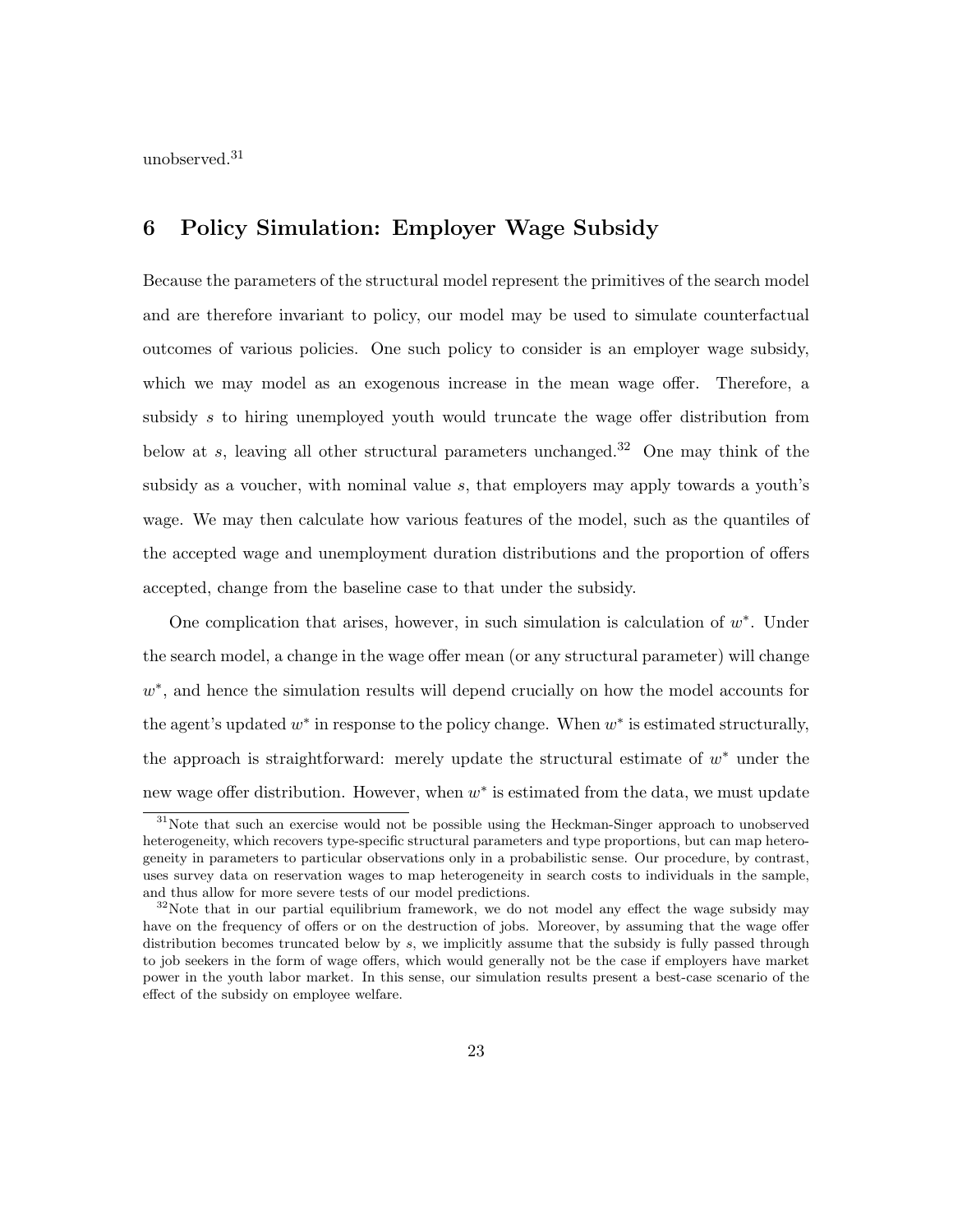$w^*$  by calibrating some elements of  $\theta$  that we did not observe nor estimate in our baseline specification. In our simulation, we update  $w^*$  in the same fashion as in estimation of the search cost distribution described in the previous section. That is, we calibrate the model parameters not estimated by our model  $(b,\delta,p)$  such that they reproduce the value of  $w^*$ used in the baseline estimation. As in the previous section in which we estimated search costs, we use our maximum likelihood estimates of  $(\lambda, q)$ ; calibrate p according to observed job separations in the data; choose  $\delta = .95$  annually; and then choose b to match  $w^*$  to the data (through a unidimensional method of moments estimation, as described in the previous section). We then update  $w^*$  by varying the subsidy value s, holding all other parameters fixed.

Figures 5 and 6 show reservation wages and (mean) accepted wages, respectively, under a range of employer wage subsidy values.<sup>33</sup> The subsidy  $s = 0$  corresponds to the baseline estimates discussed in the preceding sections, and s increases to 1,000 rand in increments of 100 along the horizontal axis. The figures show that both reservation wages and mean accepted wages increase (approximately) linearly in the amount of the subsidy, by about 60 rand per 100 rand increment in  $s<sub>1</sub><sup>34</sup>$  showing that the benefits (in terms of increased mean accepted wages) of the subsidy recover only about  $60\%$  of its costs.<sup>35</sup> Reservation wages are uniformly greatest in the model with  $w^*$ , while reservation wages in the model with  $w_{MLE}^*$  are the next greatest. Results for mean accepted wages as a function of the subsidy (Figure 6) show a similar linear increase across all models.

The greater selectivity of youths in the model with  $w^*$  is also shown in Figure 7, which plots the probability of wage offer acceptance (i.e.,  $Pr(w \geq w^*)$ ) for each model. The

<sup>&</sup>lt;sup>33</sup>In Figures 5-9, the lines labeled wrhat=wr correspond to the model estimated with  $w^*$ ; wrhat=wp5 to  $w_{q_5}$ ; and wrhat=wrmle to  $w_{MLE}^*$ .

 $34$ This equality is a consequence of the assumption of exponential wage offers, because the corresponding accepted wage distribution is shifted to the right by exactly the reservation wage.

 $35$ This ignores any benefits of the subsidy on reduced employment durations, which are considered later in this section.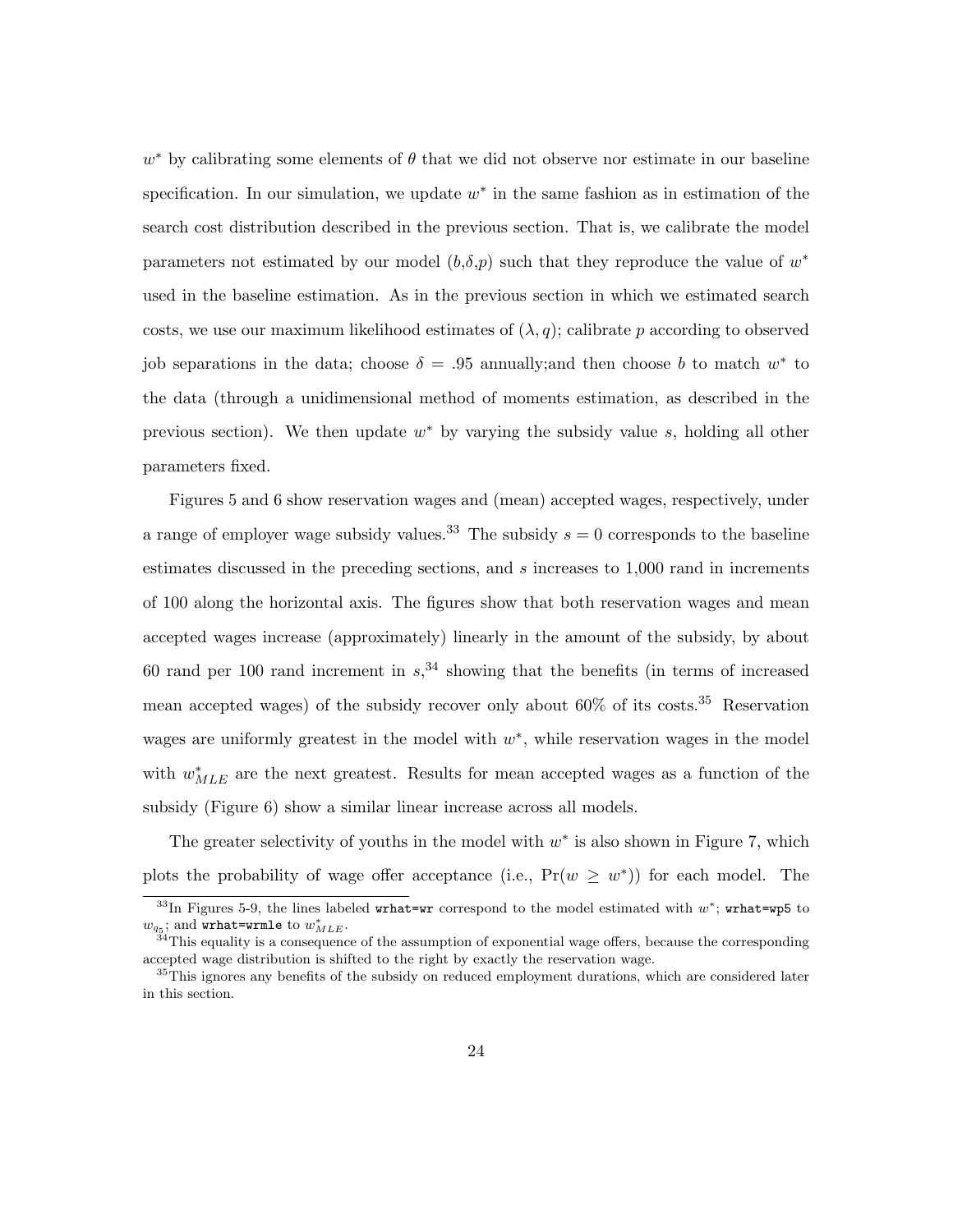probability of wage offer acceptance is nearly one half as low under  $w^*$  than under  $w_{q_5}$  for all subsidy values considered. Moreover, as the subsidy grows from 0 to 1,000 rand, the acceptance probability under  $w^*$  increases by only about 15 percentage points, while in the other models it grows by 20 percentage points or more.

Finally, Figures 8 and 9 plot the unemployment survivor function, or the probability that a youth experiences an unemployment spell of a given duration, for spells of 12 and 24 months, respectively. The figures show that the probability of such a lengthy unemployment spell is lowest in the model with  $w^*$  for all subsidy values, due to the higher offer arrival rates under that model. Moreover, the subsidy causes the likelihood of lengthy unemployment spells to fall the most in the model with  $w^*$  compared to the other models. Overall, the subsidy appears quite effective at reducing lengthy unemployment spells; the probability of experiencing an unemployment spell of at least 12 months decreases by a high of 15 percentage points in the model with  $w^*$ , and a low of 10 percentage points under  $w_{q_5}$ , as the subsidy increases from 0 to 1000 rand. Whether such a reduction produces 1,000 rand in social benefits (or at least enough social benefit when paired with increased accepted wages to exceed costs) is unclear and requires more formal analysis, however.

Our simulation of an employer wage subsidy shows that youths respond to the increased opportunities resulting from the subsidy by raising their reservation wages. However, the reservation wage increases are modest enough for the subsidy to have beneficial effects on accepted wages and unemployment durations. It is unclear, however, whether these benefits exceeds the subsidy's costs.

### 7 Conclusion

In this paper, we have presented a simple, standard search model in an effort to understand the role of reservation wages in explaining high observed unemployment rates and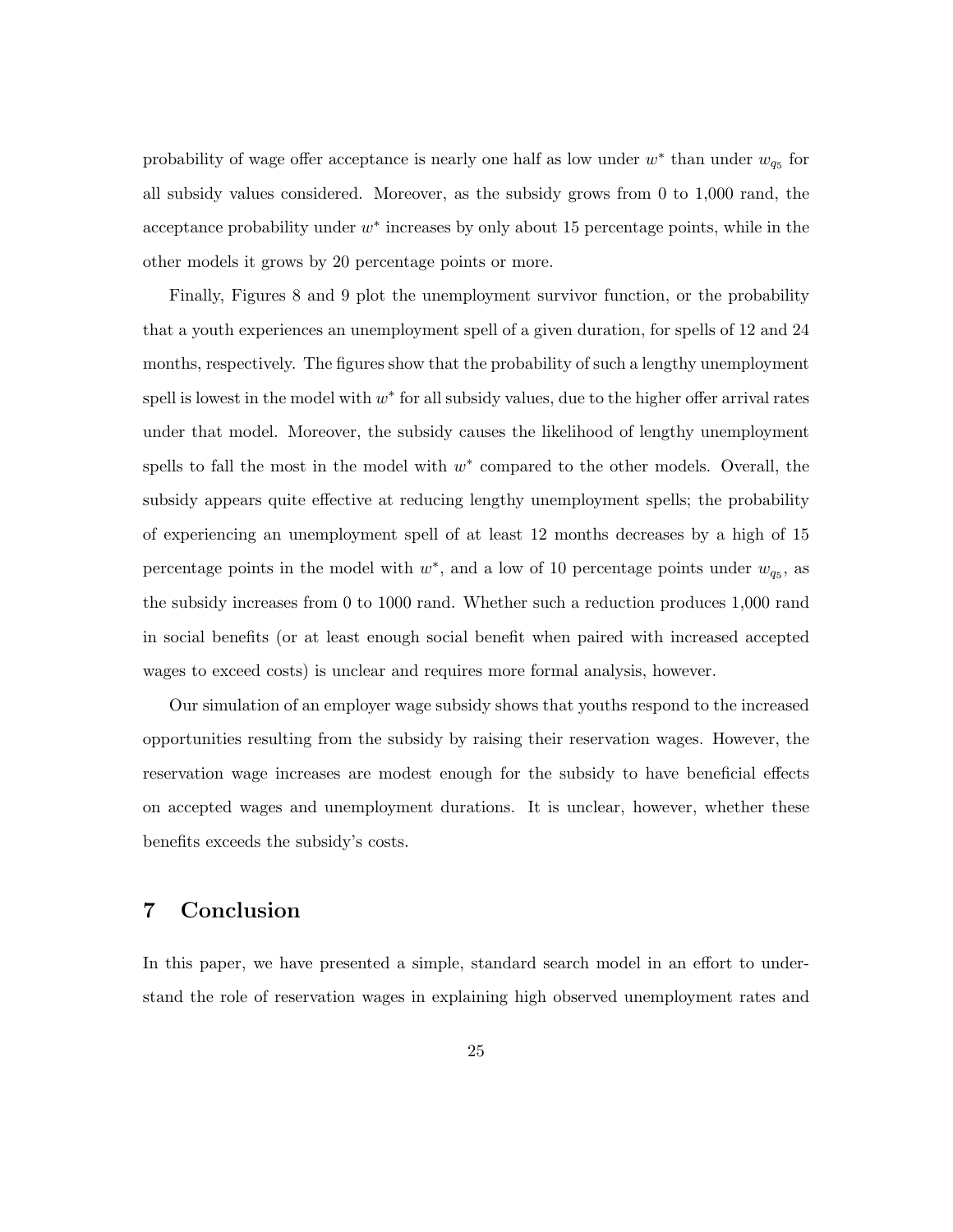durations among Cape Town youth. Using data on accepted wages and unemployment durations for school leavers who found their first job, we estimated the parameters of a structural search model that incorporates observed heterogeneity and measurement error in wages. We estimated the model using survey reports of the reservation wage, as well as alternate measures including the 5th percentile of accepted wage offers and maximum likelihood estimation, for comparative purposes. Results using survey data on reservation wages suggested that searchers received job offers frequently, but at wages that were typically unacceptably low. In contrast, results using the 5th percentile of observed accepted wage offers and maximum likelihood estimation suggested less frequent offers, but a higher probability of offer acceptance. Accounting for observed heterogeneity revealed that, as expected, the frequency and quality of labor market opportunities are generally worse for disadvantaged groups, such as blacks, coloureds and the less skilled.

We used the results of the model, in combination with individual reservation wage reports, to estimate the full distribution of search costs in the sample. Correlations between our estimates of individual-specific search costs and labor market outcomes confirmed our model's predictions, at least with respect to accepted wages. Thus our model allows for insights into individual-specific heterogeneity relevant to search behavior that may not be inferred from the data alone, nor may it be captured in the standard approach of estimating a mixture distribution over unobserved types.

Finally, in a policy simulation of the effect of an employer wage subsidy, we found that although the subsidy has the unsurprising effect of increasing reservation wages, it nonetheless may have substantial positive benefits on accepted wages and unemployment durations. However, because we have assumed that firms will pass the subsidy along in full to employees, such positive effects may be considered an upper bound. A more complete model of firm response to the wage subsidy may find less beneficial effects for youth job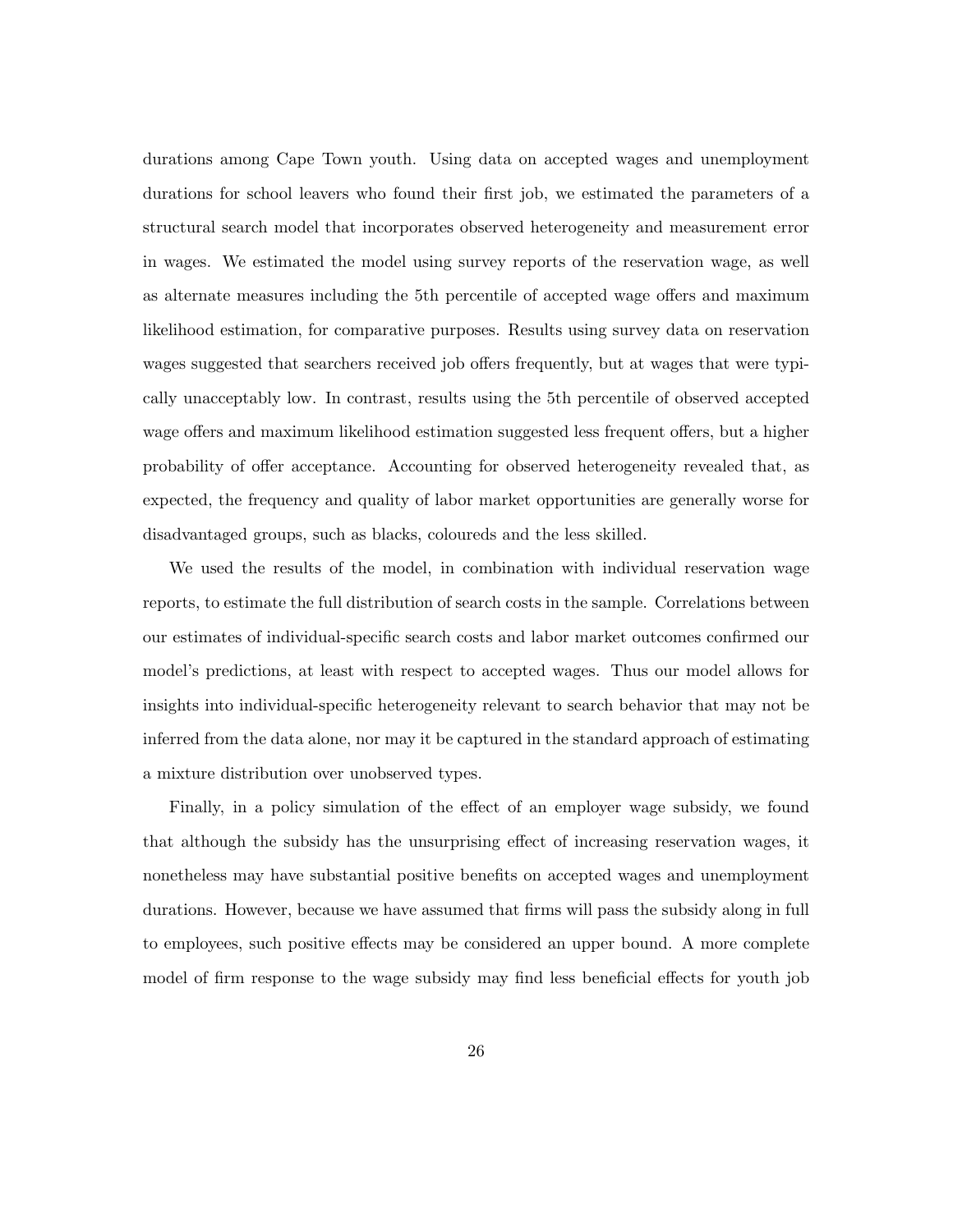seekers.

Returning to our initial motivating inquiry on the role of reservation wages in Cape Town youth unemployment, we found that implied wage offer acceptance rates are indeed substantially lower under the survey reports of the reservation wage than alternative measures. However, to reconcile these low acceptance probabilities with the observed data, the model estimates a correspondingly lower average wage offer. Moreover, if youths behave according to our model and their stated reservation wages, offers appear to arrive with much greater frequency than under alternative measures. The true role of reservation wages therefore depends on which picture of the Cape Town youth labor market–frequent but low offers, versus infrequent but high offers–is more accurate. While the latter picture is consistent with popular perception and is the one that would emerge from the data in the absence of reservation wage reports, the availability of reservation wage data allows us to suggest an alternative view of the youth labor market that is equally consistent with search theory. Although the high frequency of (relatively low) wage offers implied by our estimates may not literally be occurring in the South African youth labor market, our results are consistent with a labor market that is inefficient at matching employers to employees, leading to a high "implicit refusal" rate.

Given the simplicity of our model in its current form, there is much scope for further work. For instance, our model conditions on youths' exit from school, when in fact this decision may also be viewed in light of dynamic optimization. Future work will endogenize the decision to exit school and enter the labor market that we model in this paper.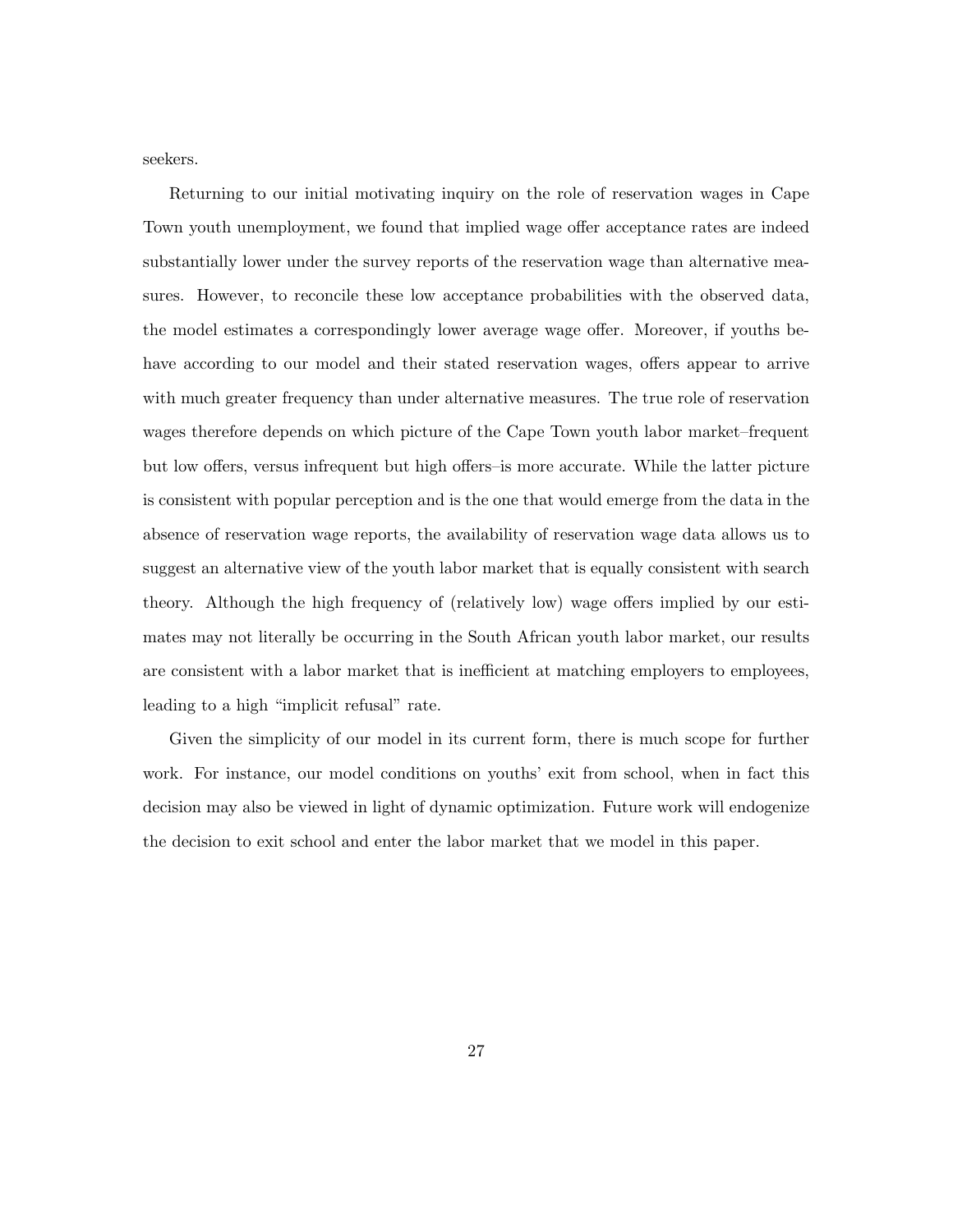### References

Banerjee, Abhijit, Sebastian Galiani, James Levinsohn, Zoë McLaren and Ingrid Woolard. "Why Has Unemployment Risen in the New South Africa?" NBER Working Paper Series No. 13167, June 2007.

Bound, John and Alan B. Krueger. "The Extent of Measurement Error in Longitudinal Earnings Data: Do Two Wrongs Make a Right?" Journal of Labor Economics, Vol. 9, No. 1 (Jan., 1991), pp. 1-24.

Cameron, A. Colin and Pravin K. Trivedi. Microeconometrics: Methods and Applications. New York: Cambridge University Press, 2005.

Case, Anne. "Does Money Protect Health Status? Evidence from South African Pensions." Mimeo, Princeton University 2001.

Christensen, Bent Jesper and Nicholas M. Kiefer. "The Exact Likelihood Function for an Empirical Job Search Model." Econometric Theory 7, 1991: 464-486.

Christensen, Bent Jesper and Nicholas M. Kiefer. "Measurement Error in the Prototypal Job-Search Model." Journal of Labor Economics, Vol. 12, No. 4. (Oct., 1994), pp. 618- 639.

Dinkelman, Taryn and Vimal Ranchhod. "Evidence on the impact of minimum wage laws in an informal sector: Domestic workers in South Africa." Mimeo, 2010.

Eckstein, Zvi and Gerard J. van den Berg. "Empirical labor search: a survey." Journal of Econometrics 136, 1987: 531-564.

Eckstein, Zvi and Kenneth I. Wolpin. "Duration to First Job and the Return to Schooling: Estimates from a Search-Matching Model." Review of Economic Studies 62, 1995: 263-286.

Flinn, C. and J. Heckman. "New Methods for Analyzing Structural Models of Labor Force Dynamics." Journal of Econometrics 18, 1982: 115-168.

Heckman, J. and B. Singer. "A Method for Minimizing the Impact of Distributional Assumptions in Econometric Models for Duration Data." Econometrica Vol. 52(2), 1984.

Hertz, Tom. "The Effect of Minimum Wages on the Employment and Earnings of South Africas Domestic Service Workers." Mimeo, 2005.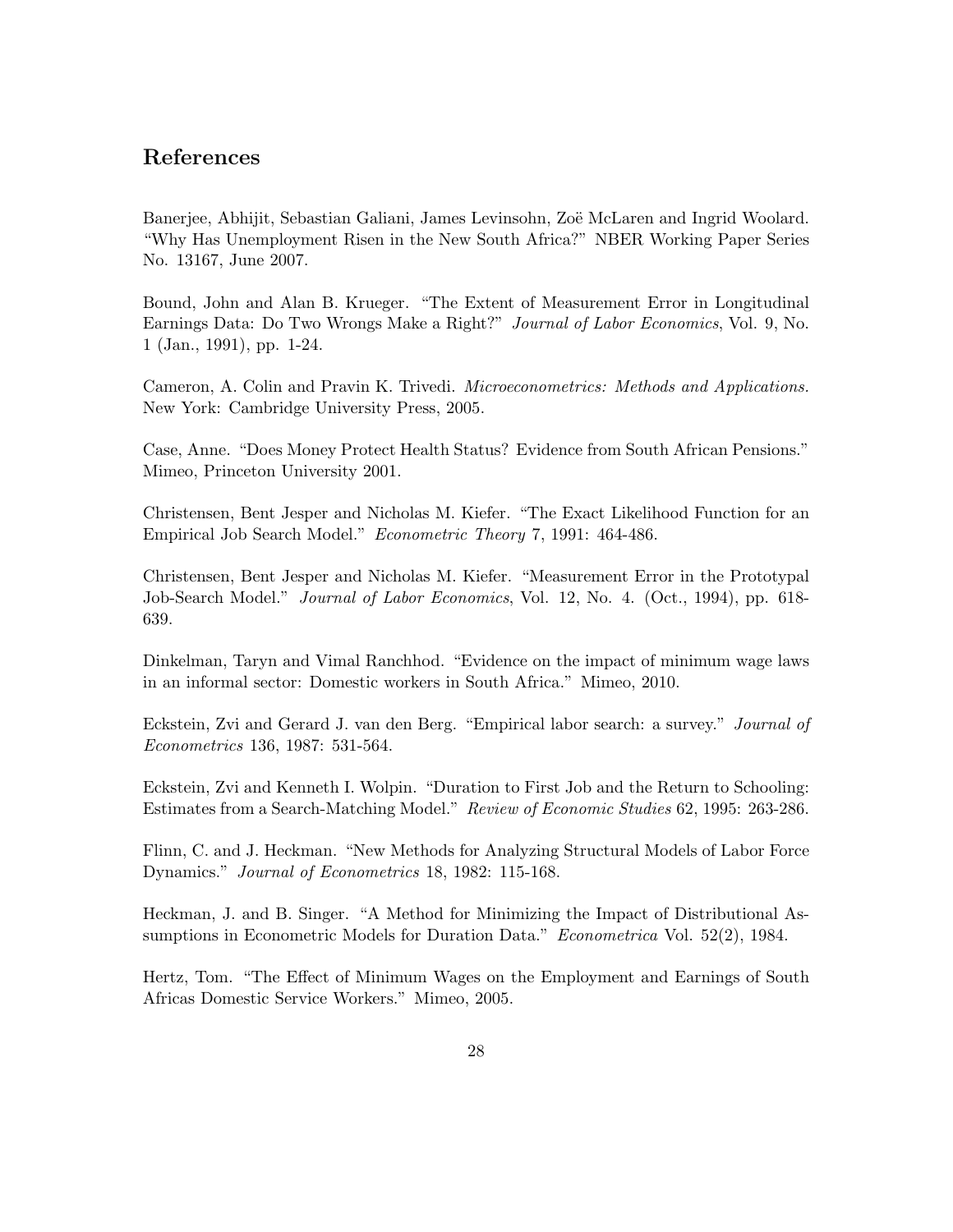Lancaster, Tony and Andrew Chesher. "An Econometric Analysis of Reservation Wages." Econometrica 51(6), November 1983: 1661-1676.

Leibbrandt, Murray, James Levinsohn and Justin McCrary. "Incomes in South Africa since the fall of Apartheid." Mimeo, 2005.

Lynch, Lisa M. "Job Search and Youth Unemployment." Oxford Economic Papers New Series, Vol. 35, Supplement: The Causes of Unemployment (Nov., 1983), pp. 271-282.

Nattrass, Nicoli and Richard Walker. "Unemployment and Reservation Wages in Working-Class Cape Town." South African Journal of Economics 73(3), September 2005.

Nickell, Stephen. "Biases in Dynamic Panels with Fixed Effects." Econometrica, Vol. 49, No. 6 (Nov., 1981), pp. 1417-1426.

Schöer, Volker and Murray Leibbrandt. "Determinants of Job Search Strategies: Evidence from the Khayelitsha/Mitchell's Plain Survey." South African Journal of Economics 74(4), December 2006.

Van den Berg, Gerard J. "Nonstationarity in Job Search Theory." Review of Economic Studies 57, 1990: 255-277.

Van den Berg, Gerard J. and Geert Ridder. "An Empirical Equilibrium Search Model of the Labor Market." Econometrica Vol. 66, No. 5. (Sep., 1998), pp. 1183-1221.

White, Halbert. "Maximum Likelihood Estimation of Misspecified Models." Econometrica Volume 50, No. 1 (January 1982).

Wolpin, Kenneth I. "Estimating a Structural Search Model: The Transition from School to Work." Econometrica 55(4), July 1987: 801-817.

Yamada, Hiroyuki. "The Impact of the Introduction of Sectoral Minimum Wages on Low Wage Markets in a Low Income Country: Evidence from South Africa." Mimeo, 2007.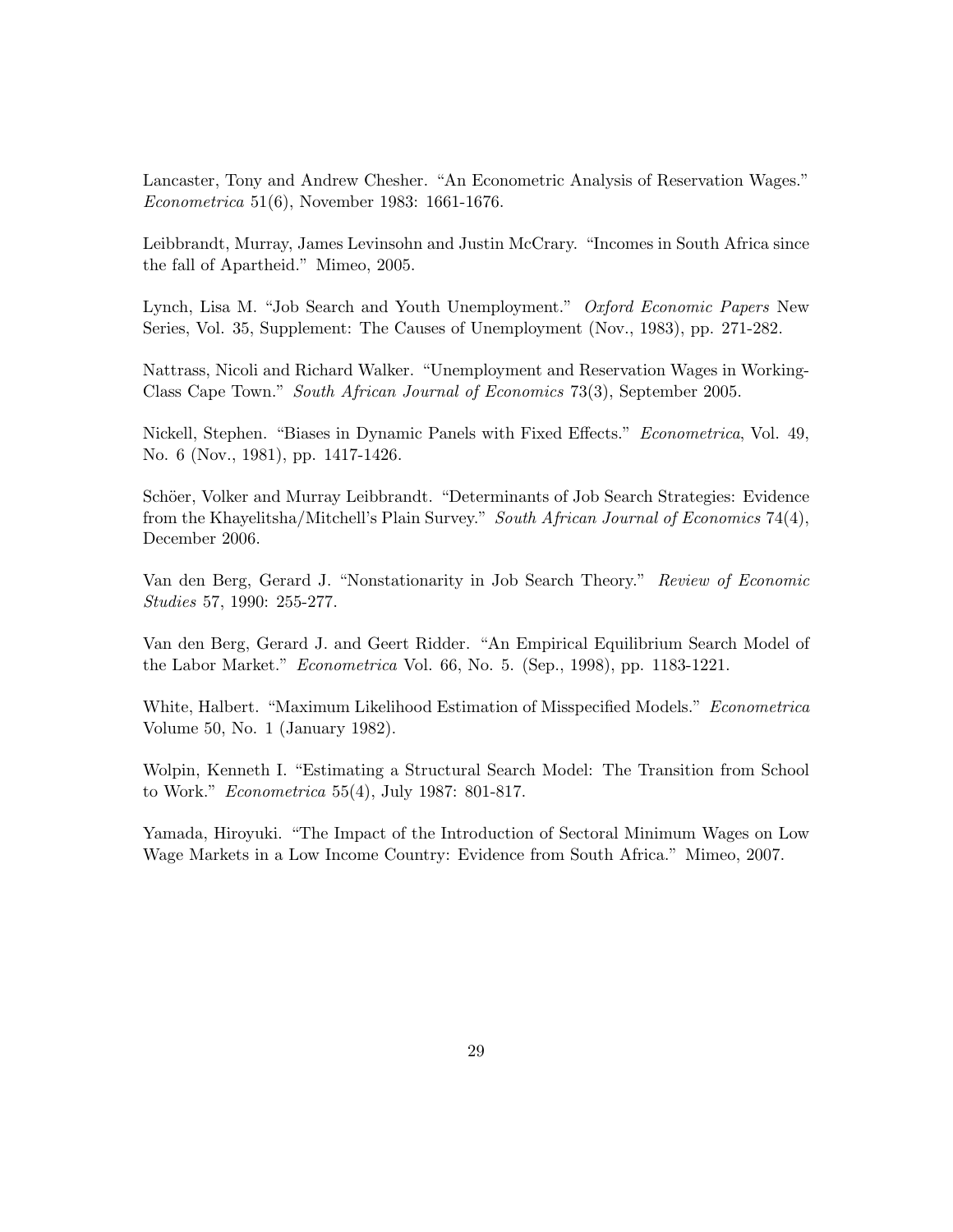### A Derivation of Likelihood Function

This appendix provides more detail on the derivation and form of the likelihood function used in model estimation. The likelihood function is composed of two additively separable parts that follow from the search model: the accepted wage distribution and the unemployment duration distribution. We consider each in turn:

Accepted wage distribution

Under our assumption that wage offers are distributed exponential( $\lambda$ ), the accepted wage distribution is:

$$
f_W(w|w \ge w^*) = \frac{f_W(w)}{1 - F_W(w^*)}
$$

$$
= \frac{1}{\lambda} \exp\left(-\frac{w - w^*}{\lambda}\right)
$$

Because we also assume that wages are measured with error such that  $w_0 = w + \epsilon$ , where  $w_o$  is the observed accepted wage and  $\epsilon$  is distributed  $N(0, \sigma_{\epsilon}^2)$ , we have the following distribution of observed accepted wages:

$$
f_W(w_o|w \ge w^*) = \int_{-\infty}^{\overline{\epsilon}} f_W(w_o|w \ge w^*, \epsilon) \phi\left(\frac{\epsilon}{\sigma_{\epsilon}}\right) d\epsilon
$$
  
= 
$$
\int_{-\infty}^{\overline{\epsilon}} \frac{1}{\lambda} \exp\left(-\frac{w_o - \epsilon - w^*}{\lambda}\right) \phi\left(\frac{\epsilon}{\sigma_{\epsilon}}\right) d\epsilon
$$
  
= 
$$
\exp\left(\frac{-2w_o\lambda + 2w^*\lambda + \sigma_{\epsilon}^2}{2\lambda^2}\right) \times \frac{1}{\lambda} \phi\left(\frac{w_o - w^*\lambda + \sigma_{\epsilon}^2}{\lambda \sigma_{\epsilon}}\right)
$$

where  $\phi(\cdot)$  is the standard normal distribution, and  $\bar{\epsilon} = w_o - w^*$  is the upper bound on the distribution of  $\epsilon$ .

#### Unemployment duration distribution

Under our assumption of Poisson offer arrivals, the hazard of unemployment exit  $h$  is the (constant) product of the offer arrival rate  $q$  and the probability that the offer will be accepted, i.e.,  $h = q(1 - F_W(w^*))$ . Accordingly, unemployment durations d are distributed exponentially with parameter h, so that  $f_D(d) = h \exp(-hd)$ . Because some unemployment spells are right-censored, the observed duration  $d = \min\{d^*, d_c\}$ , where  $d^*$  is the true duration and  $d_c$  is the duration observed when the spell was censored. Let  $c = \mathbb{I}{d = d_c}$ be an indicator for censored spells. Then the density of observed unemployment durations,  $g_D(d)$ , is: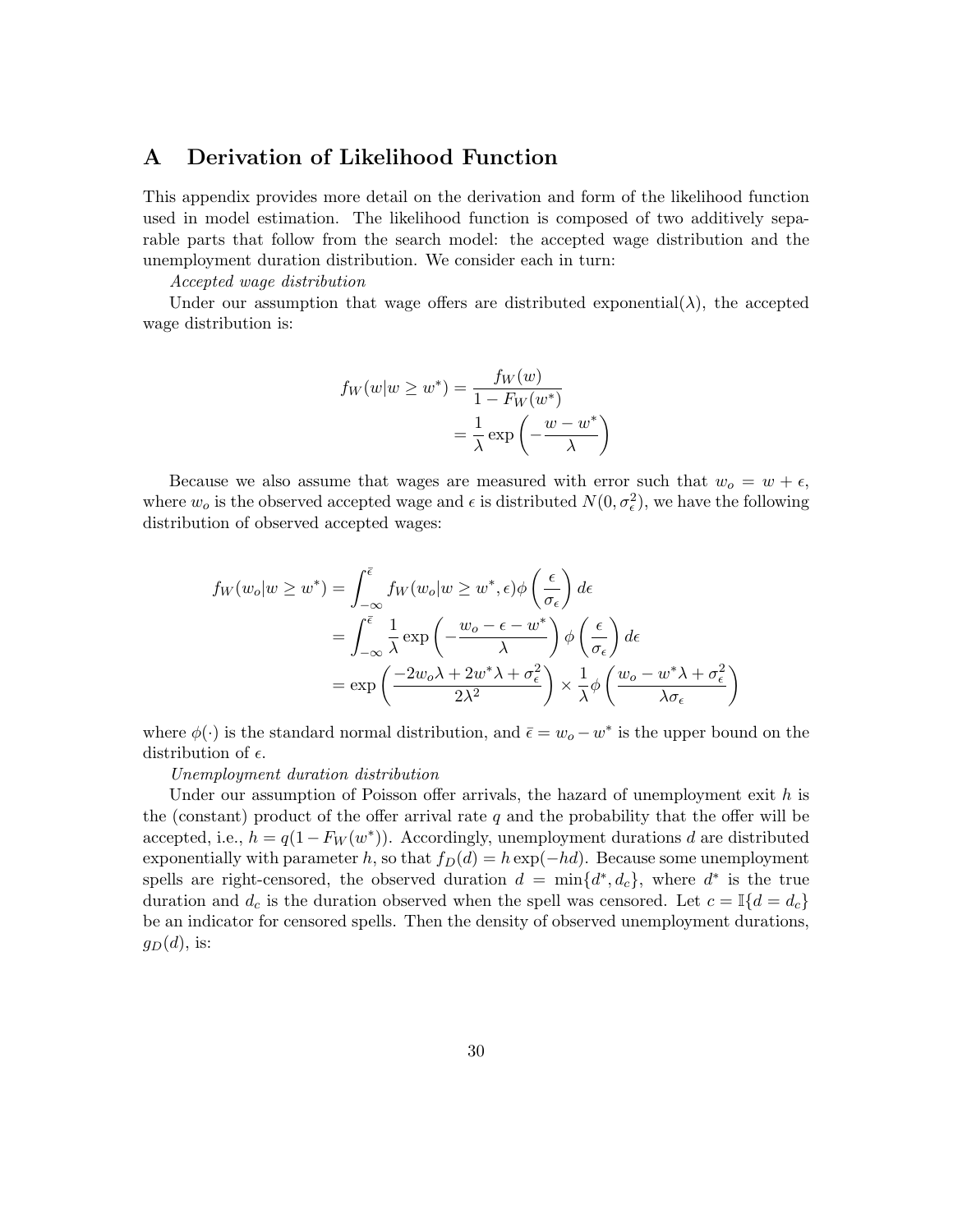$$
g_D(d) = f_D(d)^{1-c}[1 - F_D(d)]^c
$$
  
= 
$$
[h \exp(-hd)]^{1-c}[\exp(-hd)]^c
$$

Finally, let  $m = \{0, 1\}$  be an indicator for missing wage data (either due to a censored unemployment spell or otherwise). The individual's likelihood contribution is the (log) sum of the observed accepted wage and unemployment duration densities:

$$
L(\theta) = (1 - m) \ln f_W(w_o|w \ge w^*; \theta) + \ln g_D(d; \theta)
$$

for  $\theta = (q, \lambda, \sigma_{\epsilon}).$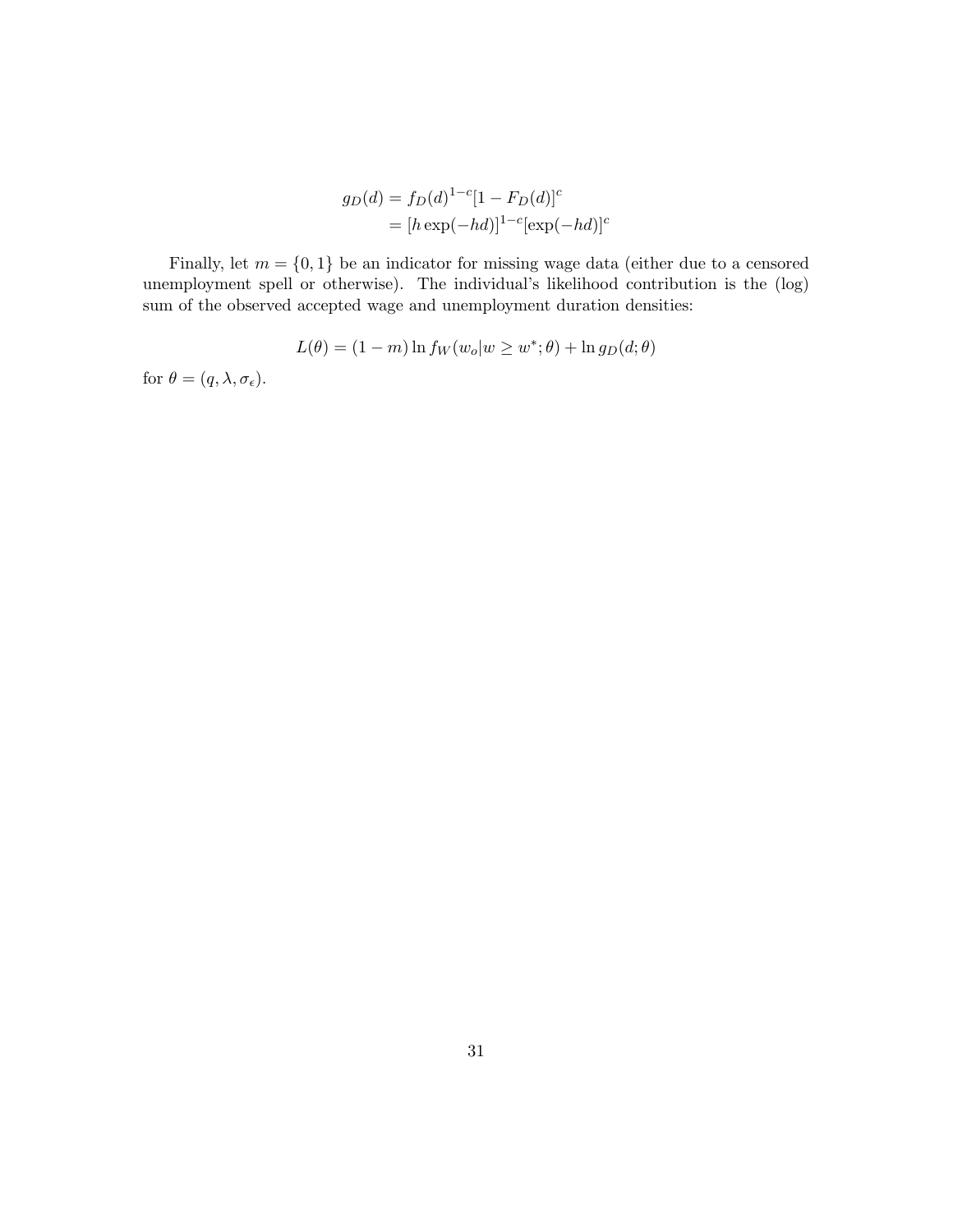### B Data

The sample is all young adults in CAPS who have exited school, are observed for at least 12 months since leaving school in the calendar data, and have non-missing reservation wage data (reservation wage measure defined below). Additionally, those below the 1st and above the 99th percentiles of accepted wages are dropped. School exit is defined as at least 3 consecutive months of school absence in the calendar data (only 6% report returning to school after a minimum 3-month absence, none of them full-time). Time is calculated relative to month of school exit, so that month 1 is the first of the minimum 3 consecutive months of school absence that define school exit.

Unemployment duration is calculated relative to month of school exit, so that minimum unemployment duration is one month. An unemployment spell ends when the youth reports working in any job in a calendar month, where work is defined as employment for pay, inkind benefits or "family gain." Censored observations are those that had not completed their first unemployment spell by the end of the observation period (December 2006).

The observed wage is the first reported wage after school exit across Waves 1-4, adjusted for monthly CPI (base is August 2002, the first month of calendar data) at the time of interview and scaled to full-time monthly equivalent based on 160 working hours per month (those reporting monthly hours above 160 are considered full-time and do not receive an adjustment). Wages reported in Waves 2-4 are the sum of wages reported across all jobs held.

When the reservation wage is based on survey data, it is the value from the most recent interview before conclusion of the first unemployment spell since exiting school. For Wave 1, the reservation wage  $w^* = w^*_{moft}$ , where  $w^*_{moft}$  is the response to the question, "What is the lowest monthly wage you would accept for full-time work?" For Waves 2- 4, the reservation wage is defined as  $w^* = \min\{w^*_{\text{model}}, w^*_{\text{revealed}}\}$ , where  $w^*_{\text{revealed}}$  is the lowest wage associated with an affirmative response to the series of questions, "Would you accept a job doing occupation x at monthly wage  $w$ ?" Reservation wages are adjusted for monthly CPI (August 2002 base) at the time of interview. For those with a censored first unemployment spell, the reservation wage is the last reported reservation wage in the panel.

Search is defined as a positive response to the "Searched for work in this month?" question in the calendar data. The job separation probability is calibrated as total number of separations from the first job divided by total months employed in first job since leaving school for all observations in the sample.

Age is age in years at school exit. Schooling is years of completed schooling at school exit. The ability proxy is the z-score from the literacy and numeracy evaluation (LNE) administered by CAPS in Wave 1. The "previously worked" variable is an indicator for whether the youth worked for pay (i.e., reported a non-zero wage) in the panel prior to school exit. Full-time work is defined as an an average of at least 35 hours per month. The unemployment rate in the youth's subplace is from the 2001 Census. A subplace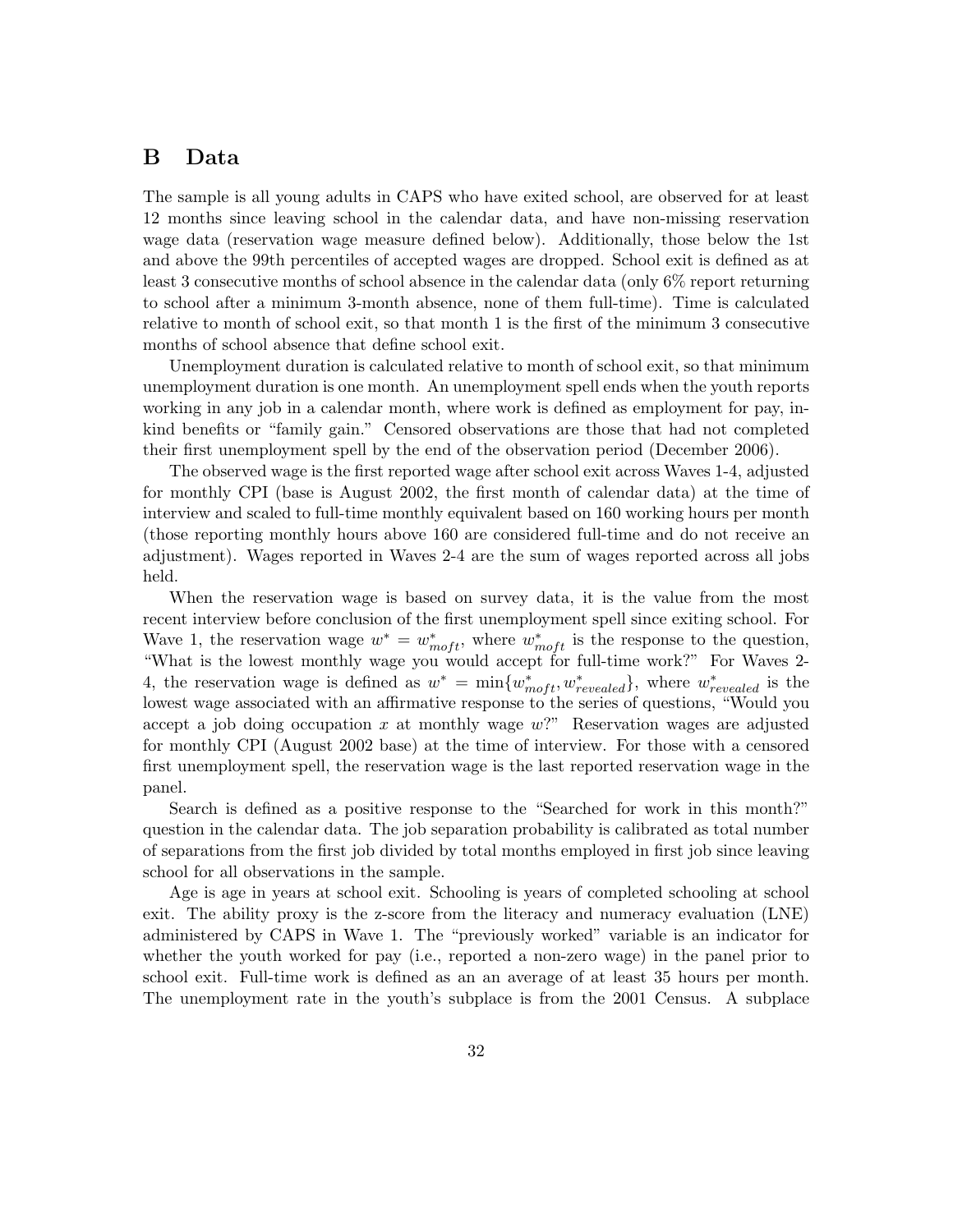is described as "a local social boundary equivalent to a split suburb or merged suburb in urban formal areas, a locality in the informal areas and a village in the traditional areas."<sup>36</sup> Cape Town has 683 subplaces.

The survey weight is the young adult sample weight, which is adjusted for the sample design plus household and young adult non-response.

<sup>36</sup>Dube, "Census Geography of South Africa," http://www.statssa.gov.za/africagis2005/presentations/oralcolemandube.pdf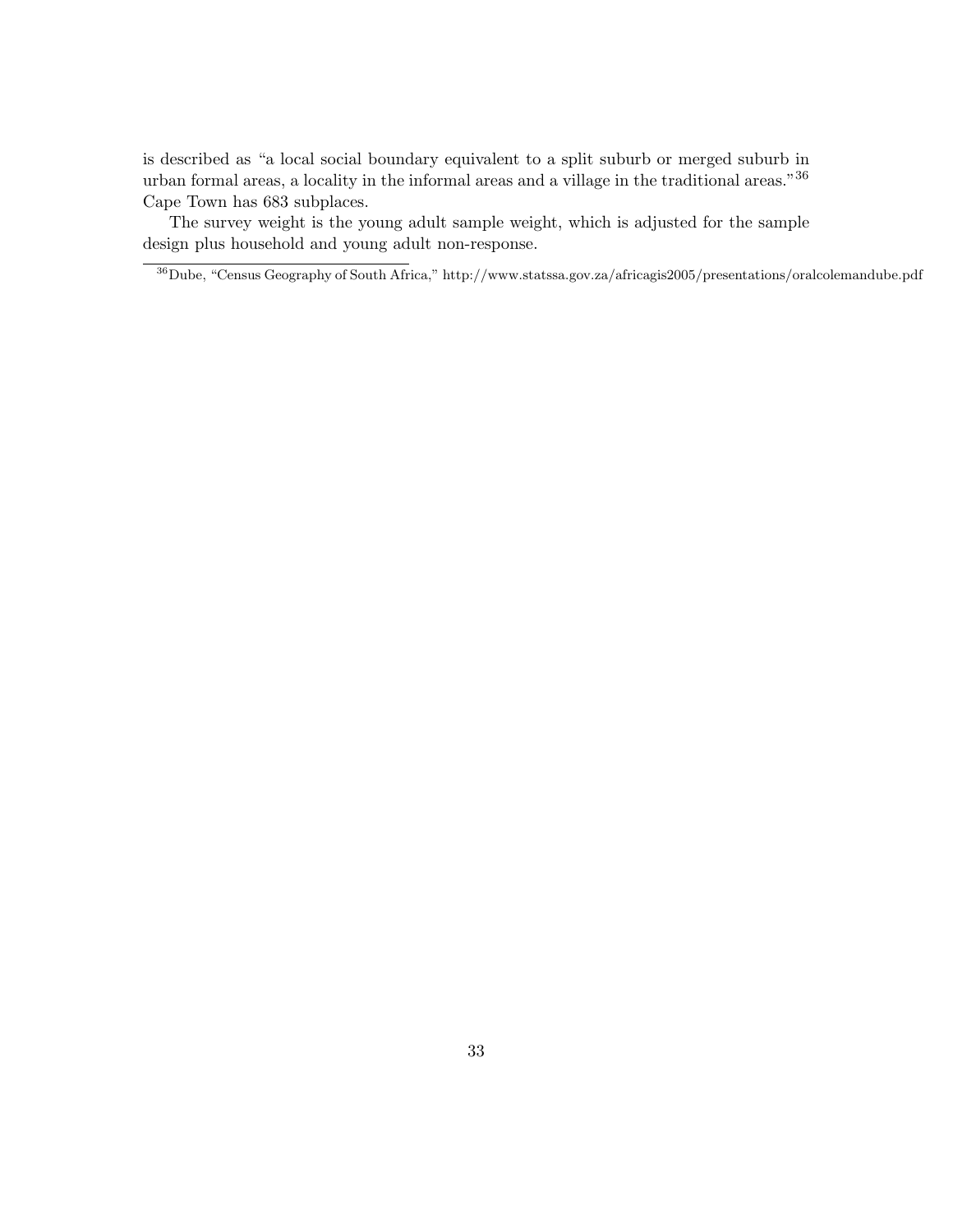## C Tests of Model Fit

This appendix discusses the formal test of model fit we use to compare our predicted unemployment duration and accepted wage distributions to the data. For continuous data, Cameron and Trivedi (2005, pp. 261-2) propose a variation of the Lagrange Multiplier (LM) test using the sample moments and scores from the estimated model.<sup>37</sup> Let  $\hat{m}_i =$  $m(x_i, \hat{\theta})$  be the sample moment(s) for observation i evaluated at the estimated parameters  $\hat{\theta}$ . For instance, for exponential wage offers we would have  $\hat{m}_i = w_i - (\hat{\lambda} + w^*)$ . Let  $\hat{s}_i = s(x_i, \hat{\theta}) = \frac{\partial \ln L_i}{\partial \hat{\theta}}$  be the score vector for observation i evaluated at  $\hat{\theta}$ . Under the null hypothesis that the model is correctly specified,  $E(m) = E(s) = 0$ . Cameron and Trivedi propose the following auxiliary regressions:

$$
1 = \hat{m}'_i \delta + \hat{s}'_i \gamma + u_i
$$
  

$$
1 = \hat{m}'_i \delta + u_i
$$

where 1 is a vector of ones and the second auxiliary regression is valid in the case where  $\frac{\partial m}{\partial \theta} = 0$ , as it is in our case. The corresponding test statistic is then:

$$
M = NR_u^2
$$

where  $R_u^2$  is the uncentered  $R^2$  from the auxiliary regression. Under the null, M is distributed  $\chi^2(h)$ , where h is the dimension of m (i.e., h is the number of moments).<sup>38</sup>

<sup>&</sup>lt;sup>37</sup>Although many researchers use the Pearson  $\chi^2$  test to evaluate the fit of structural models, Cameron and Trivedi (2005, pp. 266) note that the test is invalid if the data are not generated from a multinomial distribution. Since our outcomes of interest (duration and wages) are continuous, we use the LM test described above.

<sup>&</sup>lt;sup>38</sup>Another test of model fit that could be applied in our context is the Kolmogorov-Smirnov test, which is a nonparametric test for the equality of two distributions. However, when the parameters of one distribution are estimated using data from the other, the test statistic may not be asymptotically distributed according to the Kolmogorov distribution, invalidating the test.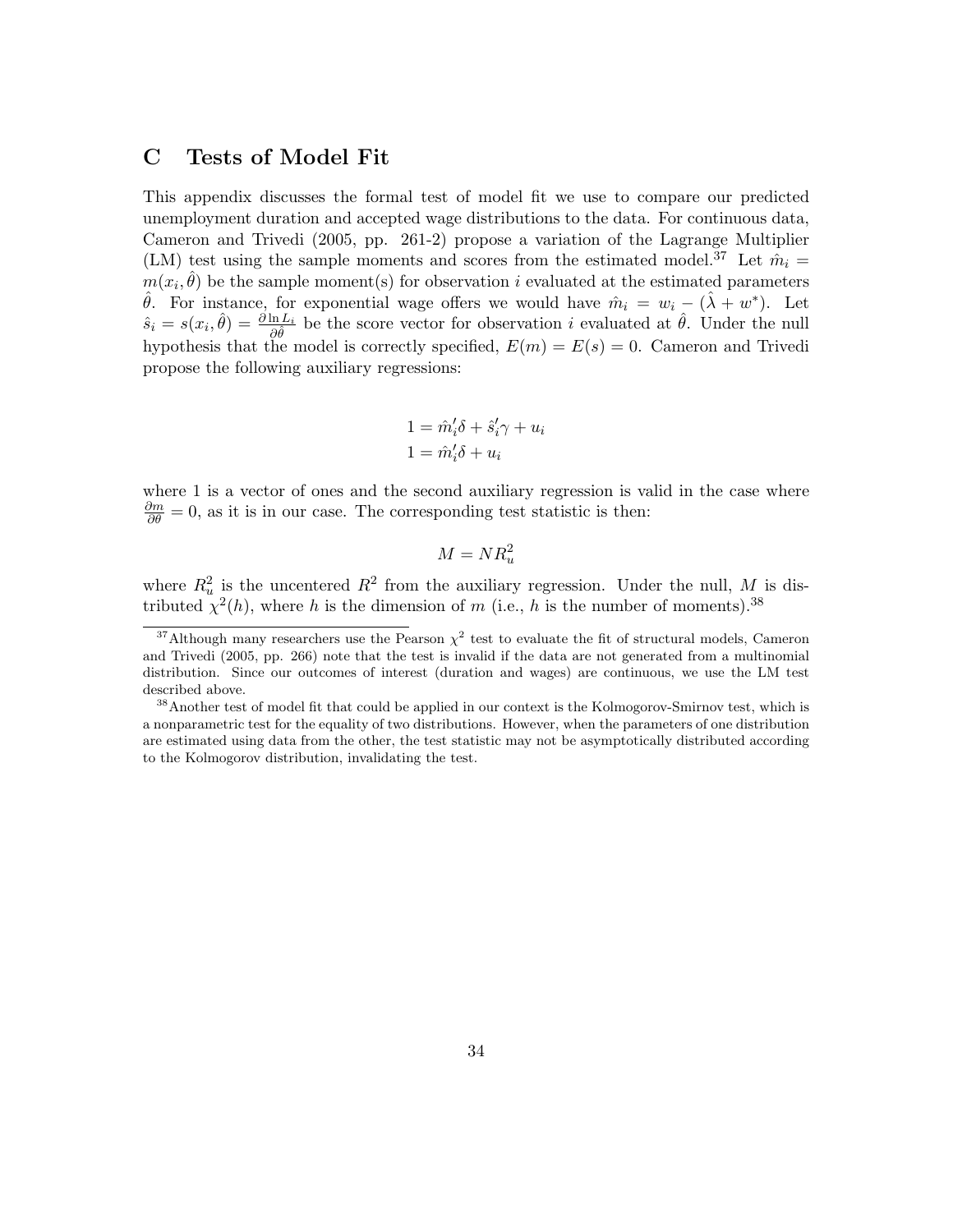| Variable              | N    | Mean   | Std. Dev. | Min      | Max     |
|-----------------------|------|--------|-----------|----------|---------|
| female                | 1430 | 0.53   | 0.50      | $\theta$ | 1       |
| black                 | 1430 | 0.26   | 0.44      | 0        | 1       |
| coloured              | 1430 | 0.62   | 0.49      | 0        | 1       |
| white                 | 1430 | 0.12   | 0.32      | 0        | 1       |
| age                   | 1430 | 19.5   | 2.1       | 14       | 26      |
| schooling             | 1430 | 10.7   | $2.1\,$   | $\Omega$ | 16      |
| ability score         | 1430 | 0.18   | 0.91      | $-2.97$  | 2.01    |
| wage                  | 977  | 2486.4 | 1859.9    | 346.6    | 11642.3 |
| reservation wage      | 1430 | 1594.2 | 1801.8    | 48.7     | 36645.8 |
| $\mathbb{I}(w^* > w)$ | 977  | 0.24   | 0.43      | 0        | 1       |
| first UE spell        | 1430 | 11.7   | 11.2      | 1        | 50      |
| UE spell $\geq 1$ yr  | 1430 | 0.42   | 0.49      | 0        | 1       |
| censor                | 1430 | 0.24   | 0.43      | 0        | 1       |
| previously worked     | 1430 | 0.34   | 0.48      | 0        | 1       |
| full-time             | 1027 | 0.77   | 0.42      | 0        | 1       |
| subplace UE           | 1430 | 0.15   | 0.11      | $\theta$ | 0.54    |
| search intensity      | 1430 | 0.19   | 0.30      | 0        | 1       |
| never searched        | 1430 | 0.35   | 0.48      | 0        | 1       |
| return to school (ft) | 1430 | 0.00   | 0.00      | 0        | 0       |
| return to school      | 1430 | 0.06   | 0.23      | 0        | 1       |

Table 1: Summary statistics

Sample is youths who have left school (absent at least 3 consecutive months after attending school at least one month in calendar sample), observed for at least 12 months in calendar sample after school exit, and with valid reservation wage data. Age and schooling measured at time of school exit. Ability score from literary and numeracy evaluation ad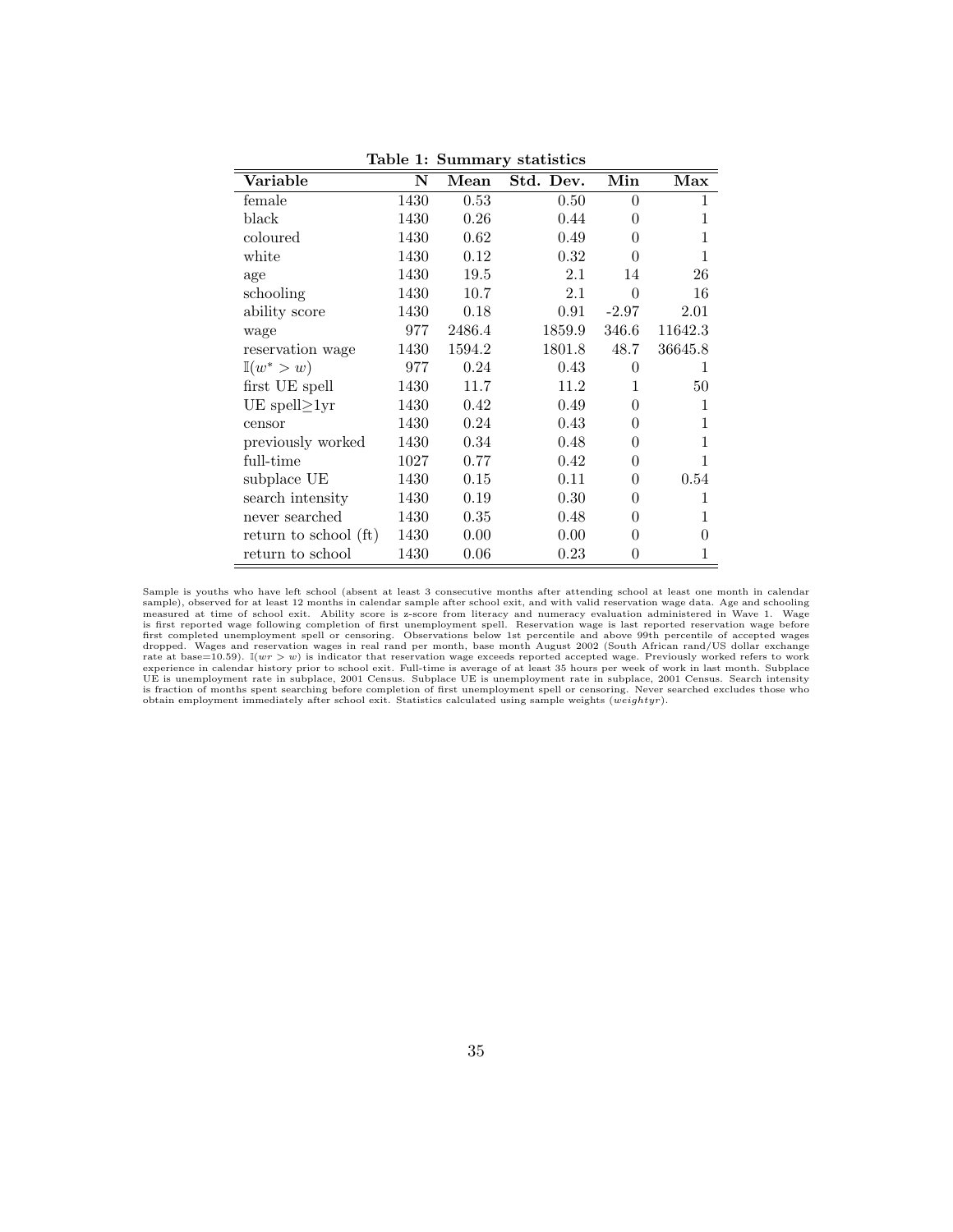|                     | First UE spell | UE spell $\geq$ 1yr | UE spell $\geq$ 2yrs | UE, month 12 | censored |
|---------------------|----------------|---------------------|----------------------|--------------|----------|
| male                | 10.2           | 0.35                | 0.23                 | 0.47         | 0.19     |
| female              | 13.0           | 0.49                | 0.34                 | 0.56         | 0.28     |
| African             | 17.2           | 0.66                | 0.52                 | 0.72         | 0.38     |
| coloured            | 10.2           | 0.36                | 0.20                 | 0.48         | 0.20     |
| white               | 7.7            | 0.21                | 0.24                 | 0.28         | 0.14     |
| age:                |                |                     |                      |              |          |
| ${\leq}18$          | 13.9           | 0.50                | 0.35                 | 0.59         | 0.33     |
| 19-22               | 10.9           | 0.39                | 0.25                 | 0.50         | 0.20     |
| $\geq$ 23           | 7.4            | 0.27                | 0.18                 | 0.34         | 0.11     |
| schooling:          |                |                     |                      |              |          |
| ${\leq}9$           | 16.3           | 0.59                | 0.43                 | 0.70         | 0.38     |
| $10$ or $11$        | 12.7           | 0.48                | 0.28                 | 0.55         | 0.28     |
| 12                  | 9.2            | 0.32                | 0.19                 | 0.42         | 0.15     |
| >12                 | $5.0\,$        | 0.15                | 0.15                 | 0.29         | 0.07     |
| low ability         | 14.3           | 0.54                | 0.37                 | 0.63         | 0.31     |
| high ability        | 8.7            | 0.29                | 0.19                 | $0.39\,$     | 0.16     |
| previously worked   | 15.1           | 0.57                | 0.41                 | 0.66         | 0.37     |
| never worked before | $5.2\,$        | 0.14                | 0.05                 | 0.25         | 0.00     |
| some search         | 10.2           | 0.36                | 0.26                 | 0.47         | 0.18     |
| never searched      | 14.5           | 0.55                | 0.33                 | 0.61         | 0.36     |

Table 2: Unemployment, by observable characteristics

Age and schooling measured at time of school exit. "Low" and "high" ability refer to below and above within-sample median literacy<br>and numerary evaluation score. "Some search" is reported search in at least one month prior

| Table 3: How obtained first job since school exit |  |  |  |  |  |  |  |
|---------------------------------------------------|--|--|--|--|--|--|--|
|---------------------------------------------------|--|--|--|--|--|--|--|

| <u>rasis of iron sseamed meet jos sintes sentoor eint</u> |             |       |          |       |  |  |  |
|-----------------------------------------------------------|-------------|-------|----------|-------|--|--|--|
|                                                           | Full sample | Black | Coloured | White |  |  |  |
| informal network (household)                              | $13.6\,$    | 12.1  | 15.2     | 7.4   |  |  |  |
| informal network (non-household)                          | 46.5        | 49.6  | 47.2     | 36.3  |  |  |  |
| formal                                                    | 30.7        | 32.0  | 28.8     | 39.2  |  |  |  |
| past work for firm                                        | 1.7         | 1.0   | 2.2      | 0.0   |  |  |  |
| self-employed/family                                      | 3.9         | 3.3   | 3.8      | 5.4   |  |  |  |
| $other/don't$ know                                        | 3.6         | 2.1   | 2.7      | 11.7  |  |  |  |

Table shows method of obtaining first job, proportion by race. Sample weights used in calculation.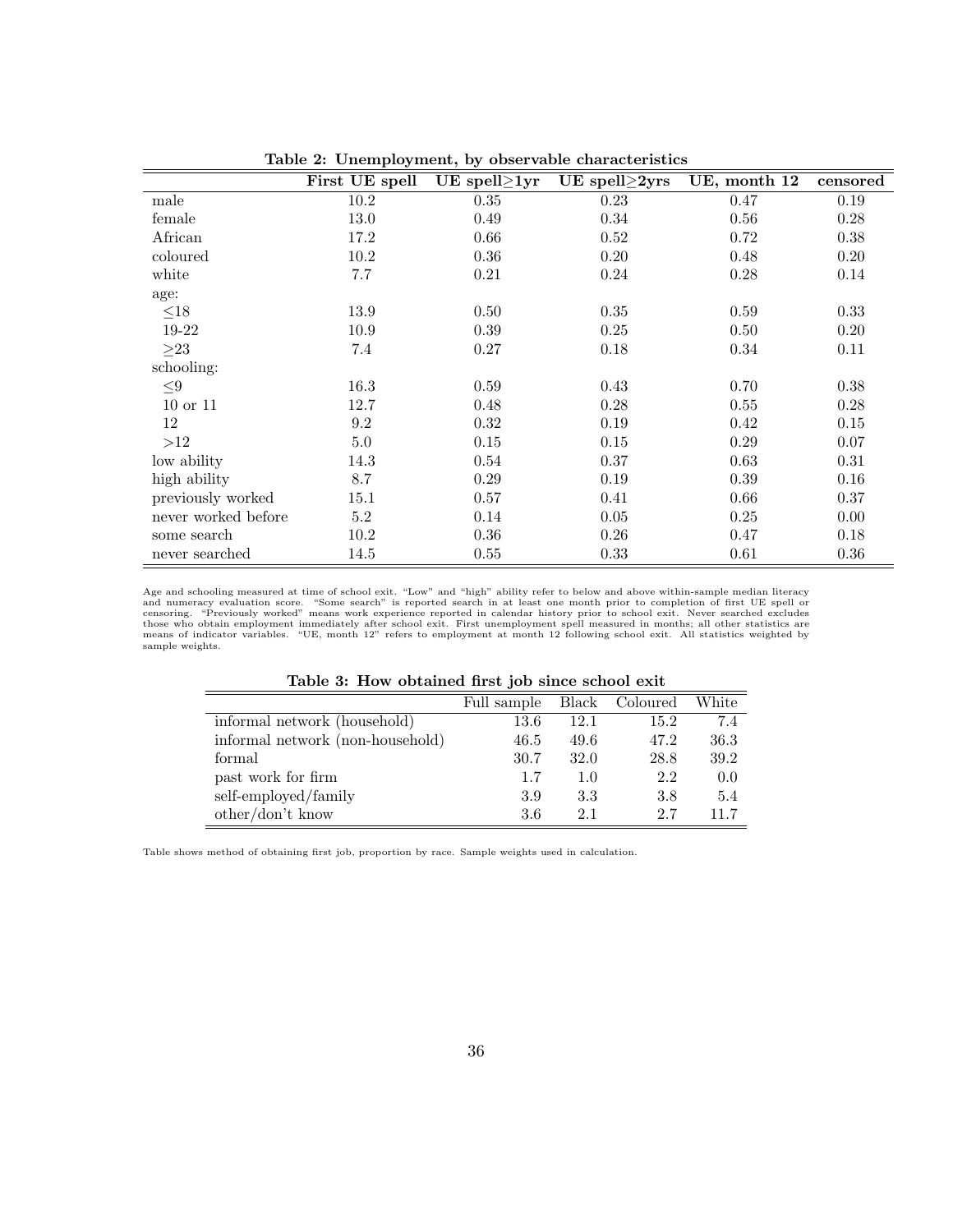| Variable                      | N    | Mean | Std. Dev. |
|-------------------------------|------|------|-----------|
| Wave 4 (2006)                 |      |      |           |
| dead                          | 1430 | 0.00 | 0.03      |
| moved                         | 1430 | 0.04 | 0.19      |
| attrited                      | 1430 | 0.12 | 0.32      |
| married                       | 1278 | 0.06 | 0.23      |
| pregnant (inc. males)         | 1278 | 0.04 | 0.19      |
| own child in HH               | 1278 | 0.18 | 0.39      |
| live with at least one parent | 1278 | 0.78 | 0.41      |
| pension recipient in HH       | 1278 | 0.17 | 0.38      |
| Wave 3 (2005)                 |      |      |           |
| seriously ill                 | 1170 | 0.07 | 0.26      |
| unpaid work                   | 1170 | 0.09 | 0.29      |

Table 4: Post-school activities

Variables for each wave calculated only for those who had left school by time of interview. "Pregnant" includes males who report<br>their partners as pregnant. "Seriously ill" refers to self-reported inability to perform norm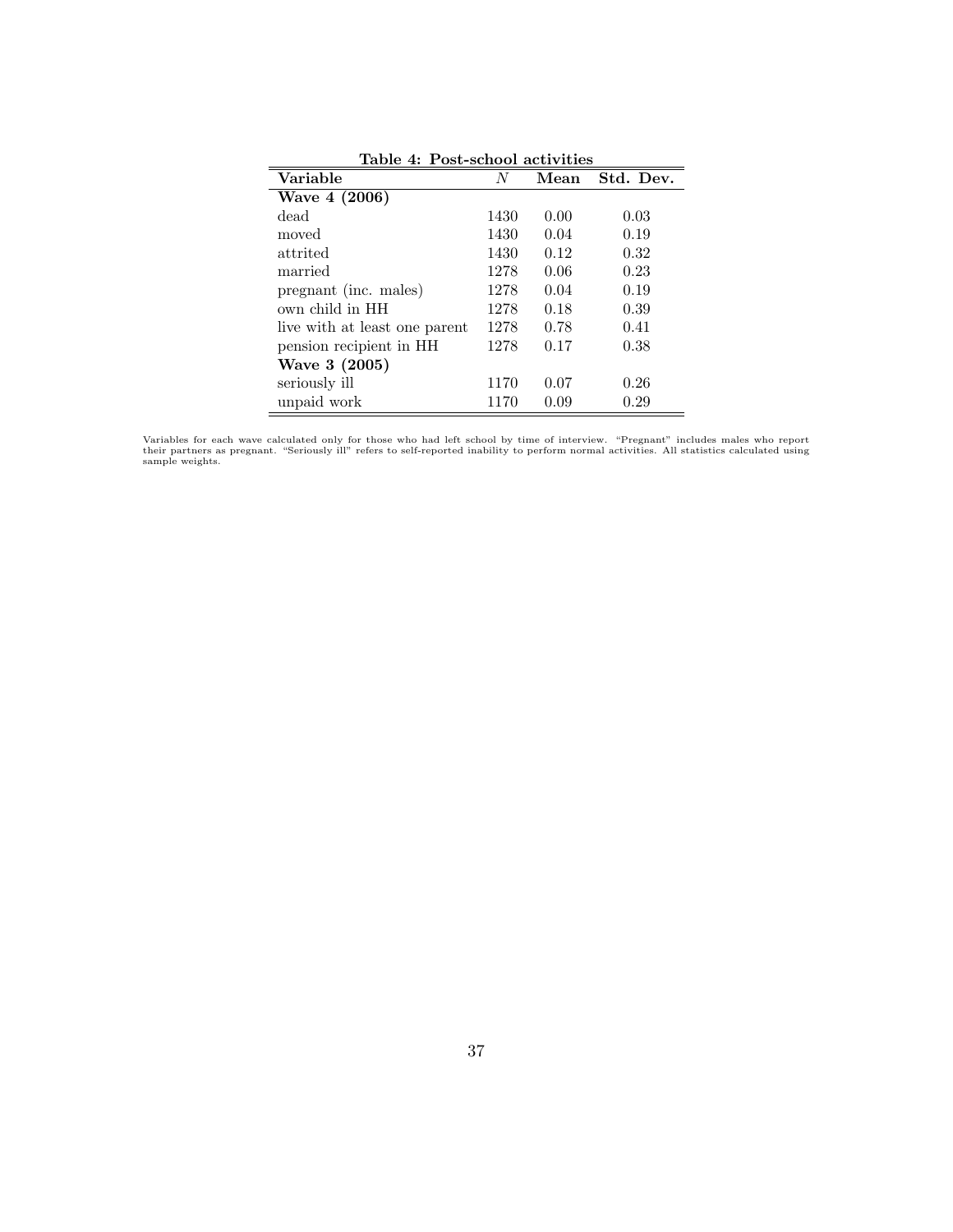|                            | (1)           | (2)           |
|----------------------------|---------------|---------------|
| Dependent variable         | $w_i^*$       | $w_i^*$       |
| female                     | $-89.8$       | $-102.9$      |
|                            | (107.2)       | (114.9)       |
| black                      | $-754.3$      | $-827.7$      |
|                            | $(244.3)$ *** | $(233.8)$ *** |
| coloured                   | $-507.4$      | $-449.6$      |
|                            | $(241.3)$ **  | $(247.5)^*$   |
| age                        | $-109.6$      | $-63.5$       |
|                            | (183.9)       | (176.1)       |
| $\rm age^2$                | 3.9           | 3.2           |
|                            | (4.7)         | (4.5)         |
| schooling                  | 90.3          | 93.8          |
|                            | $(31.9)$ ***  | $(31.0)$ ***  |
| ability score              | 281.9         | 303.8         |
|                            | $(74.4)$ ***  | $(75.9)$ ***  |
| pensioner in HH            |               | $-181.1$      |
|                            |               | $(106.0)^*$   |
| father employed            |               | 69.1          |
|                            |               | (128.5)       |
| ill                        |               | 117.4         |
|                            |               | (190.1)       |
| parents want youth to work |               | $-79.9$       |
|                            |               | $(25.4)$ ***  |
| co-resident with parent    |               | 180.8         |
|                            |               | $(79.0)$ **   |
| own child in HH            |               | $-274.1$      |
|                            |               | $(138.5)$ **  |
| $\overline{N}$             | 1430          | 1430          |
| $R^2$                      | 0.09          | 0.13          |

Table 5: Reservation wage regressions

Robust standard errors in parentheses: \* significant at 10%; \*\* significant at 5%; \*\*\* significant at 1%. Reservation wage  $w_i^*$  is<br>individual-specific survey report, as defined in Appendix B. Age and schooling measured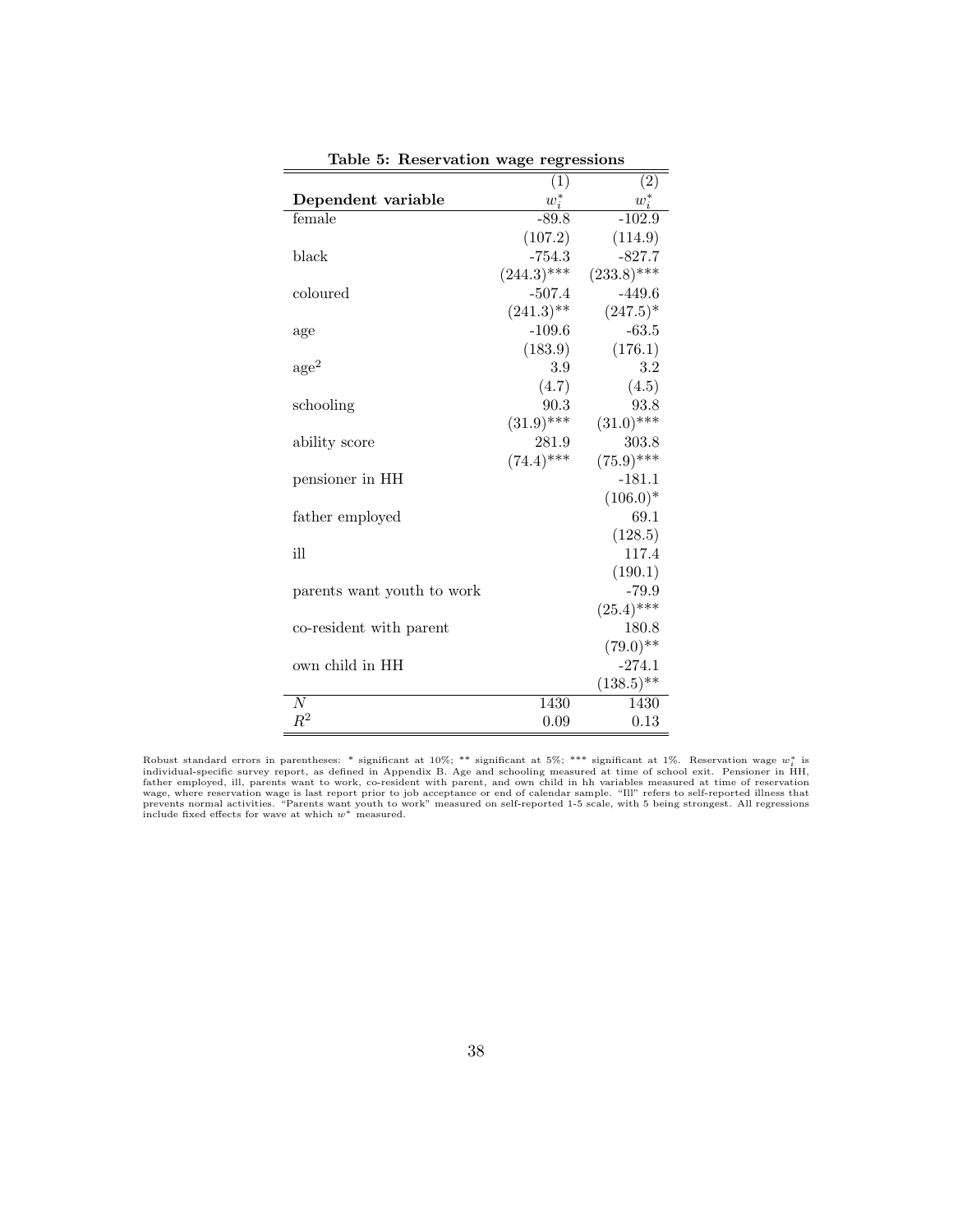|                       | (1)          | (2)           |
|-----------------------|--------------|---------------|
| Dependent variable    | $w^*$        | $w_{q_5}$     |
| constant              | 1575.1       | 1279.0        |
|                       | $(33.0)$ *** | $(122.8)$ *** |
| black                 | $-797.4$     | -814.5        |
|                       | $(33.9)$ *** | $(126.0)$ *** |
| coloured              | $-592.5$     | $-700.2$      |
|                       | $(31.4)$ *** | $(104.6)$ *** |
| HS grad               | 318.1        | 251.9         |
|                       | $(10.2)$ *** | $(35.9)$ ***  |
| at least some college | 628.8        | 615.2         |
|                       | $(31.1)$ *** | $(59.1)$ ***  |
| high ability          | 264.7        | 78.8          |
|                       | $(10.5)$ *** | (50.1)        |
| previously worked     | $-119.6$     | 51.7          |
|                       | $(14.0)$ *** | (39.1)        |
| N                     | 1430         | 1423          |
| $R^2$                 | 0.88         | 0.57          |

Table 6: Regressions of  $w^*$  and  $w_{q_5}$  on covariates used in model estimation

Robust standard errors in parentheses: \* significant at  $10\%$ ; \*\* significant at  $5\%$ ; \*\*\* significant at  $1\%$ .  $w^*$  is median reservation wage by cell defined by included covariates.  $w_{q5}$  is 5th percentile of accepted wages, by cell defined by covariates. "High ability"<br>is indicator for above median literacy and numeracy evaluation score within sample. "

|                          | $\overline{w}^*$ | $\overline{w}^*$ |
|--------------------------|------------------|------------------|
| unemployment duration    | 140.2            | 56.7             |
|                          | (89.1)           | $(33.5)^*$       |
| N                        | 1126             | 1582             |
| $R^2$                    | 0.64             | 0.64             |
| Individual fixed effects | X                | X                |
| Wave fixed effects       | X                | X                |
| First UE spell only      | X                |                  |
| Spell fixed effects      |                  | х                |

Table 7: Regressions of  $w^*$  on unemployment duration

Robust standard errors in parentheses, clustered by individual: \* significant at 10%; \*\* significant at 5%; \*\*\* significant at 1%. Sample is person-years from estimation sample. Reservation wage measured in (real) rand per month; unemployment duration in months. All<br>regressions use survey weights and include individual and wave fixed effects. Regressions inc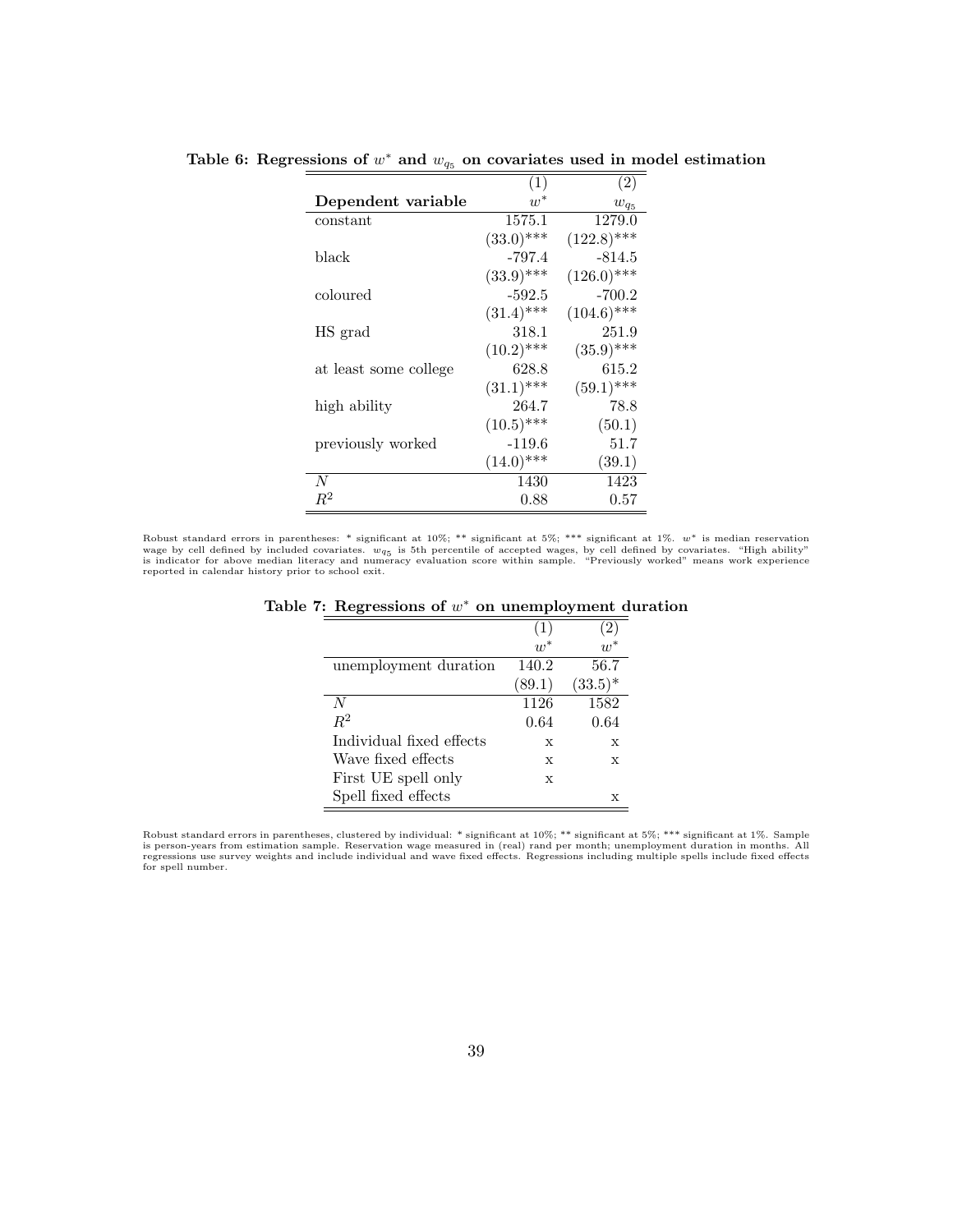| $\alpha$ , $\alpha$ , $\alpha$ , $\alpha$ , $\alpha$ , $\alpha$ , $\alpha$ , $\alpha$ , $\alpha$ , $\alpha$ , $\alpha$ , $\alpha$ , $\alpha$ , $\alpha$ , $\alpha$ , $\alpha$ , $\alpha$ , $\alpha$ , $\alpha$ , $\alpha$ , $\alpha$ , $\alpha$ , $\alpha$ , $\alpha$ , $\alpha$ , $\alpha$ , $\alpha$ , $\alpha$ , $\alpha$ , $\alpha$ , $\alpha$ , $\alpha$ , $\alpha$ , $\alpha$ , $\alpha$ , $\alpha$ , $\alpha$ , |                |               |                         |
|------------------------------------------------------------------------------------------------------------------------------------------------------------------------------------------------------------------------------------------------------------------------------------------------------------------------------------------------------------------------------------------------------------------------|----------------|---------------|-------------------------|
| Parameter                                                                                                                                                                                                                                                                                                                                                                                                              | $\ln q$        | $\ln \lambda$ | $\ln \sigma_{\epsilon}$ |
|                                                                                                                                                                                                                                                                                                                                                                                                                        | (offer arrival | (wage offer   | (measurement            |
|                                                                                                                                                                                                                                                                                                                                                                                                                        | rate)          | parameter)    | error s.d.)             |
| baseline level                                                                                                                                                                                                                                                                                                                                                                                                         | 0.27           | 710.58        | 495.11                  |
| constant                                                                                                                                                                                                                                                                                                                                                                                                               | $-1.30$        | 6.57          | 6.20                    |
|                                                                                                                                                                                                                                                                                                                                                                                                                        | (0.29)         | (0.17)        | (0.05)                  |
| black                                                                                                                                                                                                                                                                                                                                                                                                                  | $-0.80$        | $-0.32$       |                         |
|                                                                                                                                                                                                                                                                                                                                                                                                                        | (0.32)         | (0.19)        |                         |
| coloured                                                                                                                                                                                                                                                                                                                                                                                                               | $-0.40$        | $-0.13$       |                         |
|                                                                                                                                                                                                                                                                                                                                                                                                                        | (0.26)         | (0.15)        |                         |
| HS grad                                                                                                                                                                                                                                                                                                                                                                                                                | 0.48           | 0.27          |                         |
|                                                                                                                                                                                                                                                                                                                                                                                                                        | (0.13)         | (0.07)        |                         |
| at least some college                                                                                                                                                                                                                                                                                                                                                                                                  | 0.69           | 0.54          |                         |
|                                                                                                                                                                                                                                                                                                                                                                                                                        | (0.19)         | (0.11)        |                         |
| high ability                                                                                                                                                                                                                                                                                                                                                                                                           | 0.27           | 0.15          |                         |
|                                                                                                                                                                                                                                                                                                                                                                                                                        | (0.12)         | (0.07)        |                         |
| previous work                                                                                                                                                                                                                                                                                                                                                                                                          | 0.37           | 0.73          |                         |
|                                                                                                                                                                                                                                                                                                                                                                                                                        | (0.12)         | (0.09)        |                         |
| N                                                                                                                                                                                                                                                                                                                                                                                                                      |                | 1430          |                         |
| $\ln L$                                                                                                                                                                                                                                                                                                                                                                                                                |                | $-1,055,884$  |                         |
| $Pr(w \geq w^*)$                                                                                                                                                                                                                                                                                                                                                                                                       |                | 0.29          |                         |
| $\sigma_{\epsilon}$ (measurement error s.d.)                                                                                                                                                                                                                                                                                                                                                                           |                | 0.27          |                         |
| as percentage of observed accepted wage s.d.                                                                                                                                                                                                                                                                                                                                                                           |                |               |                         |

Table 8: Parameter estimates, using reservation wage survey reports

Robust standard errors in parentheses. Estimation is by maximum likelihood, with reservation wage as median reservation wage from<br>survey within covariate cell. Starting values taken from converged estimates of sequential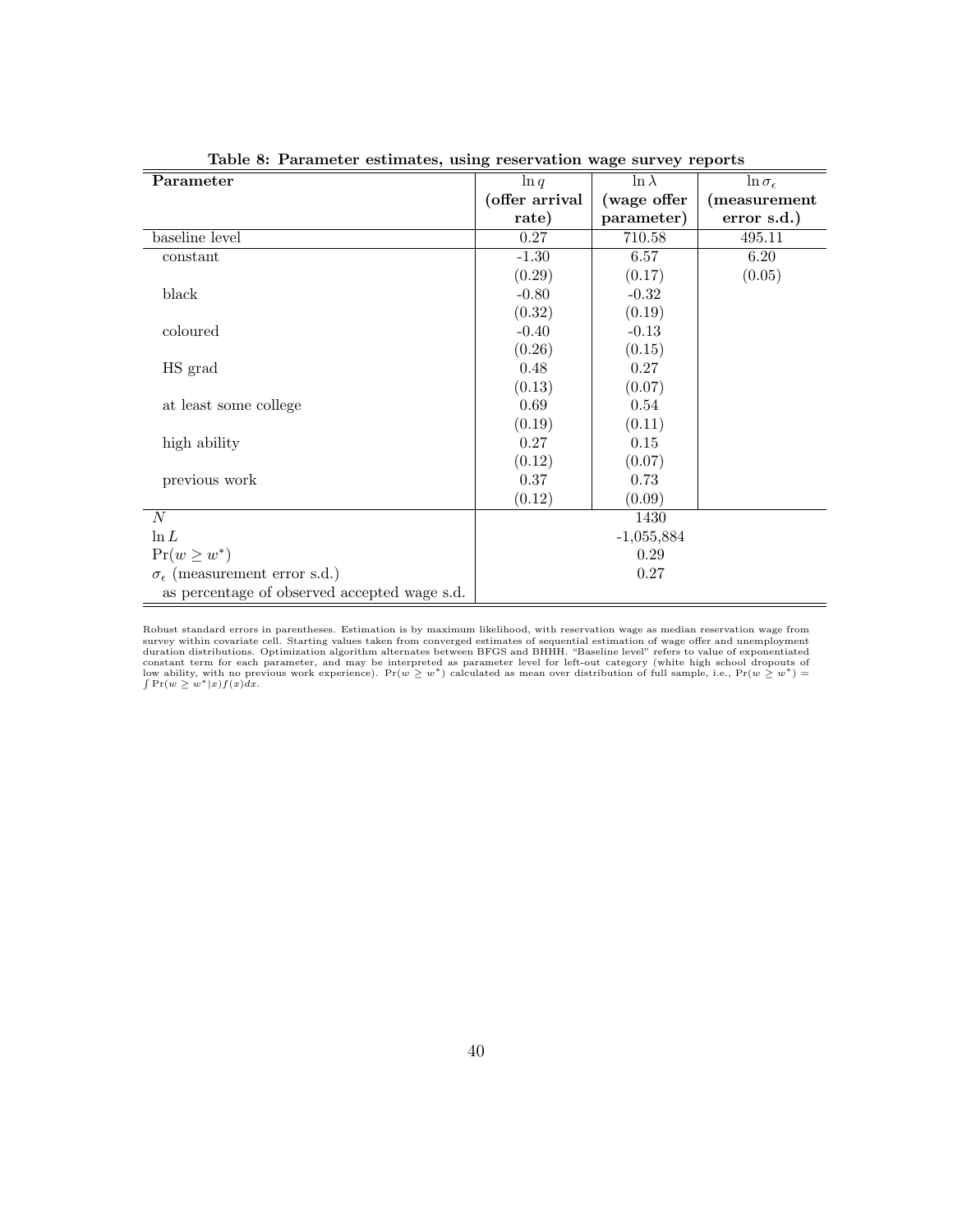|                                                            | (1)          | (2)          | (3)          |
|------------------------------------------------------------|--------------|--------------|--------------|
| Reservation wage                                           | $w^*$        | $w_{q_5}$    | $w^*_{MLE}$  |
| $\ln q$ (offer arrival rate): baseline                     | 0.27         | $_{0.07}$    | 0.15         |
| constant                                                   | $-1.30$      | $-2.64$      | $-1.88$      |
|                                                            | (0.29)       | (0.20)       | (0.24)       |
| black                                                      | $-0.80$      | $-0.51$      | $-0.74$      |
|                                                            | (0.32)       | (0.20)       | (0.23)       |
| coloured                                                   | $-0.40$      | $-0.12$      | $-0.33$      |
|                                                            | (0.26)       | (0.18)       | (0.19)       |
| HS grad                                                    | 0.48         | 0.54         | 0.43         |
|                                                            | (0.13)       | (0.09)       | (0.13)       |
| at least some college                                      | 0.69         | 0.92         | 0.73         |
|                                                            | (0.19)       | (0.18)       | (0.20)       |
| high ability                                               | 0.27         | 0.25         | 0.10         |
|                                                            | (0.12)       | (0.10)       | (0.13)       |
| previous work                                              | 0.37         | 1.13         | 0.78         |
|                                                            | (0.12)       | (0.09)       | (0.12)       |
| $\ln \lambda$ (wage offer parameter): baseline             | 710.58       | 1445.88      | 899.51       |
| constant                                                   | 6.57         | 7.28         | 6.80         |
|                                                            | (0.17)       | (0.15)       | (0.12)       |
| black                                                      | $-0.32$      | $-0.53$      | $-0.33$      |
|                                                            | (0.19)       | (0.16)       | (0.13)       |
| coloured                                                   | $-0.13$      | $-0.34$      | $-0.17$      |
|                                                            | (0.15)       | (0.13)       | (0.10)       |
| HS grad                                                    | 0.27         | 0.22         | 0.27         |
|                                                            | (0.07)       | (0.07)       | (0.08)       |
| at least some college                                      | 0.54         | 0.49         | 0.55         |
|                                                            | (0.11)       | (0.11)       | (0.12)       |
| high ability                                               | 0.15         | 0.11         | 0.20         |
|                                                            | (0.07)       | (0.07)       | (0.09)       |
| previous work                                              | 0.73         | 0.41         | 0.61         |
|                                                            | (0.09)       | (0.07)       | (0.09)       |
| $\ln \sigma_{\epsilon}$ (measurement error s.d.): baseline | 495.11       | 262.09       | 322.73       |
| constant                                                   | 6.20         | $_{5.57}$    | 5.78         |
|                                                            | (0.05)       | (0.09)       | (0.07)       |
| $\ln w^*$ : baseline                                       |              |              | 1304.30      |
| constant                                                   |              |              | 7.17         |
|                                                            |              |              | (0.11)       |
| black                                                      |              |              | $-0.64$      |
|                                                            |              |              | (0.10)       |
| coloured                                                   |              |              | $-0.44$      |
|                                                            |              |              | (0.09)       |
| HS grad                                                    |              |              | 0.20         |
|                                                            |              |              | (0.06)       |
| college                                                    |              |              | 0.40         |
|                                                            |              |              | (0.10)       |
| high ability                                               |              |              | 0.09         |
|                                                            |              |              | (0.06)       |
| previous work                                              |              |              | $-0.09$      |
|                                                            |              |              | (0.07)       |
| Ν                                                          | 1430         | 1430         | 1430         |
| $\ln L$                                                    | $-1,055,884$ | $-1,055,534$ | $-1,052,301$ |
| $Pr(w \geq w^*)$                                           | 0.29         | 0.59         | 0.44         |
| $\sigma_{\epsilon}$ (measurement error s.d.)               | 0.27         | 0.14         | 0.17         |
| as percentage of observed accepted wage s.d.               |              |              |              |

Table 9: Parameter estimates, using alternate reservation wage measures

Robust standard errors in parentheses. Reservation wages at top row refer to inputs of maximum likelihood estimation: w<sup>∗</sup> is median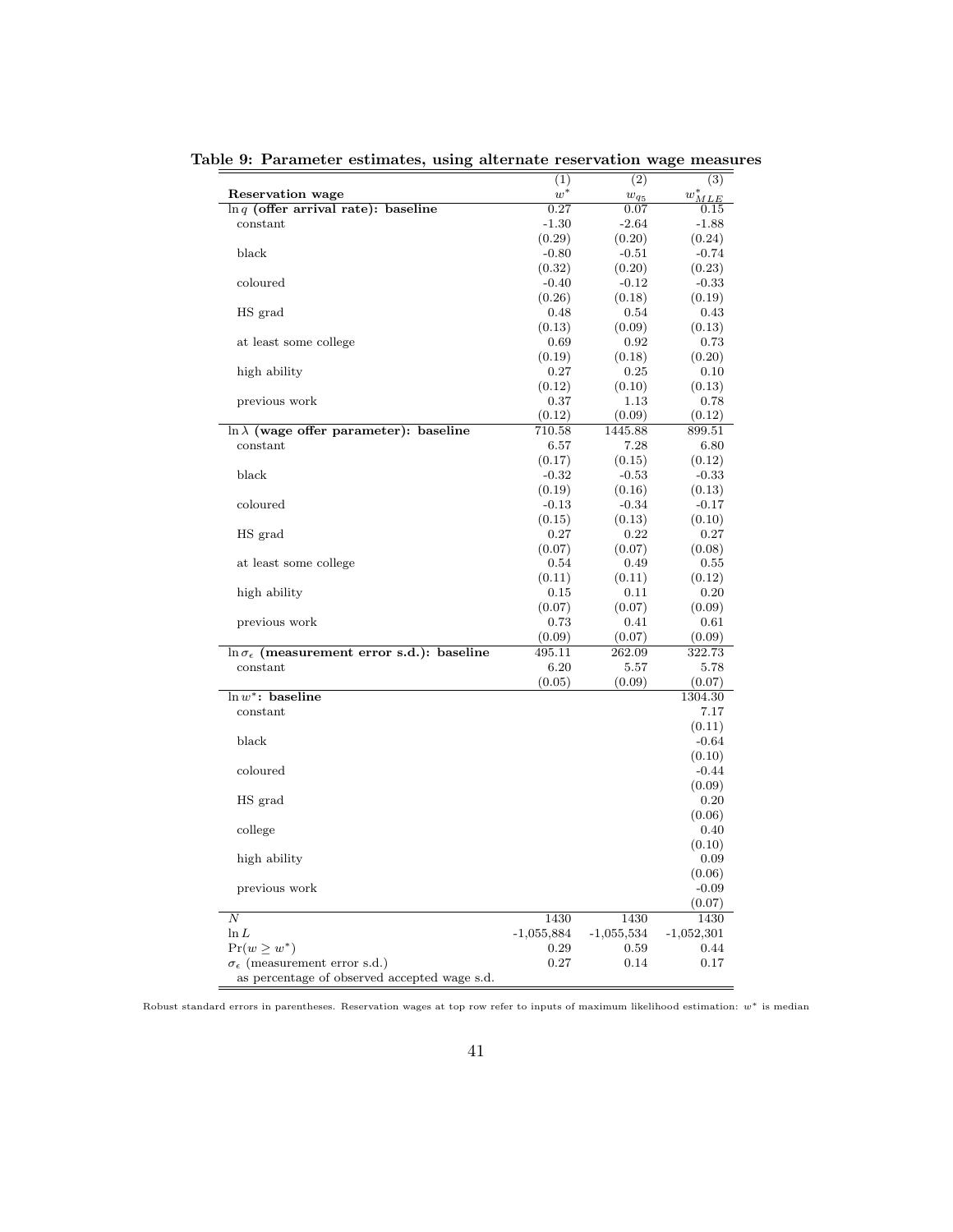reservation wage from data;  $w_{q5}$  is 5th percentile reservation wage; and  $w_{MLE}^{*}$  is maximum likelihood estimate (all by cell defined<br>by included covariates). Estimation is by maximum likelihood, with starting values out category (white high school dropouts of low ability, with no previous work experience). Pr( $w \geq w^*$ ) calculated as mean over distribution of full sample, i.e., Pr( $w \geq w^*$ ) =  $\int Pr(w \geq w^*|x)f(x)dx$ .

|                      | $\Pr(d \geq d_0)$ |                   |           |                  |  |
|----------------------|-------------------|-------------------|-----------|------------------|--|
|                      | (1)               | $\left( 2\right)$ | (3)       | $\left(4\right)$ |  |
| Reservation wage     | empirical         | $w^*$             | $w_{q_5}$ | $w^*_{MLE}$      |  |
| UE duration (months) |                   |                   |           |                  |  |
| 3                    | 0.69              | 0.75              | 0.75      | 0.75             |  |
| 6                    | 0.58              | 0.60              | 0.60      | 0.60             |  |
| 12                   | 0.42              | 0.42              | 0.43      | 0.42             |  |
| 24                   | 0.16              | 0.25              | 0.25      | 0.25             |  |
| 36                   | 0.04              | 0.15              | 0.16      | 0.16             |  |
| (moments)            |                   | 424.7             | 399.3     | 430.7            |  |
| p-value              |                   | 0.00              | 0.00      | 0.00             |  |
| (Pearson)            |                   | 2821.1            | 2983.7    | 2859.3           |  |
| p-value              |                   | 0.00              | 0.00      | 0.00             |  |

|  |  | Table 10: Empirical and predicted unemployment survivor functions |  |
|--|--|-------------------------------------------------------------------|--|
|  |  |                                                                   |  |
|  |  |                                                                   |  |
|  |  |                                                                   |  |

Each cell reports value of survivor function at UE duration in left-hand column, i.e., each cell gives the proportion of the unemployment<br>duration distribution that is at least as great as the value in the left-hand column in the sample, while columns (2)-(4) give predicted survival function for models using the indicator reservation wage inputs.  $\chi^2$ (moments) statistic is from auxiliary regression of ones on sample moments; statistic is  $NR^2$  from this regression, and is distributed  $\chi^2(m)$ , where  $m=1$  is the number of moments; see Cameron and Trivedi (2005, pp. 261-2).  $\chi^2$  (Pearson) statistic is from Pearson  $\chi^2$ test of equality of sample and predicted proportions, calculated by dividing sample into 50 discrete groups by unemployment duration. Appendix C describes these tests in greater detail.

| Table 11: Moments and quantiles of empirical and predicted accepted wage |  |  |  |  |  |  |  |  |  |
|--------------------------------------------------------------------------|--|--|--|--|--|--|--|--|--|
| distributions                                                            |  |  |  |  |  |  |  |  |  |

|                       | Accepted wage |                   |                   |             |  |  |
|-----------------------|---------------|-------------------|-------------------|-------------|--|--|
|                       | (1)           | $\left( 2\right)$ | $\left( 3\right)$ | (4)         |  |  |
| Reservation wage      | empirical     | $w^*$             | $w_{q_5}$         | $w^*_{MLE}$ |  |  |
| mean                  | 2486.4        | 2346.4            | 2336.0            | 2295.2      |  |  |
| std. dev.             | 1859.9        | 1356.6            | 1682.5            | 1529.5      |  |  |
| quantiles             |               |                   |                   |             |  |  |
| 0.1                   | 902.0         | 886.9             | 709.6             | 866.6       |  |  |
| 0.25                  | 1299.9        | 1341.2            | 1087.4            | 1224.6      |  |  |
| 0.5                   | 1835.2        | 1969.7            | 1760.6            | 1789.8      |  |  |
| 0.75                  | 3108.0        | 2899.8            | 2915.4            | 2753.2      |  |  |
| 0.9                   | 4961.0        | 4278.9            | 4676.0            | 4282.1      |  |  |
| (moments)<br>$\chi^2$ |               | 221.7             | 204.0             | 196.8       |  |  |
| p-value               |               | 0.00              | 0.00              | 0.00        |  |  |
| $\chi^2$<br>(Pearson) |               | 38.7              | 53.6              | 26.7        |  |  |
| p-value               |               | 0.00              | 0.00              | 0.00        |  |  |

Each cell reports corresponding moment or quantile of observed accepted wages for empirical wage distribution (column 1) and predicted wage distribution by reservation wage input used in model estimation (columns 2-4).  $\chi^2$  (moments) statistic is from auxiliary regression of ones on sample moments; statistic is  $NR^2$  from this regression, and is distributed  $\chi^2(m)$ , where  $m=1$  is the number of moments; see Cameron and Trivedi (2005, pp. 261-2).  $\chi^2$  (Pearson) statistic is from Pearson  $\chi^2$  test of equality of sample and predicted<br>proportions, calculated by dividing sample into discrete groups by quantiles of accepte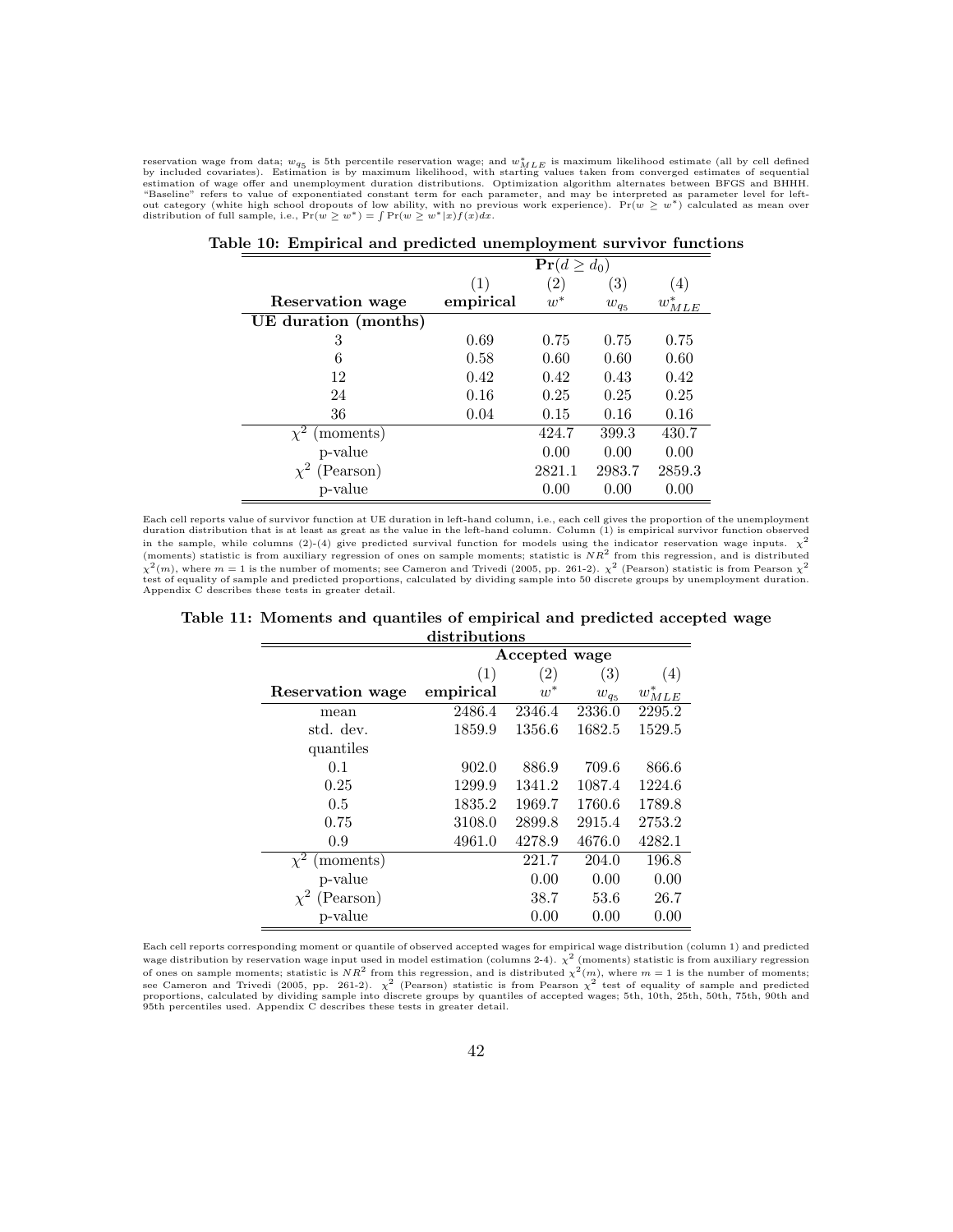| Panel A: Unemployment duration | $\left( 1\right)$ | $\left( 2\right)$ | $\left( 3\right)$ |
|--------------------------------|-------------------|-------------------|-------------------|
| b                              | 0.034             | 0.022             | 0.028             |
|                                | (0.053)           | (0.058)           | (0.062)           |
| $\,N$                          | 1430              | 1430              | 1430              |
| $R^2$                          | 0.24              | 0.24              | 0.24              |
| Panel B: Censored duration     | (4)               | (5)               | $\left( 6\right)$ |
| b                              | 0.002             | 0.001             | 0.002             |
|                                | (0.002)           | (0.002)           | (0.002)           |
| N                              | 1430              | 1430              | 1430              |
| $R^2$                          | 0.19              | 0.19              | 0.19              |
| Panel C: Accepted wage         | (7)               | (8)               | $\left( 9\right)$ |
| h                              | 0.049             | 0.048             | 0.051             |
|                                | $(0.016)$ ***     | $(0.017)$ ***     | $(0.018)$ ***     |
| $\boldsymbol{N}$               | 977               | 977               | 977               |
| $\mathbb{R}^2$                 | 0.29              | 0.28              | 0.28              |
| $w^*$ used                     | $w^*$             | $w_{q_5}$         | $w^*_{MLE}$       |

|  |  | Table 12: Regressions of labor market outcomes on estimated search costs |  |
|--|--|--------------------------------------------------------------------------|--|
|  |  |                                                                          |  |

Robust standard errors in parentheses: \* significant at 10%; \*\* significant at 5%; \*\*\* significant at 1%. All regressions include covariates used in structural model estimation: dummies for black, coloured, HS grad, at le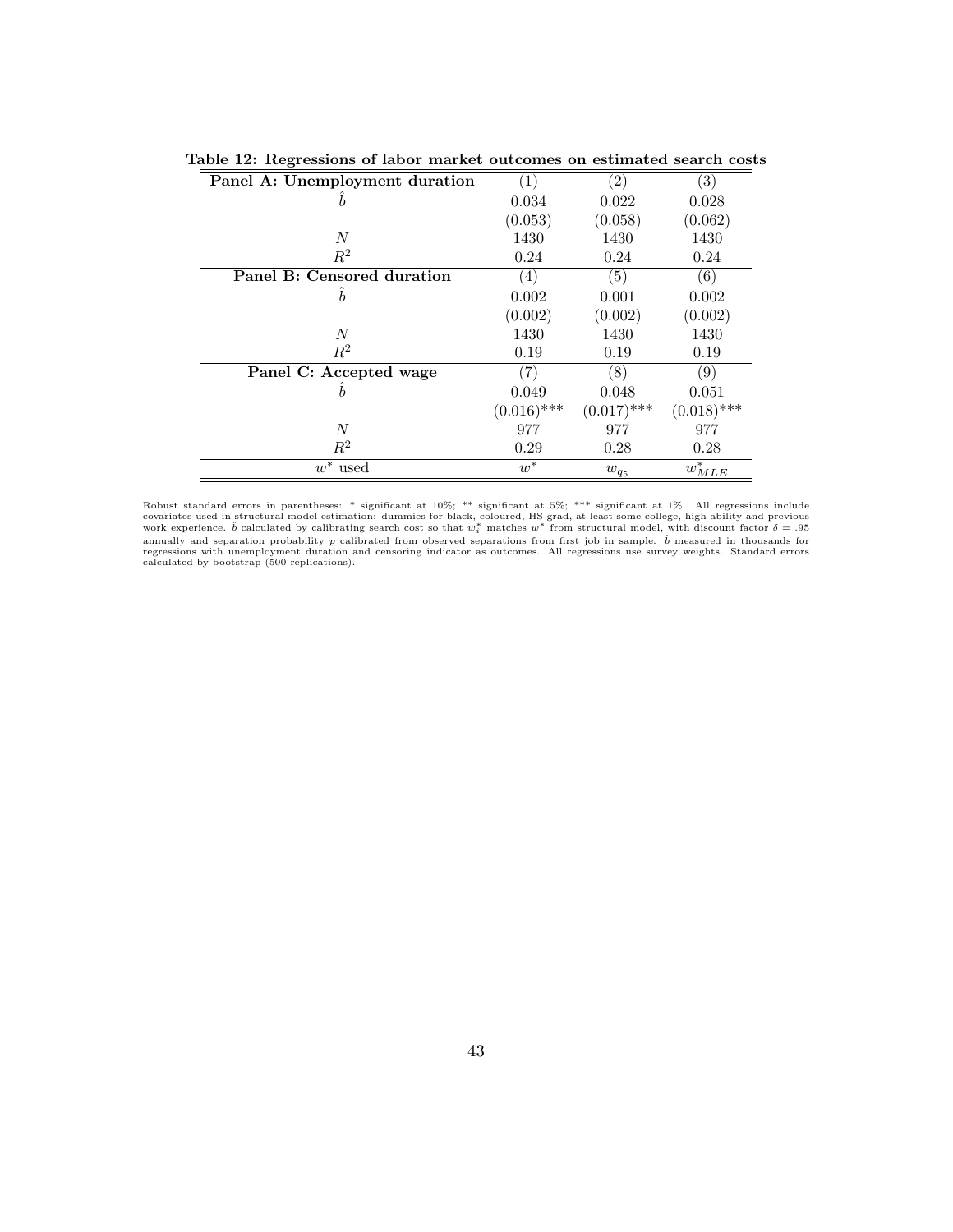

Figure 1: Youth employment/population in the US and South Africa





Full-time equivalent wages based on 160 hours of work per month.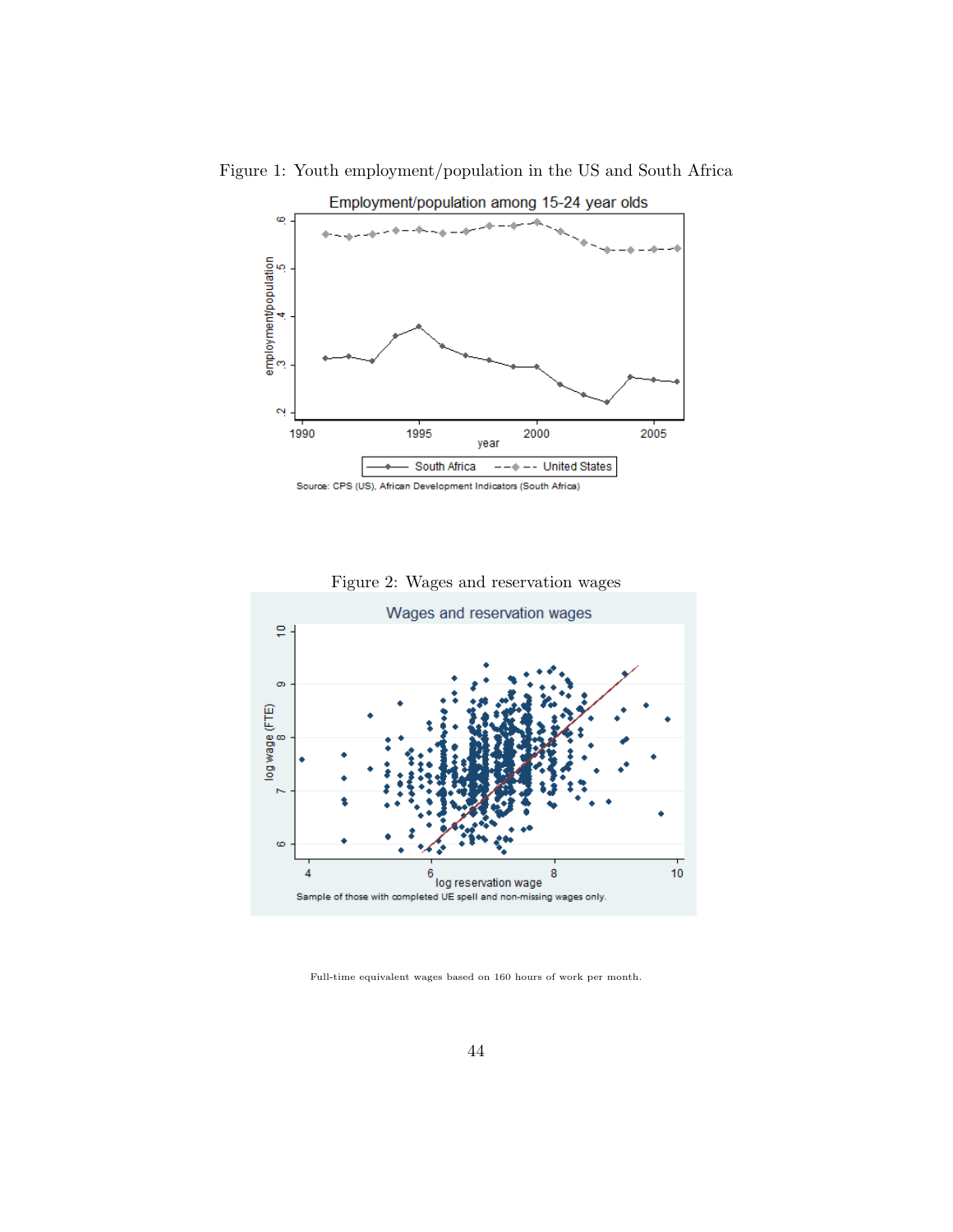



Figure 4: Density of first unemployment spell

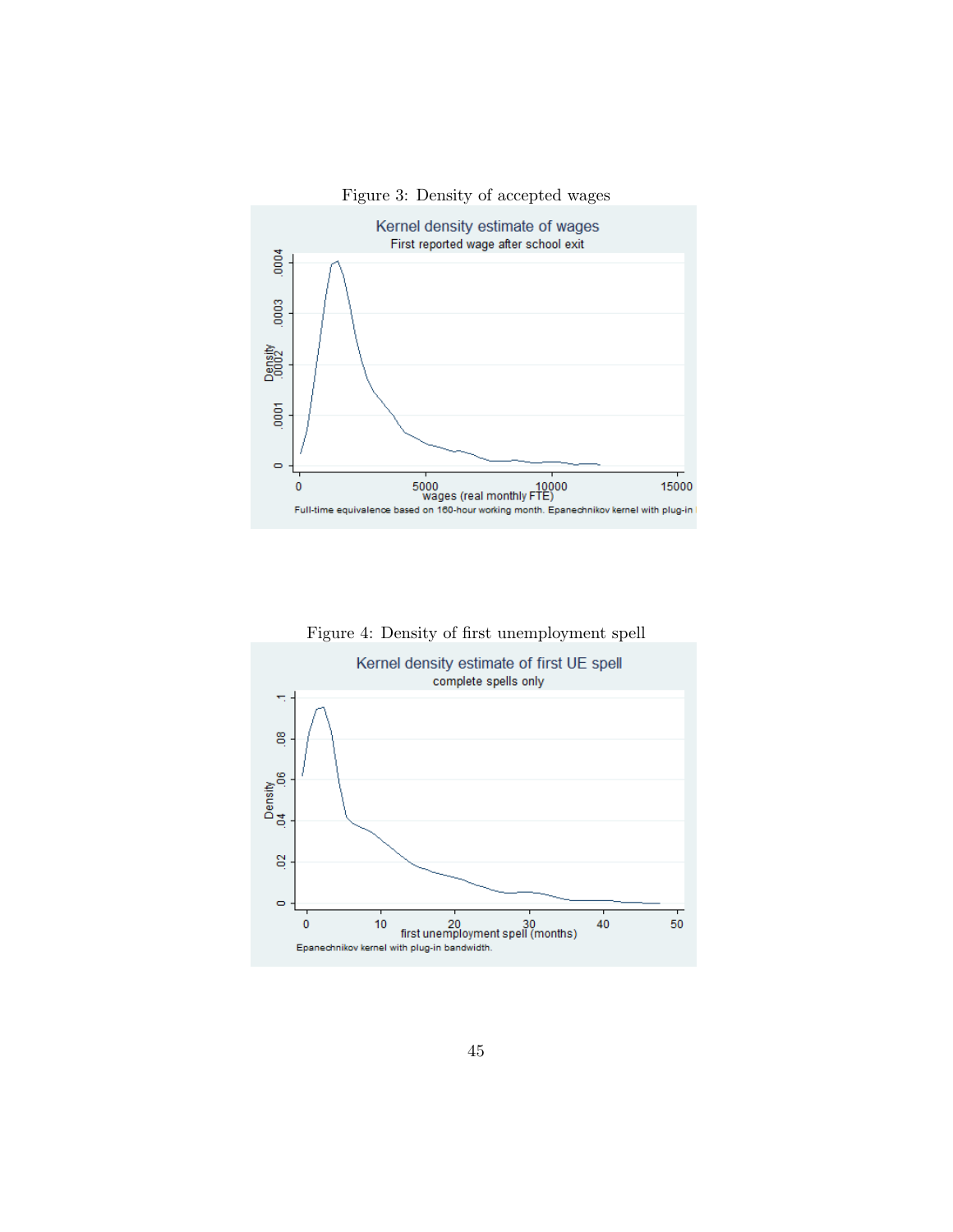

Figure 5: Reservation wages under employer wage subsidy

Figure 6: Accepted wages under employer wage subsidy

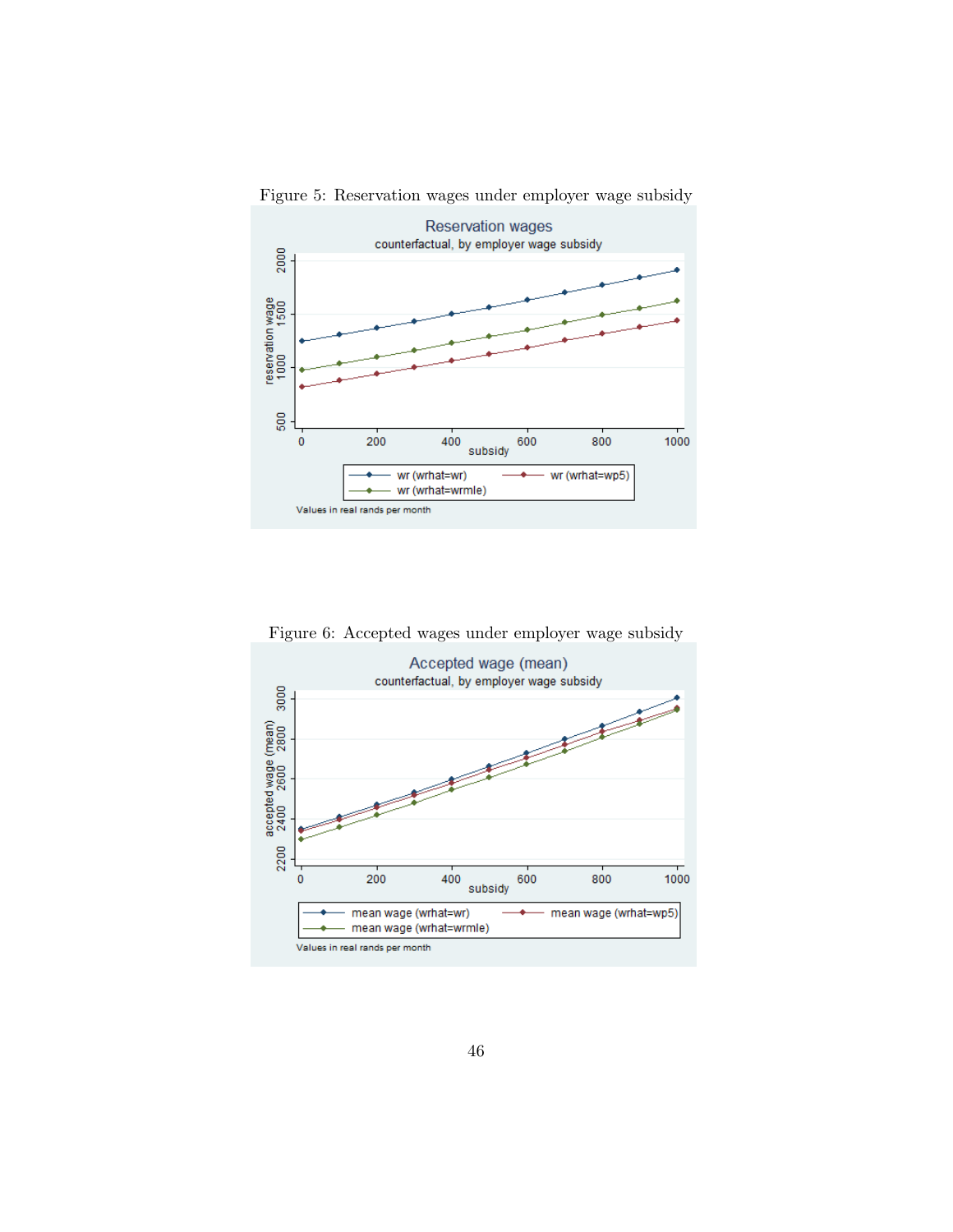

Figure 7: Probability of offer acceptance under employer wage subsidy

Figure 8: Unemployment survivor function under employer wage subsidy: 12-month UE spell